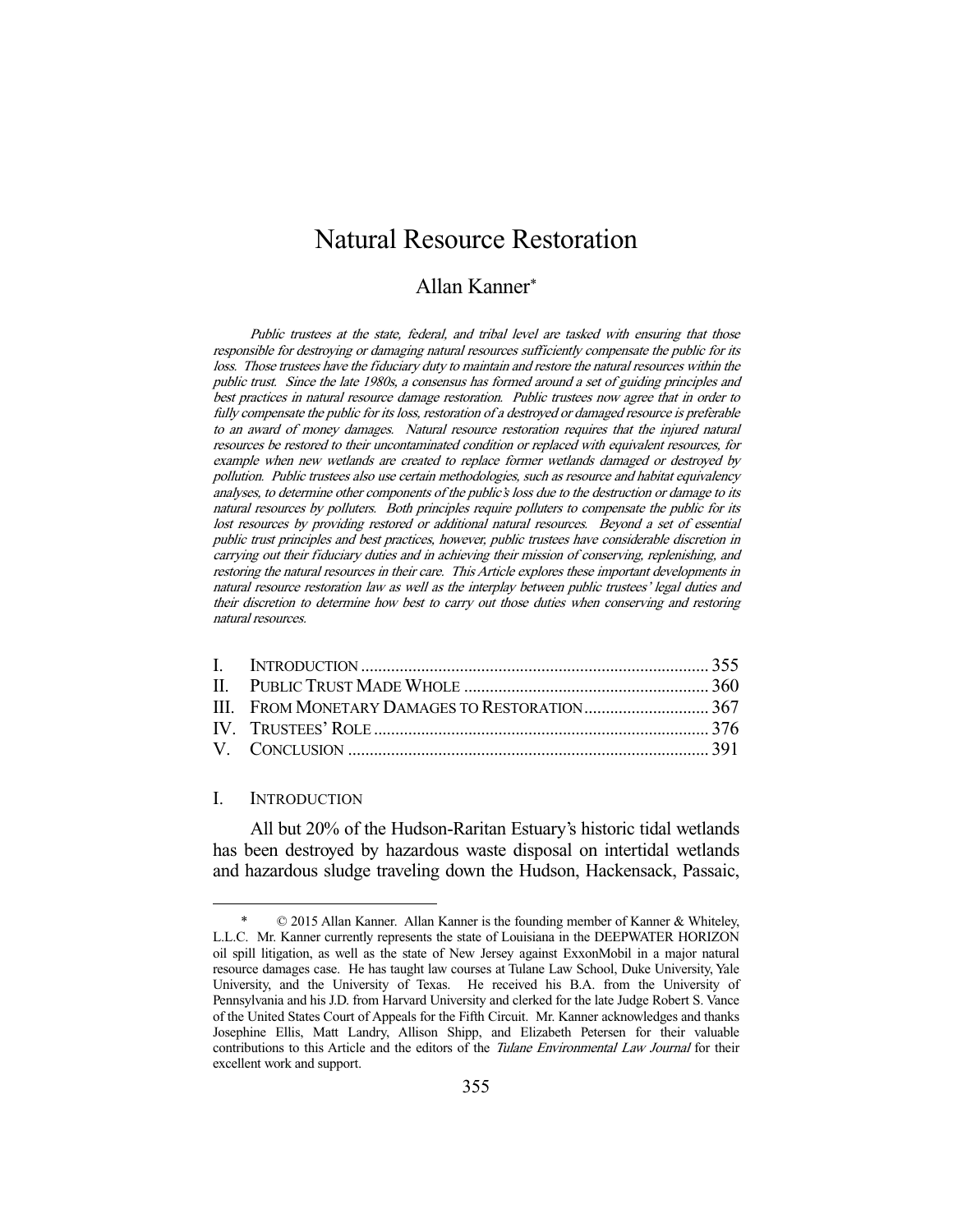Rahway, and Raritan Rivers before reaching the Atlantic Ocean.<sup>1</sup> These wetlands provide a range of valuable services: flood control; water purification; shoreline stabilization; erosion control; and habitat support of fish, birds, and other wildlife that benefit fishermen, hunters, and recreational users. When a contaminant is discharged into a marsh, it may destroy generations of organisms, upset the life cycle of grasses and other plants, and, in turn, disrupt the feeding and nesting patterns of species that rely on those destroyed plants. Every day that the pollution prevents wetlands from fully functioning, the public suffers in ways that are only partially quantifiable. The physical and chemical alteration of the Hudson-Raritan Estuary has almost completely eliminated the historically abundant Eastern oyster and destroyed the benthic structure on which many aquatic species depend.<sup>2</sup> The Hudson-Raritan Estuary wetlands were devastated by chronic contamination from smaller environmental insults over decades from various sources.<sup>3</sup> For example, industry in eighteen cites made the Passaic River one of the United States' filthiest rivers<sup>4</sup> through discharges of dioxin, polychlorinated biphenyls (PCBs), dichlorodiphenyltrichloroethane, heavy metals, and polyaromatic hydrocarbons.<sup>5</sup> On the Arthur Kill, a state inspector's

<sup>1.</sup> Hudson-Raritan Estuary Comprehensive Restoration Plan, Draft, U.S. ARMY CORPS ENGINEERS 8-9 (Mar. 2009), http://www.nan.usace.army.mil/Portals/37/docs/harbor/Harbor%20 Program%20Images/CRP%20vol1.pdf (citing New York-New Jersey Harbor/Urban Core Overview, U.S. FISH & WILDLIFE SERV., http://nctc.fws.gov/resources/knowledge-resources/pubs5/ web\_link/text/urb\_core.htm (last visited Feb. 19, 2015)); see Hudson-Raritan Estuary Comprehensive Restoration Plan, Executive Summary, U.S. ARMY CORPS ENGINEERS 3-4 (Sept. 2014), http://www.nan.usace.army.mil/Portals/37/docs/harbor/CRP%20Planning%20Regions/ Exec\_Sum\_2014\_Aug.pdf.

 <sup>2.</sup> See Hudson-Raritan Estuary Comprehensive Restoration Plan, Draft, supra note 1, at 8-10, 53.

 <sup>3.</sup> Contrast this with headline-grabbing acute natural resource injuries, such as the BP/DEEPWATER HORIZON disaster in the Gulf of Mexico. See Mark A. Cohen et al., Deepwater Drilling: Law, Policy, and Economics of Firm Organizations and Safety, 64 VAND. L. REV. 1853, 1855 (2011).

<sup>4.</sup> Michael Gordon & Sal M. Anderton, Protecting the Passaic: A Call to Citizen Action, 29 SETON HALL L. REV. 76, 80 (1998) (citing Rudy Larini, Officials Warn of Tainted-Fish Danger in the Passaic: High Dioxin Levels Found in Sediment from the Riverbed, STAR-LEDGER, May 18, 1996, at 8). It has been called "New Jersey's biggest crime scene." Ted Sherman, Massive, \$1.7 Billion Environmental Cleanup of Passaic River Proposed by EPA, NJ.COM (Apr. 11, 2014, 9:17 PM), http://www.nj.com/news/index.ssf/2014/04/massive\_17\_billion\_cleanup\_of\_ passaic\_river\_proposed\_by\_epa.html.

 <sup>5.</sup> Press Release, DEP To Address More Than 4,000 Potential Claims for Natural Resource Damages Statewide: Commissioner Campbell Orders Passaic River Restoration: Parties Responsible for Pollution Must Assess and Restore Natural Resource Injuries, N.J. DEP'T ENVTL. PROTECTION (Sept. 24, 2003), http://www.nj.gov/dep/newsrel/releases/03\_0131.htm; see also Ken Stier, New Jersey Set To Seek Damages To Pay for Reversing Effects of Pollution, N.Y. TIMES, Sept. 10, 2003, at B5. Also contributing to contamination in the Hudson-Raritan Estuary are facilities along the nearly two hundred miles of the Hudson River from Hudson Falls to the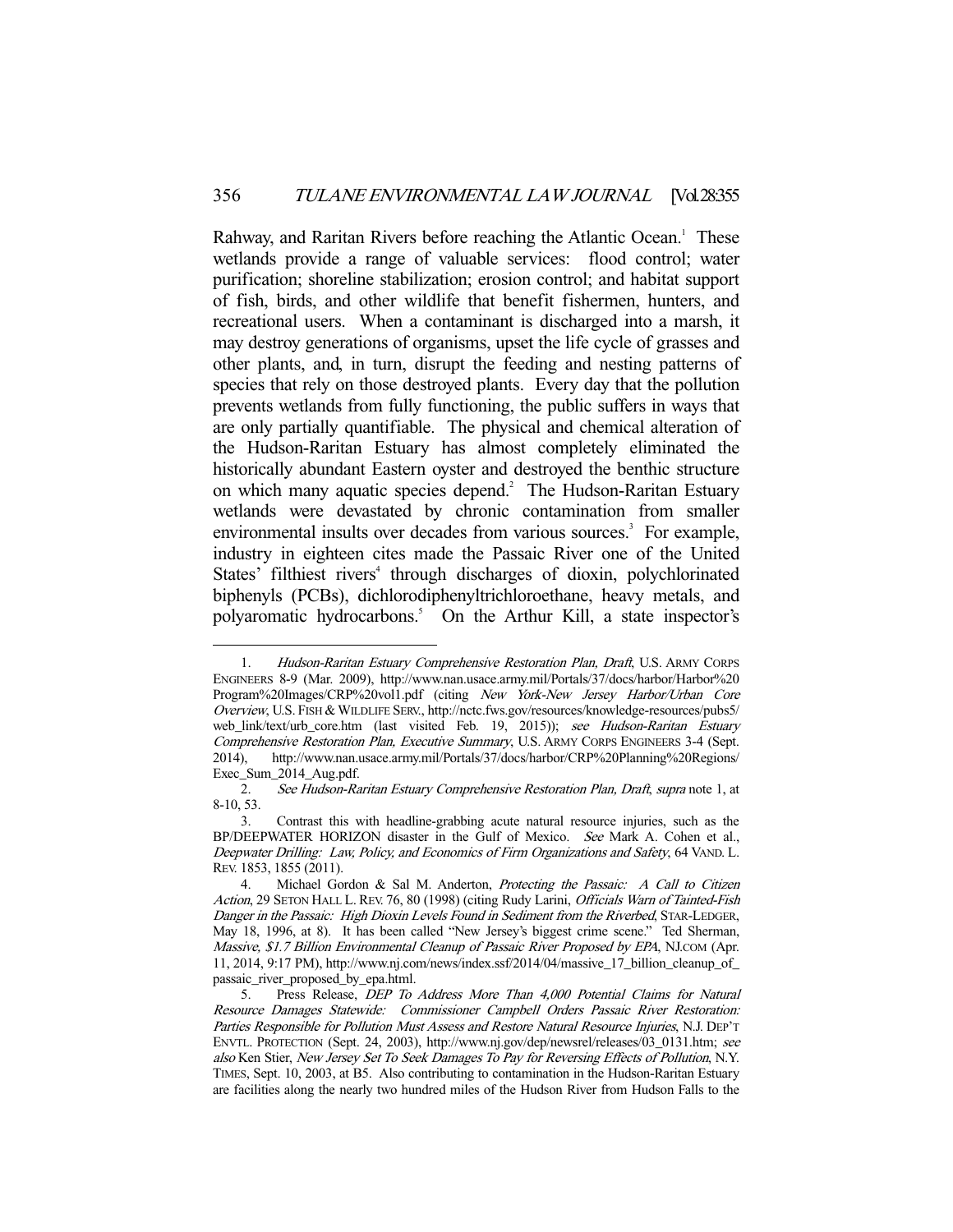remark upon visiting an Exxon refinery tells the whole story: "'Here you have a hundred-million-dollar refinery, with up-to-date manufacturing equipment, and yet you only have a floating log to prevent oil from leaving your property into the Arthur Kill.'"6

 Whether the nation's legacy of ecological destruction in places like the Hudson-Raritan Estuary is rectified lies largely in the hands of state,<sup>7</sup> federal,<sup>8</sup> and Native American<sup>9</sup> natural resource trustees.<sup>10</sup> When a natural resource, such as a salt marsh or estuary, is harmed by an oil spill or discharge of other hazardous substances, the task of assessing the damage and implementing a plan to restore the resource falls to natural resource trustees, or "public trustees," who serve as guardians of the nation's natural resources. Public trustees' duties derive from the public trust doctrine, which requires that the public trustees hold and protect natural resources for future generations.<sup>11</sup> When public trust resources are damaged, whether from an acute event such as the BP/DEEPWATER HORIZON disaster in the Gulf of Mexico or from long-term destructive effects such as industrial pollution in the Hudson-Raritan Estuary, state, federal, and tribal public trustees are tasked with ensuring that the parties responsible for the damage sufficiently compensate the public for its loss.

 Two important questions arise with respect to public trustees' guardianship of the public trust: what principles must guide public trustees in their mission to protect and restore the natural resources that

Atlantic Ocean, otherwise known as "the nation's largest Superfund site." Brendan J. Lyons, Dredging up the Truth: Records Show GE Was Warned About Health Threats of PCBs Decades Before Anti-Dredging Campaign, TIMES UNION (Mar. 8, 2014), http://www.timesunion.com/ local/article/Dredging-up-the-truth-5294643.php.

 <sup>6.</sup> Plaintiffs' Brief in Support of Motion for Partial Summary Judgment on Common Law at 7, N.J. Dep't of Envtl. Prot. v. Exxon Mobil Corp., Nos. UNN-L-3026-04, UNN-L-4415- 04 (N.J. Super. Ct. Law Div. Aug. 29, 2008) (citation omitted).

<sup>7.</sup> See, e.g., Howard Kenison, Carolyn L. Buchholz & Shawn P. Mulligan, State Actions for Natural Resource Damages: Enforcement of the Public Trust, 17 Envtl. L. Rep. (Envtl. Law Inst.) 10,434 (1987) (discussing Comprehensive Environmental Response, Compensation, and Liability Act of 1980 (CERCLA), 42 U.S.C. §§ 9601-9675).

 <sup>8.</sup> Federally designated natural resource trustees include the National Oceanic & Atmospheric Administration (NOAA), United States Department of the Interior (DOI), United States Department of Agriculture, United States Department of Energy, the United States Department of Defense, and federally recognized tribes.

<sup>9.</sup> See Allan Kanner, *Tribal Sovereignty and Natural Resource Damages*, 25 PUB. LAND &RESOURCES L.REV. 93, 93 (2004) (quoting Worcester v. Georgia, 31 U.S. 515, 561 (1832)).

<sup>10.</sup> See Allan Kanner & Mary E. Ziegler, Understanding and Protecting Natural Resources, 17 DUKE ENVTL. L. & POL'Y F. 119, 130 (2006).

<sup>11.</sup> See, e.g., Allan Kanner, The Public Trust Doctrine, Parens Patriae, and the Attorney General as the Guardian of the State's Natural Resources, 16 DUKE ENVTL. L. & POL'Y F. 57, 61- 62 (2005) (citing Van Ness v. Borough of Deal, 393 A.2d 571, 573 (N.J. 1978); Matthews v. Bay Head Improvement Ass'n, 471 A.2d 355, 358 (N.J. 1984); Borough of Neptune City v. Borough of Avon-by-the-Sea, 294 A.2d 47, 54 (N.J. 1972)).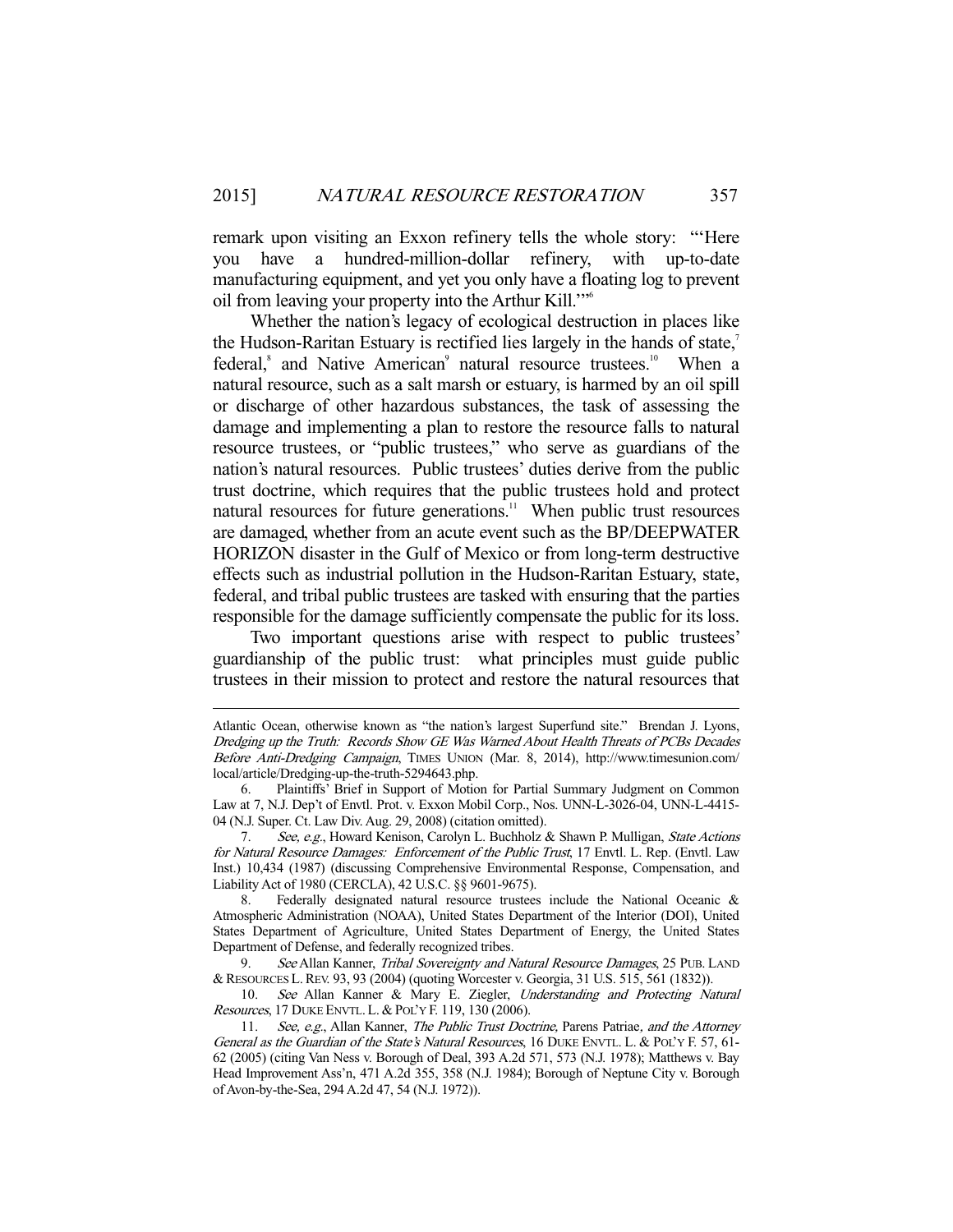they are tasked with protecting, and what determinations are delegated to the trustees' expert discretion? Public trustees, like trustees in other areas of law, have fiduciary duties to maintain and grow the trust res (i.e., the natural resources, such as plant life, wildlife, and habitats) for the use of present and future beneficiaries (i.e., the public and future generations); to use sound judgment in ensuring that the trust "property" is productive; and to manage trust resources as a prudent guardian.<sup>12</sup> Public trustees also have a fiduciary duty to protect and to make polluters pay to restore the public's natural resources without emptying the public purse.<sup>13</sup>

 A consensus has emerged that certain practices are best in assessing natural resource damages (NRDs) and restoring natural resources. In the past, some trustees thought mere monetary compensation, paid into government coffers, to be sufficient compensation to the public for NRDs.<sup>14</sup> However, beginning in 1989 with the United States Court of Appeals for the District of Columbia Circuit's holding in Ohio v. United States Department of the Interior that market value is an insufficient measure of natural resource value,<sup>15</sup> accompanied by ensuing regulatory reforms,<sup>16</sup> that assumption has been displaced. Public trustees have now reached a consensus that seeking restoration, reparation, and replacement of natural resources—and not a monetary award paid into government coffers—is the best practice to compensate the public for its losses associated with NRDs. Restoration of the resources that were damaged is known as "primary restoration."<sup>17</sup> In addition to primary restoration, natural resource restoration requires "compensatory restoration," which entails determining the ecological services that would have been provided absent the injury and then compensating the public for this injury by providing the public with additional natural resources.<sup>18</sup> Public trustees have reached a consensus that using certain methodologies, namely, habitat equivalency analysis (HEA) and resource equivalency analysis (REA), is the best practice to assess and value the compensatory restoration required to make the public whole in NRD cases.<sup>19</sup>

-

13. See N.J. Dep't of Envtl. Prot. v. Exxon Mobil Corp., 923 A.2d 345, 352 (N.J. Super. Ct. App. Div. 2007) (quoting Marsh v. N.J. Dep't of Envtl. Prot., 703 A.2d 927, 930 (N.J. 1997)).

 <sup>12.</sup> See infra Part IV.

<sup>14.</sup> Nicholas E. Flores & Jennifer Thacher, Money, Who Needs It? Natural Resource Damage Assessment, 20 CONTEMP. ECON. POL'Y 171, 177 (2002).

 <sup>15. 880</sup> F.2d 432, 438 (D.C. Cir.), reh'g denied, 897 F.2d 1151 (D.C. Cir. 1989).

<sup>16.</sup> See 15 C.F.R. § 990.11 (2014); 43 C.F.R. § 11.83 (2013).

<sup>17.</sup> Kanner & Ziegler, *supra* note 10, at 145.

<sup>18.</sup> *Id.* at 145-46.

<sup>19.</sup> Matthew Zafonte & Steve Hampton, Exploring Welfare Implications of Resource Equivalency Analysis in Natural Resource Damage Assessments, 61 ECOLOGICAL ECON. 134, 134 (2007).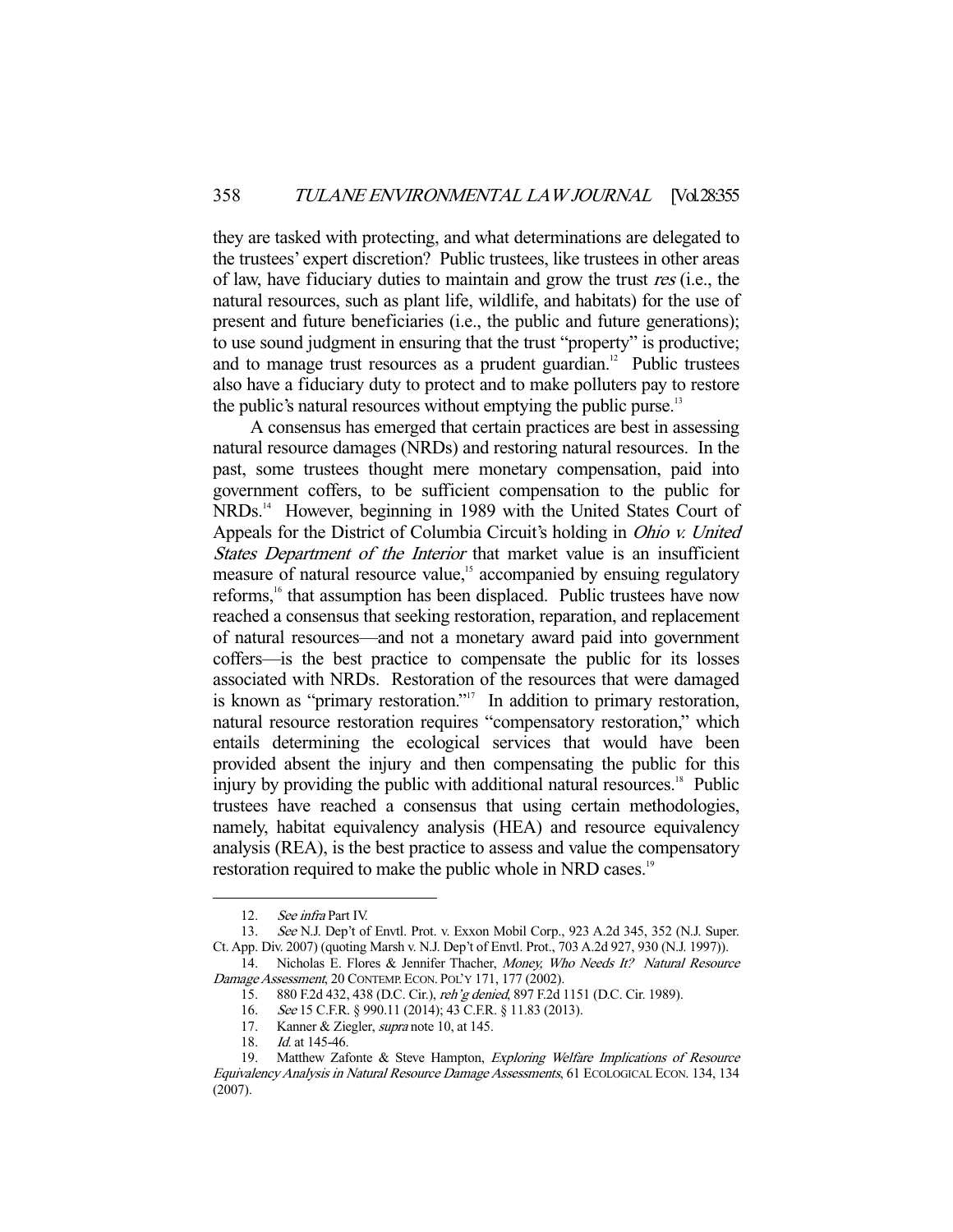This set of best practices has emerged not only from the organic statutes governing natural resource damage assessments (NRDAs) but also from public trustees' considerable experience in navigating, negotiating, and litigating NRD matters and in conducting natural resource restoration projects, where they are informed by scientific and policy expertise about their fiduciary duties to maintain the public trust resources for the benefit of the public. Beyond the guidance provided by a trustee's fiduciary obligations to maintain trust resources and a relatively small constellation of best practices, the task of determining how best to compensate the public for the loss of its natural resources falls to a public trustee's sound discretion. The reason for deferring to public trustees' determinations in NRD and restoration matters is twofold. First, public trustees are experts in their field and are legislatively delegated discretion to assess damages and formulate remedial and restoration plans.<sup>20</sup> Second, a measure of discretion and judgment is inherent in the task of NRDA and restoration. Ecosystems are unique, delicate, and infinitely complex, and there are inherent limits on scientists' ability to understand any given ecosystem.<sup>21</sup> Similar to the art of restoring paintings or practicing medicine, natural resource restoration is both an art and a science.<sup>22</sup> Within reasonable scientific and legal parameters, public trustees' duties are inherently discretionary so long as they serve the goal of conserving and restoring the resources held in public trust. $23$ 

 This Article sets out these developments in the field of natural resource restoration and explores the interplay between public trustees' fiduciary obligations and their prerogative to exercise broad discretion in determining how best to restore natural resources in the public trust. This Introduction offers context to the discussion, looking to the example of the Hudson-Raritan Estuary. Part II provides an overview of the essential components of NRD law that work to make the public whole: primary restoration of the damaged and destroyed natural resources and compensatory restoration to account for the public's interim loss of use of

<sup>20.</sup> See infra notes 148, 178 and accompanying text. Whereas restoration generally aims to return a natural resource back to its predischarge condition, remediation actions have the limited goal of immobilizing pollutants and preventing continued harm to a resource, serving more as a triage function. See N.J. Dep't of Envtl. Prot. v. Exxon Mobil Corp., 923 A.2d 345, 348 (N.J. Super. Ct. App. Div. 2007). While responsible parties often attempt to conflate restoration and remediation, asking courts and trustees to treat restoration as duplicative of or ancillary to remediation actions, it is well established that restoration and remediation are distinct. See id. at 356.

<sup>21.</sup> See infra note 202 and accompanying text.

<sup>22.</sup> See infra note 189 and accompanying text.

<sup>23.</sup> See infra note 191 and accompanying text.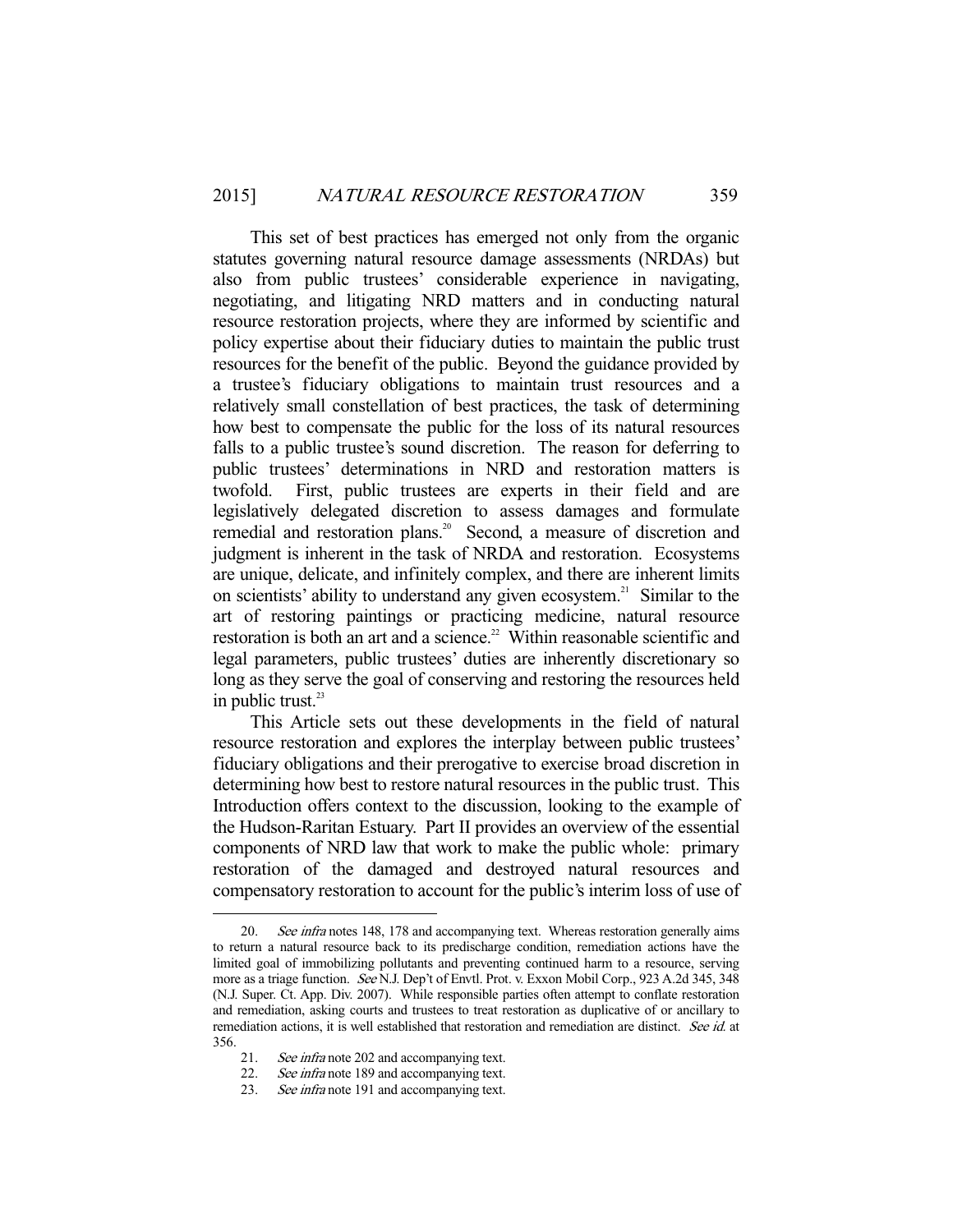the resources. Part III examines the consensus that has emerged in favor of primary restoration rather than money damages to make the public whole in NRD actions. It then tracks the evolution of public trustees' generally preferred method of determining compensatory restoration: equivalency analysis (HEA or REA). Finally, Part IV explores the interplay between public trustees' fiduciary obligations—e.g., to maintain the natural resources that form the res of the public trust for the public today and for future generations; to use sound judgment in ensuring that natural resources are restored and that they remain productive; and to require, to the best of their ability, that polluters, not the public, bear the burden of paying for restoration and remediation and their prerogative to exercise broad discretion in determining how best to restore natural resources in their care. Beyond laying a theoretical foundation for giving trustees discretion, the discussion in Part IV offers concrete, practical guidance as to how trustees do (and ought to) exercise that discretion in handling NRD cases, returning to the example of the efforts underway in New Jersey to restore the Hudson-Raritan Estuary, among other contemporary restoration projects. A brief conclusion follows.

 Because these topics are rapidly developing areas of the law, this Article is intended both to serve as a primer on natural resource restoration, including "primary" and "compensatory" restoration principles and methodologies, as well as the role of public trustees in that process, and to report on the emerging consensus on these topics. Drawing on the author's experience as a natural resource law scholar and practitioner, this Article should be helpful to practitioners, trustees, judges, and scholars facing questions involving natural resource restoration, both in theory and its practical application, and the fiduciary obligations and broad discretion of public trustees in carrying out their duties.

### II. PUBLIC TRUST MADE WHOLE

-

Natural resource damage law seeks to make the public whole.<sup>24</sup> It exists to transform parts of ecological disaster areas like the Hudson-Raritan Estuary and to restore valuable services to the public. NRD claims reflect the realization that we, the public, depend on our limited natural resources for our well-being and quality of life and that natural

 <sup>24. 15</sup> C.F.R. § 990.53(d) (2014) ("After trustees have identified the types of restoration actions that will be considered, they must determine the scale of those actions that will make the environment and public whole.").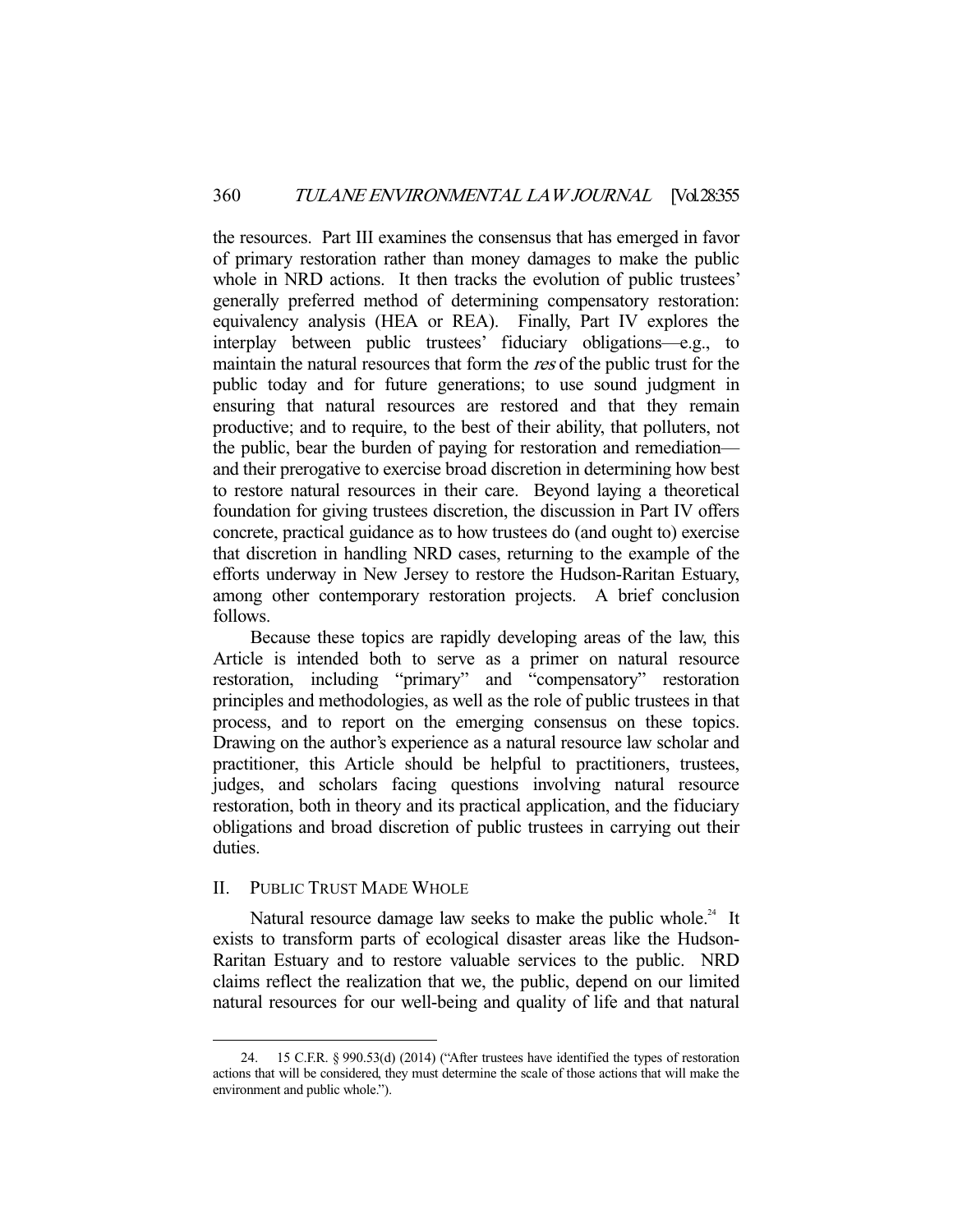resource restoration is an economic and social imperative.<sup>25</sup> Restoring our natural resources preserves biodiversity and public enjoyment not only for ourselves but for future generations. NRD claims aim to make society whole by restoring natural resources lost as externalities to polluters.26 Although polluters often plead ignorance of the devastating ecological effects of industrial pollution,<sup>27</sup> deliberate indifference and greed are too often a likelier explanation.<sup>28</sup> By requiring polluters to internalize the costs of their pollution, NRD law seeks to free up public resources to be allocated for other public purposes and incentivize companies to adjust their policies, practices, and procedures to protect the environment in the future and act to address problems that regulators have not explicitly addressed.<sup>29</sup>

 The consensus among public trustees today is that restoration, rather than money damages, is the only remedy that may truly make the public whole following an incident that has destroyed or severely damaged a natural resource.<sup>30</sup> NRD remedies are generally known to consist of three broad components.<sup>31</sup> First, there is primary restoration. That component requires restoring damaged habitat and natural resources to their prepollution conditions.<sup>32</sup> Restoration of an ecosystem requires rehabilitation of both structure and function.<sup>33</sup> According to the National

-

 28. The greed argument is that much of this pollution reflects externalities that increase profits at the expense of the public trust as well as competitors. See generally Allan Kanner, Unjust Enrichment in Environmental Litigation, 20 J. ENVTL. L. & LITIG. 111, 148-49 (2005). Most natural resource laws do not provide a defense or offset for economic benefits resulting from polluting activities. See infra note 46 and accompanying text. Indeed, courts routinely reject such claims. E.g., Ventron, 468 A.2d at 160 ("[O]ne engaged in the disposing of toxic waste may be performing an activity that is of some use to society. Nonetheless, 'the unavoidable risk of harm that is inherent in it requires that it be carried on at his peril, rather than at the expense of the innocent person who suffers harm as a result of it.'" (quoting RESTATEMENT (SECOND) OF TORTS § 520 cmt. h)).

29. Allan Kanner & Tibor Nagy, Measuring Loss of Use Damages in Natural Resource Damage Actions, 30 COLUM.J.ENVTL. L. 417, 420-21, 444-45 (2005).

30. See Kanner & Ziegler, supra note 10, at 147, 151-52.

31. See, e.g., Oil Pollution Act of 1990 (OPA), 33 U.S.C. § 2706(d)(1) (2012); N.J. Dep't of Envtl. Prot. v. Exxon Mobil Corp., 923 A.2d 345, 348 (N.J. Super. Ct. App. Div. 2007); Kanner & Ziegler, supra note 10, at 145.

32. See 33 U.S.C. § 2706(d)(1)(A).

 33. NAT'L RESEARCH COUNCIL, RESTORATION OF AQUATIC ECOSYSTEMS: SCIENCE, TECHNOLOGY, AND PUBLIC POLICY 17-18 (1992) ("Merely recreating a form without the functions, or the functions in an artificial configuration bearing little resemblance to a natural form, does not constitute restoration."); A.D. Bradshaw, What Do We Mean by Restoration?, in RESTORATION ECOLOGY AND SUSTAINABLE DEVELOPMENT 10 (Krystyna M. Urbanska et al. eds.,

 <sup>25.</sup> See Kanner & Ziegler, supra note 10, at 120.

<sup>26.</sup> *Id.* at 121, 123.

<sup>27.</sup> See, e.g., N.J. Dep't of Envtl. Prot. v. Ventron Corp., 468 A.2d 150, 154 (N.J. 1983). The ignorance has worn thin. For example, many courts have recognized that their states regulated hazardous waste from the early 1900s. E.g., id. at 160.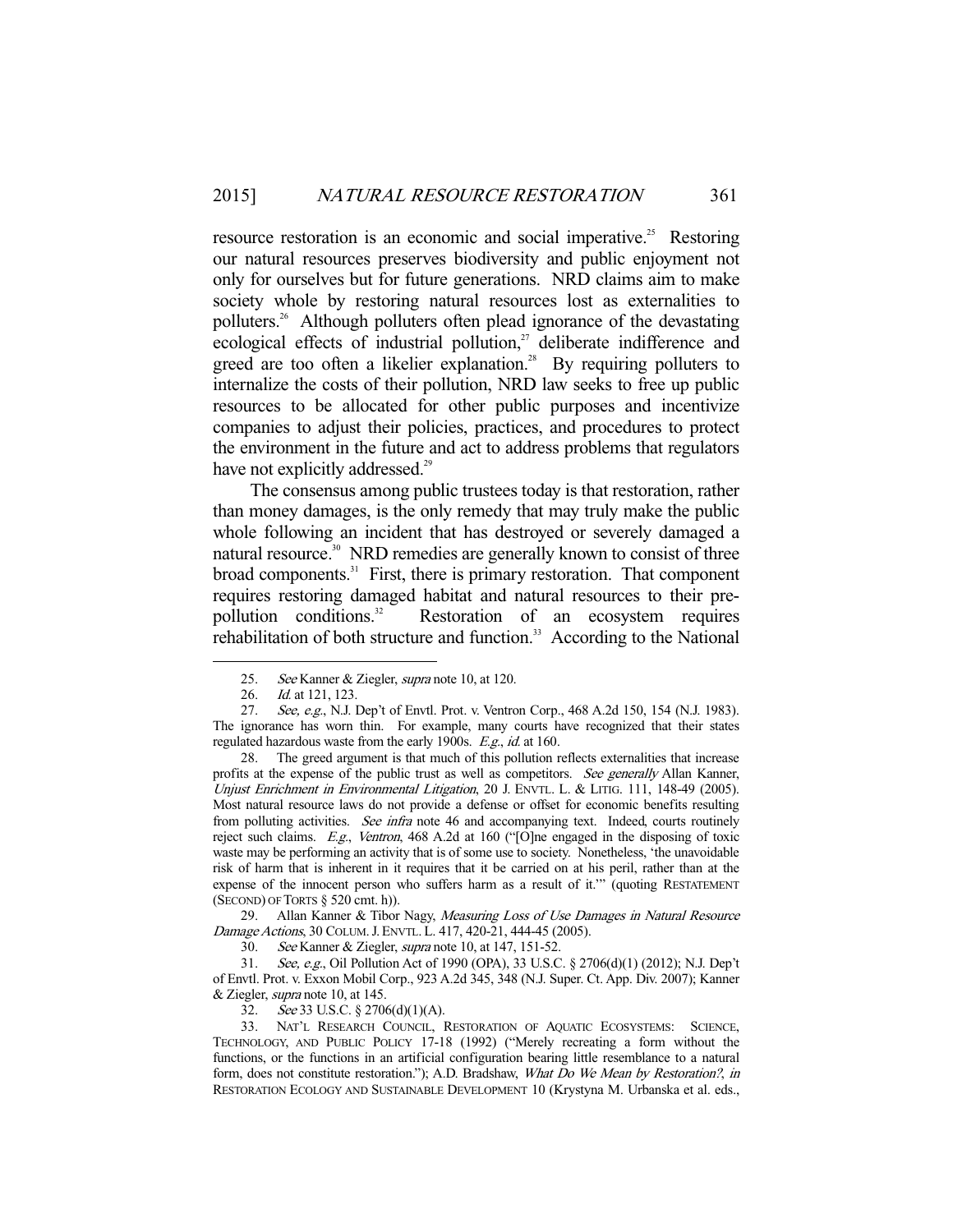Research Council, "[t]he objective is to emulate a natural, self-regulating system that is integrated ecologically with the landscape in which it occurs."34 A structural loss of an ecosystem occurs, for example, when species have been exterminated or topsoil is lost by erosion. $35$  A functional loss occurs when human and ecological services are not provided by a resource or habitat when they otherwise would be.<sup>36</sup>

 Primary restoration compensates the public for injury to natural resources by restoring or repairing that resource, recognizing that in-kind and in-place restoration generally most completely compensates the public. $37$  By analogy, if a house is burned down, the best remedy—and often the only realistically acceptable remedy for a bereft homeowner is to rebuild the house in place. That analogy only takes us so far, however, because as it turns out, natural resources, like salt marshes destroyed by pollution, are substantially more difficult and complex to restore than a family home lost in a fire, even when they are restored in place. Although many of us would expect a new house to be superior to the older house that was burned down (at least in the economic sense, i.e., its market or resale value), the opposite is often true in natural resource damage cases. For example, "[r]estored or created habitats are typically of lesser quality than 'natural' habitats."<sup>38</sup> For wetland mitigation banks, it is estimated that created habitats are between two and ten times less productive than natural habitats, which means that each destroyed acre should be replaced with around two to ten acres of new, man-made wetlands, depending on the circumstances.<sup>39</sup>

 One value of primary restoration over a traditional money damages approach is that many habitats and resources do not have a market price, or that any market price we might attribute to them—for example, in a sale to a commercial developer—is a poor metric for making the public

<sup>1997);</sup> see also RESTORATION ECOLOGY: THE NEW FRONTIER, at xvii (Jelte Van Andel & James Aronson eds., 2d ed. 2012) ("The ultimate goal of ecological restoration is to achieve sustainable, resilient and inter-connected ecosystems, and socio-ecological systems, providing goods and services to humans and habitat and well-being for nonhuman creatures as well.").

<sup>34.</sup> NAT'L RESEARCH COUNCIL, *supra* note 33, at 18.<br>35. See id. at 31-32.

See *id.* at 31-32.

<sup>36.</sup> See id. at 14-15, 18 box 1.1.<br>37. See 15 C.F.R. § 990.53(d)(1) 37. See 15 C.F.R. § 990.53(d)(1)-(2) (2014).<br>38. Brian Roach & William W. Wade. Pol.

Brian Roach & William W. Wade, Policy Evaluation of Natural Resource Injuries Using Habitat Equivalency Analysis, 58 ECOLOGICAL ECON. 421, 429 (2006).

<sup>39.</sup> See id. (citing ENVTL. L. INST., IWR REPORT 94-WMB-6, NATIONAL WETLAND MITIGATION BANKING STUDY: WETLAND MITIGATION BANKING 75 (1994), available at http://www.iwr.usace.army.mil/Portals/70/docs/iwrreports/94-WMB-6.pdf).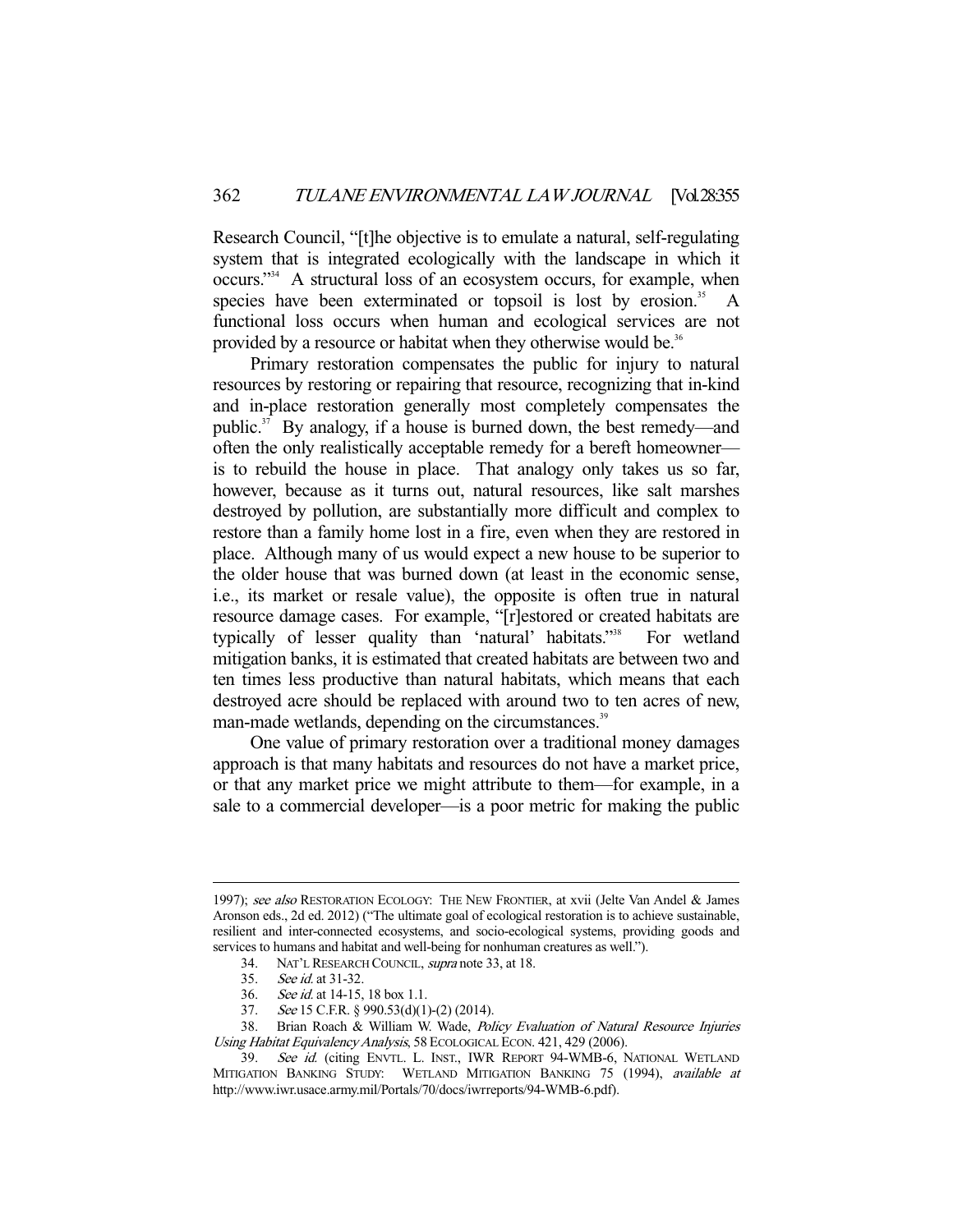whole for the often intangible loss of the use of its natural resources.<sup>40</sup> For example, the BP/DEEPWATER HORIZON oil spill in the Gulf of Mexico April 2010 injured sea turtles, which do not have a (legitimate) market price. $41$  At the same time, fish eggs, larvae, and baby fish were killed as a result of oil reaching nearshore marsh areas in Louisiana.<sup>42</sup> Although these natural resources may in other contexts be said to have a market value based on, for instance, the amount pescavores are willing to pay for them as a delicacy, taking into account supply and other determinants of market price, this market value does not capture the complete value these natural resources provide society.<sup>43</sup> And even if market value did capture the actual value of fish, merely providing replacement fish will not make the public whole, because reintroduced fish require a suitable habitat.<sup>44</sup> In certain circumstances, damages may only be proven by a fair and reasonable estimate based on the circumstances of a given case.<sup>45</sup> This is not unfamiliar to the law. For example, the same principle has been applied in suits to recover damages for items of intangible personal value following a fire.<sup> $46$ </sup> In that situation,

<sup>40.</sup> E.g., Ohio v. U.S. Dep't of the Interior, 880 F.2d 432, 462-63 (D.C. Cir.), reh'g denied, 897 F.2d 1151 (D.C. Cir. 1989) (citing Commonwealth of Puerto Rico v. SS Zoe Colocotroni, 628 F.2d 652, 673-74 (1st Cir. 1980), cert. denied, 450 U.S. 912 (1981)).

<sup>41.</sup> See Agnese Mancini & Volker Koch, Sea Turtle Consumption and Black Market Trade in Baja California Sur, Mexico, 7 ENDANGERED SPECIES RES. 1, 6 (2009).

<sup>42.</sup> See John P. Incardona et al., Deepwater Horizon Crude Oil Impacts the Developing Hearts of Large Predatory Pelagic Fish, PNAS.ORG E1515-E1516 (Mar. 24, 2014), http://www. pnas.org/content/111/15/E1510.full.pdf+html.

<sup>43.</sup> See, e.g., Cecilia M. Holmlund & Monica Hammer, Ecosystem Services Generated by Fish Populations, 29 ECOLOGICAL ECON. 253, 254 (1999).

<sup>44.</sup> See generally Andrew R. Bearlin et al., Identifying the Weakest Link: Simulating Adaptive Management of the Reintroduction of a Threatened Fish, 59 CAN. J. FISHERIES & AQUATIC SCI. 1709, 1710 (2002).

 <sup>45.</sup> See, e.g., Lane v. Oil Delivery, Inc., 524 A.2d 405, 409 (N.J. Super. Ct. App. Div. 1987).

 <sup>46.</sup> E.g., id. In Lane, the plaintiffs brought suit against the defendant to recover damages for losses incurred as a result of a fire in their home. The jury assessed the damages sustained by the plaintiffs at \$425,985 (which included house reconstruction costs, living expenses during reconstruction, loss of jewelry, and personal replacement costs), and the trial court added \$38,477 to the award to account for a mathematical error by the jury. The defendant appealed and challenged the damage award, arguing that the damage verdict exceeded the proofs at trial. Id. at 406-07. The New Jersey Superior Court, Appellate Division, ultimately remanded the case back to the trial court, finding that the trial judge's jury instructions and conduct fell short of an appropriate standard for the jury to properly assess the damages. *Id.* at 409. In discussing the measure of damages to be applied, the appellate court noted when the lost items are without an ascertainable market value (e.g., certain household furnishings or apparel), "the better measure of damages and the one we find applicable in this case, is the actual or intrinsic value of the property to the owner, excluding sentimental or fanciful value." *Id.* at 408 (citing DeSpirito v. Bristol Cnty. Water Co., 227 A.2d 782, 784 (R.I. 1967); Holmes v. Freeman, 185 A.2d 88, 91 (Conn. Cir. Ct. 1962)). The court explained: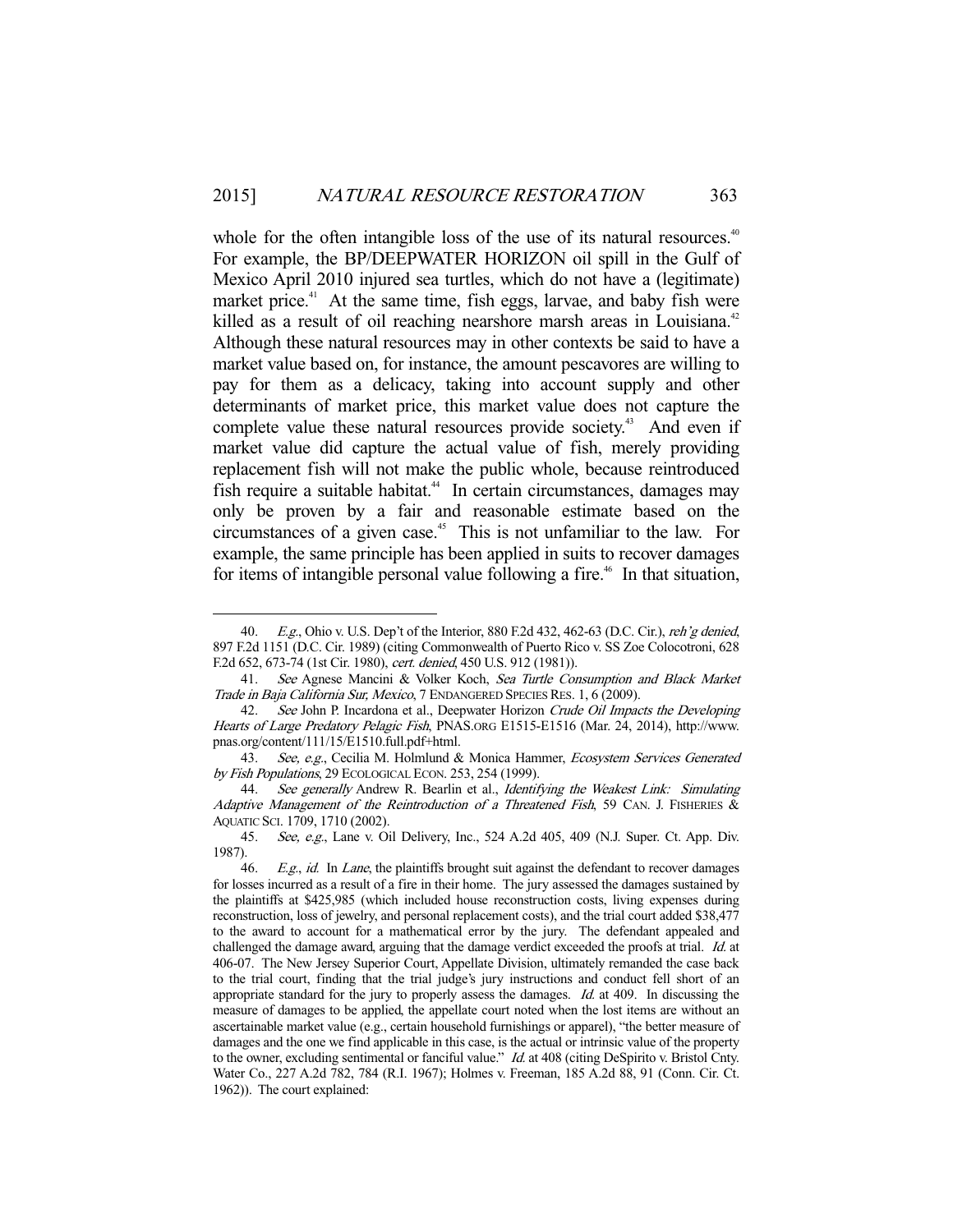one court explained: "Proof of damages need not be done with exactitude .... It is therefore sufficient that the plaintiff prove damages with such certainty as the nature of the case may permit, laying a foundation which will enable the trier of the facts to make a fair and reasonable estimate."47

 The second component of NRD remedies is the loss of use of the resource between the time of initial injury and the completion of restoration, repair, or replacement. Recognizing the time value of money, trustees may recover compensatory damages for natural resource injuries, including loss of use, to compensate the public fully.<sup>48</sup> Compensatory restoration makes the public whole for the loss of services otherwise provided by degraded or destroyed natural resources.<sup>49</sup> Compensatory restoration damages are recoverable for loss of active uses, such as recreational uses (e.g., fishing and swimming); consumptive uses (e.g., hunting and oil and gas extraction); and nonconsumptive commercial uses (e.g., using waterways for

The rationale for such a rule is consonant with the goal of tort damages to fully compensate the injured party, thereby making it possible to replace the lost property with a comparable substitute. The market value of wearing apparel and household furnishings cannot compensate the owner for their loss. While there may be a secondhand market value, other items of equal value are not interchangeable.

Id. at 409 (citing 4 MARILYN MINZER ET AL., DAMAGES IN TORT ACTIONS § 37.22).

<sup>47.</sup> Id. at 409 (citing Holmes, 185 A.2d at 91). The same result is reached in ornamental tree cases. For example, in *Huber v. Serpico*, the plaintiff brought a trespass action against the defendant for cutting down more than fifty trees on lands belonging to the plaintiff. 176 A.2d 805, 806 (N.J. Super. Ct. App. Div. 1962). The plaintiff testified that he used the grove of trees for purposes of enjoyment and recreation, and the plaintiff's tree expert presented evidence "of the utility and value of the trees for shade tree or ornamental purposes." *Id.* at 810. The trial court entered a judgment awarding the plaintiff \$6,500. Id. at 814. On appeal, the defendant argued that "the jury should not have been allowed to consider any evidence of value which would permit a verdict in excess of the diminution of value of the realty after the cutting." Id. at 812. The appellate court disagreed, holding that is was appropriate to instruct the jury to determine "whether the question of damages should be approached from the standpoint that the trees cut down possessed a shade tree or aesthetic value, or only a value for timber." Id. at 810. The appellate court reasoned:

Sound principle and persuasive authority support the allowance to an aggrieved landowner of the fair cost of restoring his land to a reasonable approximation of its former condition, without necessary limitation to the diminution ... shade or ornamental trees or shrubbery having peculiar value to the owner.

Id. at 813 (citing RESTATEMENT OF TORTS § 929 cmt. b (1939); H.D. Warren, Annotation, Measure of Damages for Destruction or Injury to Trees and Shrubbery, 161 A.L.R. 549, 601-02 (1946)).

<sup>48.</sup> See, e.g., OPA, 33 U.S.C. § 2706(d)(1)(B) (2012); 15 C.F.R. § 990.53(c) (2014); N.J. Dep't of Envtl. Prot. v. Exxon Mobil Corp., 923 A.2d 345, 348 (N.J. Super. Ct. App. Div. 2007); Kanner & Ziegler, supra note 10, at 145.

 <sup>49.</sup> See 33 U.S.C. § 2706(d)(1)(B); 15 C.F.R. § 990.53(c).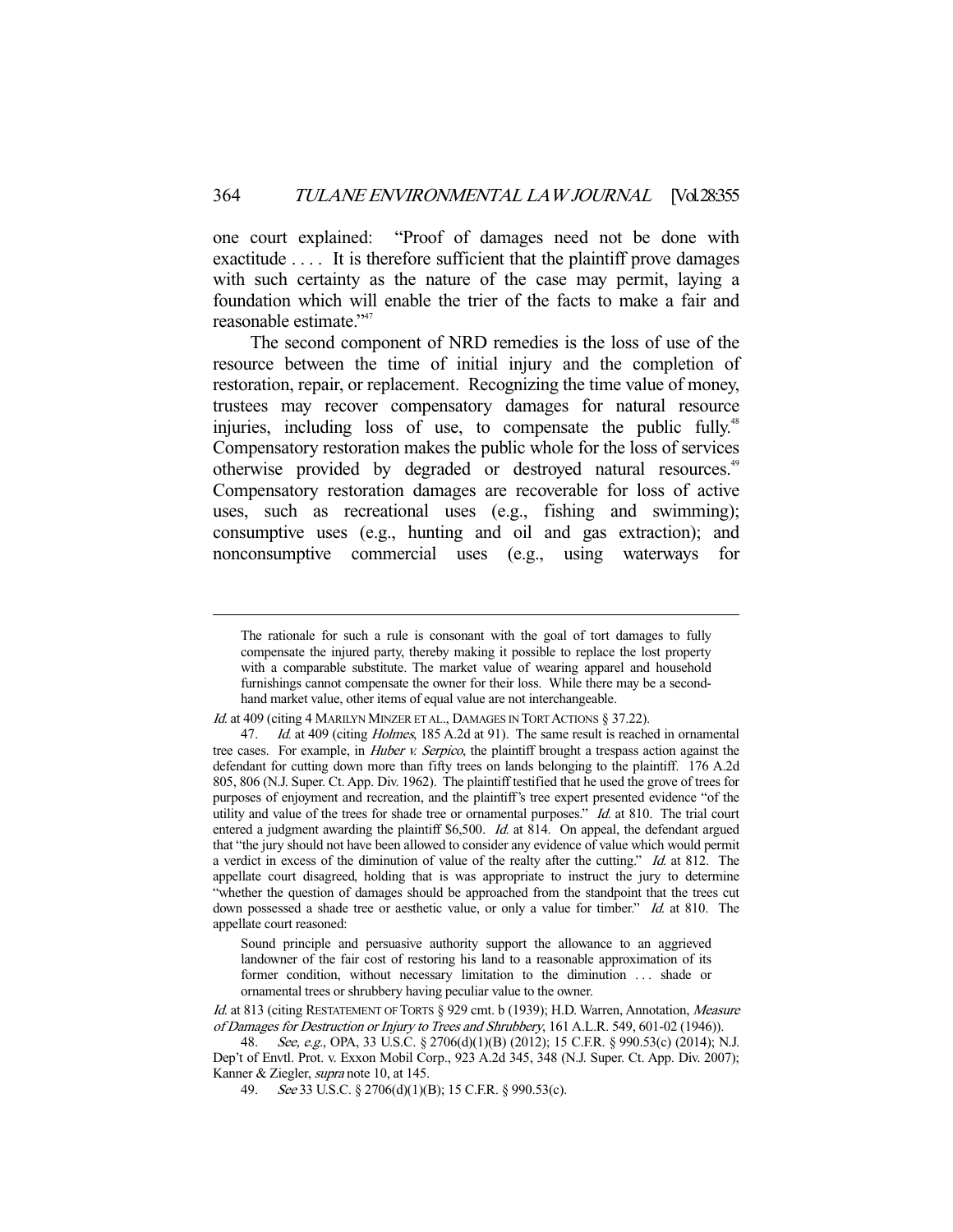transportation).<sup>50</sup> Compensatory restoration damages are also available for the loss of passive uses, such as the vicarious enjoyment of resources that one will never directly experience, and nonuse values, such as the value of preserving resources so that they may be used in the future.<sup>51</sup> This includes the value of unique and irreplaceable resources.<sup>52</sup> If a natural reef is destroyed in an oil spill, many of the services like recreational diving or fishing that were provided by that reef can be provided in some measure by sinking an artificial reef.<sup>53</sup> However, the uniqueness and non-manmade nature of the original reef remains compensable.<sup>54</sup>

 Interim or loss of use damages also advance the public policy of encouraging responsible parties to deal with NRD liability sooner rather than later.55 If an equivalency analysis is used, the remedy will translate into the replacement of even more resources than existed prior to the original injury.<sup>56</sup> The analogy again is to the burned-down house. Most state tort law allows the plaintiff to recover loss of use of (or rent for) the house between its destruction and replacement.<sup>57</sup>

 The notion that "damages" are insufficient to make damaged natural resources whole is informed in important ways by tort law. For instance, tort law teaches us that primary damage and loss of use of, e.g., a car, is compensable.<sup>58</sup> In one example, a plaintiff's car was stolen after leaving it in the custody of the defendant for servicing.<sup>59</sup> The thief of the car was in an accident, damaging the plaintiff's car. The car could not be

<sup>50.</sup> See Kanner & Nagy, supra note 29, at 420 (citing Jeffrey C. Dobbins, The Pain and Suffering of Environmental Loss: Using Contingent Valuation To Estimate Nonuse Damages, 43 DUKE L.J. 879, 898 (1994); Steven Edwards, In Defense of Environmental Economics, 9 ENVTL. ETHICS 73, 79 (1987)); Frank B. Cross, Natural Resource Damage Valuation, 42 VAND. L. REV. 269, 281, 285 (1989) (quoting Alaskan National Interests Lands Conservation Act of 1990, 16 U.S.C. § 3101(a) (1982)).

<sup>51.</sup> Kanner & Nagy, *supra* note 29, at 422 (citing Dobbins, *supra* note 50, at 902).

<sup>52.</sup> See, e.g., Pila'a 400, LLC v. Bd. of Land & Natural Res., 320 P.3d 912, 932 (Haw. 2014) (distinguishing Haw. Prince Hotel Waikiki Corp. v. City & County of Honolulu, 974 P.2d 21, 32-33 (Haw. 1999)).

 <sup>53.</sup> Artificial Reef Creation Off the Texas Coast, NOAA 2 (2013), http://www.gulfspill restoration.noaa.gov/wp-content/uploads/TX\_Art\_ReefsFINAL12\_1\_13.pdf.

 <sup>54.</sup> See, e.g., Pila'a 400, 320 P.3d at 932 n.28.

 <sup>55.</sup> N.J. Dep't of Envtl. Prot. v. Exxon Mobil Corp., 923 A.2d 345, 351-52 (N.J. Super. Ct. App. Div. 2007) ("The Spill Act was enacted in 1976 as 'a pioneering effort by government to provide monies for a swift and sure response to environmental contamination.'" (quoting Marsh v. N.J. Dep't of Envtl. Prot., 703 A.2d 927, 930 (N.J. 1997))).

<sup>56.</sup> E.g., Robert E. Unsworth & Richard C. Bishop, Assessing Natural Resource Damages Using Environmental Annuities, 11 ECOLOGICAL ECON. 35, 39-40 (1994).

<sup>57.</sup> See 1 STEIN ON PERSONAL INJURY DAMAGES TREATISE § 5:57 (3d ed. 2014).

<sup>58.</sup> *Id.* (citing RESTATEMENT (SECOND) OF TORTS § 928(b) cmt. b).

 <sup>59.</sup> Camazara v. Bellavia Buick Corp., 523 A.2d 669, 670 (N.J. Super. Ct. App. Div. 1987).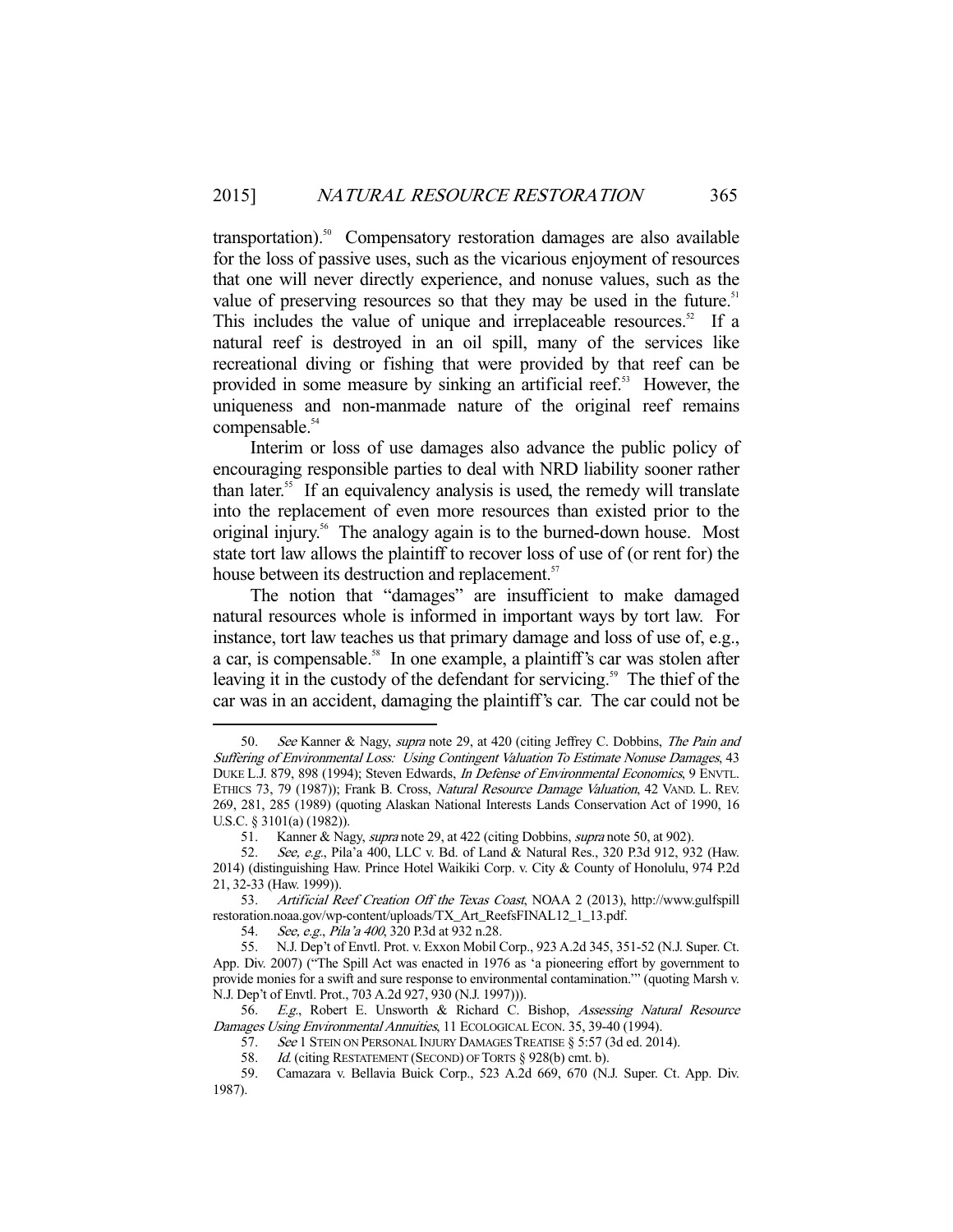repaired for five months. The plaintiff sued to recover damages for loss of use of the car while it was being repaired. The trial court limited the plaintiff's damages to \$250: the deductible on the collision coverage of his insurance policy. The trial court declined to award the plaintiff additional damages for loss of use because the plaintiff did not show any actual expenditures for substitute transportation (i.e., he chose not to rent a car). The New Jersey Superior Court, Appellate Division, reversed and remanded, holding that the plaintiff should not be barred from recovering loss of use simply because he had not rented a substitute vehicle.<sup>60</sup> The court explained: "Although such a plaintiff does not incur pecuniary loss in the form of rental payments for a substitute vehicle, he may suffer substantial personal inconvenience due to the lack of an automobile,"<sup>61</sup> and "such inconveniences caused by the wrongful conduct of a tortfeasor are compensable."62

 The third component of the measure of NRDs is the cost of doing the NRDA of past injury and the determination of an appropriate remedy.<sup>63</sup> Responsible parties must pay costs associated with assessing a natural resource injury and determining an appropriate remedy.<sup>64</sup> Assessment costs can be direct or indirect.<sup>65</sup> Direct costs include, inter alia, the costs of planning primary restoration, retaining scientists or consultants, purchasing equipment to study the injury, developing plans for assessment, and restoration.<sup>66</sup> "Indirect costs are costs of activities or items that support the selected [restoration activity] but that cannot practically be directly accounted for as costs for the selected [restoration

 <sup>60.</sup> Id. at 670-71.

 <sup>61.</sup> Id. at 671.

 <sup>62.</sup> Id. at 672.

<sup>63.</sup> See, e.g., OPA, 33 U.S.C. § 2706(d)(1)(C) (2012); Kanner & Ziegler, supra note 10, at 146. Assessment costs are recoverable once such costs become incurred and need not await the selection of a remedial action. See Confederated Tribes & Bands of the Yakama Nation v. United States, 616 F. Supp. 2d 1094, 1099 (E.D. Wash. 2007) (quoting Natural Resource Damage Assessments, 51 Fed. Reg. 27,674, 27,681 (Aug. 1, 1986) (codified at 43 C.F.R. pt. 11)). Recovery of these costs from polluters is consistent with the principle that "polluters pay" and allows trustees to proceed with restoration activity. See, e.g., N.J. Dep't of Envtl. Prot. v. Ventron Corp., 468 A.2d 150, 160 (N.J. 1983) ("Those who poison the land must pay for its cure.").

 <sup>64.</sup> See CERCLA, 42 U.S.C. § 9607(a)(4)(C) (2012) (providing that responsible parties hay be held liable for "damages for injury to, destruction of, or loss of natural resources, including the reasonable costs of assessing such injury, destruction, or loss resulting from such a release"); 33 U.S.C. § 2706(d)(1)(C); see also 43 C.F.R. § 11.15(a)(3) (2013) (providing that a trustee may recover "reasonable and necessary costs of the assessment"); Douglas Helton  $\&$ Toney Penn, Putting Response and Natural Resource Damage Costs in Perspective, INT'L OIL SPILL CONF. 6 (1999), http://www.darrp.noaa.gov/library/pdf/costsofs.pdf.

 <sup>65. 43</sup> C.F.R. § 11.83(b)(1).

 <sup>66.</sup> Id. § 11.83(b)(1)(i).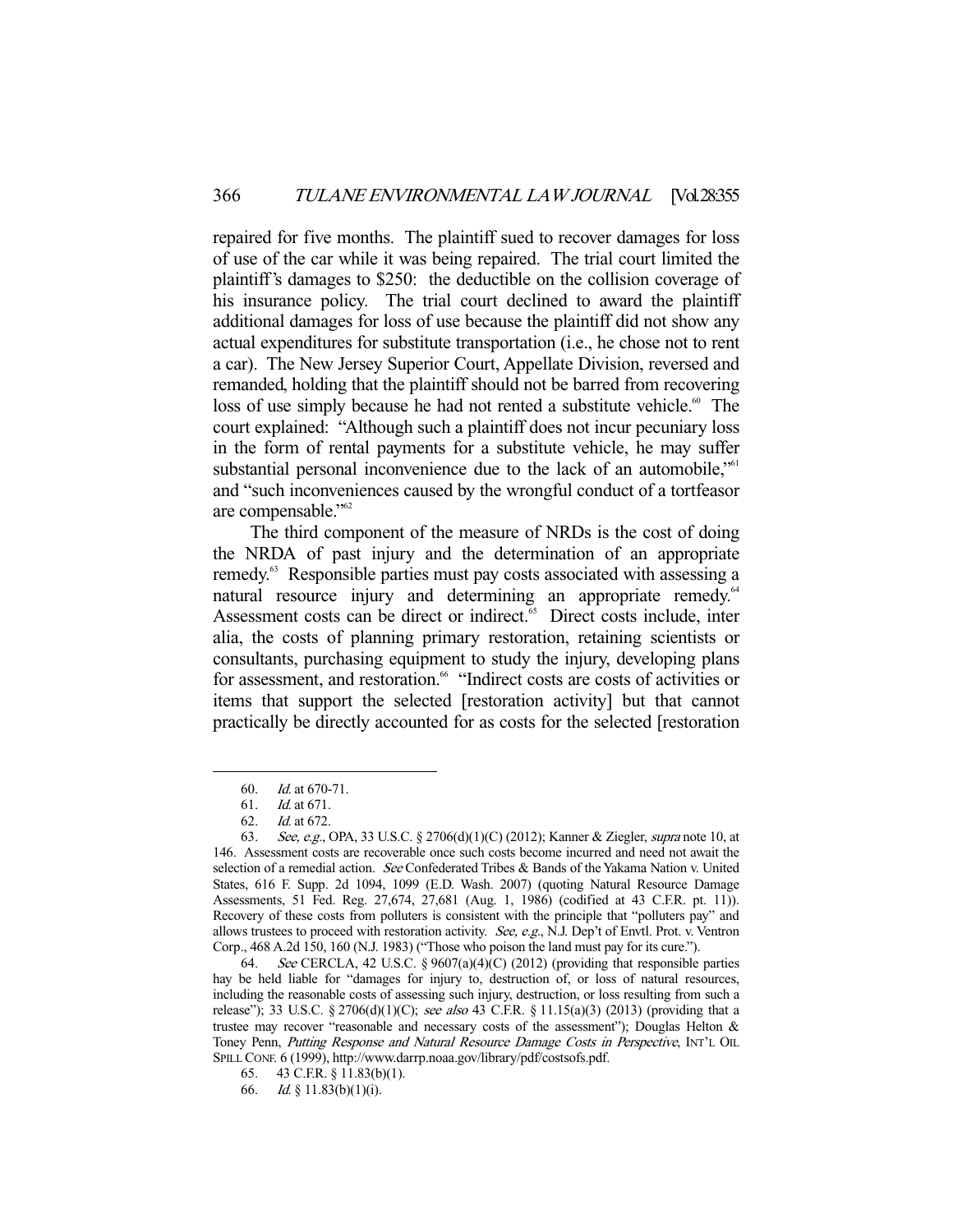activity]."67 An example is overhead costs, such as processing invoices associated with the activity.<sup>68</sup>

 Together, recovering damages in the form of primary restoration, compensatory restoration and the costs of the NRD assessment work to restore resources lost as a result of releases or discharges of hazardous substances, compensate the public for the loss of use of those resources, and protect the public's fiscal resources by requiring polluters to pay for the entirety of the damages they have caused, including the trustees' work in assessing the injury and determining a remedy, thereby making the public whole.

## III. FROM MONETARY DAMAGES TO RESTORATION

 There was a time when regulators believed that NRD recovery was limited to the lesser of primary or compensatory restoration, that compensatory restoration was only possible for use values (not nonuse values), and that use values should be measured in terms of "market values."<sup>69</sup> Polluters had also persuaded regulators that the "market price" of natural resources was an appropriate measure of compensating the public for loss of the use of services.<sup>70</sup> Ultimately, in 1989, the D.C. Circuit disabused trustees and the regulated community of these notions in its landmark ruling in Ohio v. United States Department of the Interior and invalidated the DOI's NRDA regulations, which adhered to the limited restoration paradigm, on the ground that they subordinated the legislature's intent in enacting the Comprehensive Environmental Response, Compensation, and Liability Act of 1980 (CERCLA).<sup>71</sup>

 That case arose when, in the 1980s, the DOI promulgated a rule that trustees could recover either primary restoration or compensatory restoration.<sup>72</sup> Not only were trustees limited to one of the two, but they were also required to choose between the "the lesser of" the two. $\frac{1}{2}$  In the name of efficiency, the DOI had also "establish[ed] a 'strong presumption in favor of market price and appraisal methodologies'" over other methods of determining compensatory damages for the loss of use

<sup>67.</sup> *Id.* § 11.83(b)(1)(ii).

 <sup>68.</sup> Martin Marietta Energy Sys., Inc., Integrating Natural Resource Damage Assessment and Environmental Restoration Activities at DOE Facilities (Oct. 1993) (unpublished report), available at http://www.osti.gov/scitech/servlets/purl/196464.

 <sup>69.</sup> See 43 C.F.R. §§ 11.35(b)(2)-(3), 11.83(a), (c)(1) (1987).

<sup>70.</sup> See id.  $\S$  11.83(c)(1).

<sup>71.</sup> Ohio v. U.S. Dep't of the Interior, 880 F.2d 432, 438 (D.C. Cir.), *reh'g denied*, 897 F.2d 1151 (D.C. Cir. 1989) (quoting 43 C.F.R. § 11.35(b)(2) (emphasis added)).

 <sup>72.</sup> Id. at 441 (quoting 43 C.F.R. § 11.35(b)(2) (emphasis added)).

 <sup>73.</sup> Id. (quoting 43 C.F.R. § 11.35(b)(2) (emphasis added)).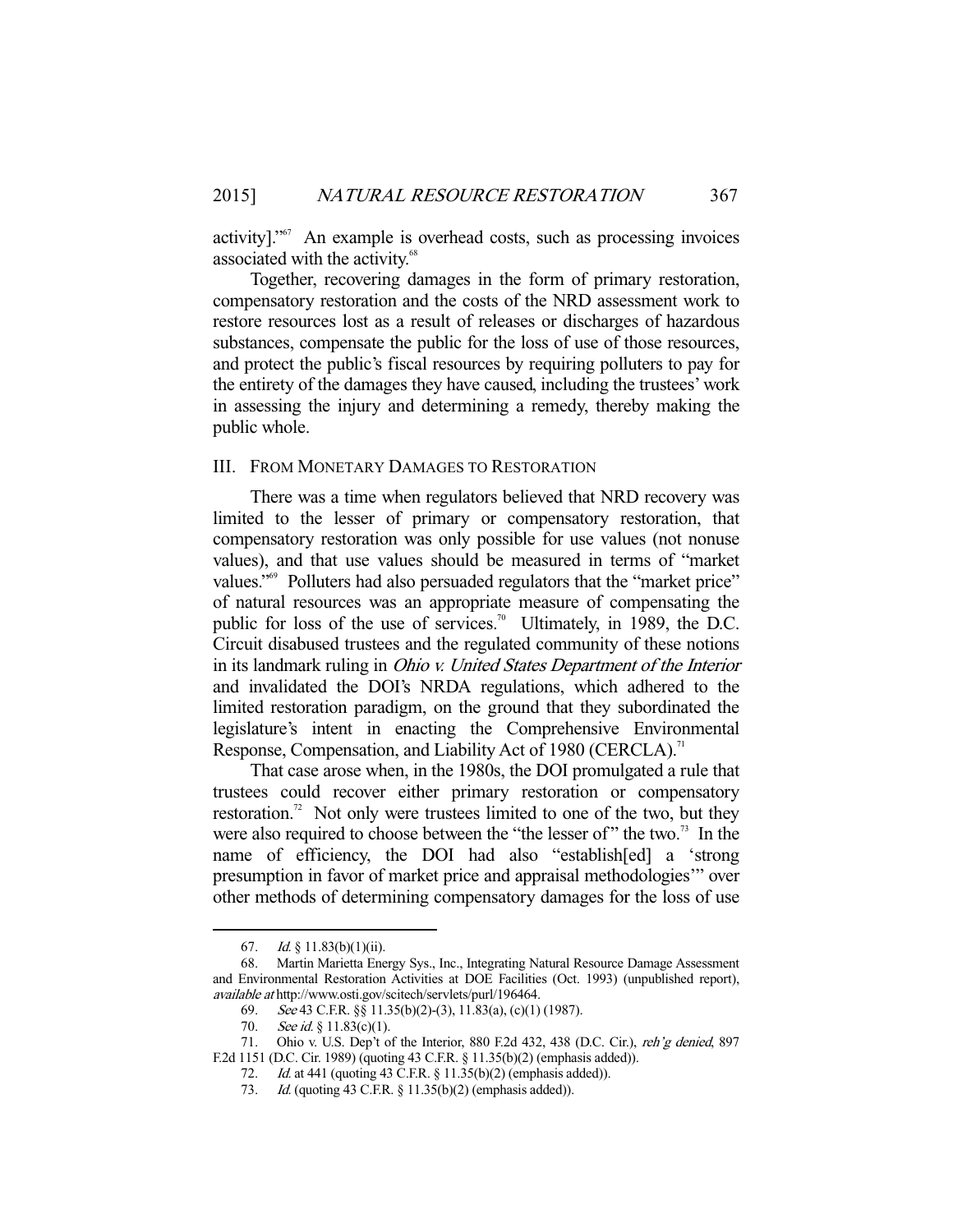of services while the natural resources were damaged.74 The DOI did so despite its recognition that "'most government resources, particularly resources for which natural resource damages would be sought[,] may often have no market."<sup>75</sup> The DOI promulgated a hierarchy of The DOI promulgated a hierarchy of assessment methods for determining use values and placed market values at its apex. Recovery was limited to market price unless the trustee could prove that the market for the resource's use services was not reasonably competitive.<sup>76</sup> In such a case, the trustee was required to appraise the value of its injuries by applying the "'Uniform Appraisal Standards for Federal Land Acquisition."<sup>777</sup> If the appraisal method was also inappropriate, only then would other methods be allowed.<sup>78</sup>

 While the regulators and the regulated community were evidently of a mind that these strict limitations were reasonable and appropriate, conservationists and members of the public were concerned that the regulations would produce outcomes that would not fully compensate the public for the damage to its natural resources.<sup>79</sup> In some instances, public interest organizations were able to intervene to challenge the DOI's decisions on a case-by-case basis, but this did not guarantee success. For example, in In re Acushnet River & New Bedford Harbor: Proceedings Re Alleged PCB Pollution, a Massachusetts federal district court allowed the National Wildlife Federation (NWF) to permissively join CERCLA litigation between state and federal trustees and a party, AVX Corporation, responsible for releasing PCBs into New Bedford Harbor while owning and operating a capacitor manufacturing plant.<sup>80</sup> The trustees were seeking to recover NRDs only for the lesser of primary restoration or the compensatory restoration for lost-use values. The NWF contended that both must be paid. Accordingly, the NWF objected to the \$2 million settlement that the trustees had requested the court approve. While the court allowed the NWF to intervene because the trustees failed to represent the NWF's interest in the matter, the court nevertheless disagreed with the NWF's position and approved the settlement.<sup>81</sup>

<sup>74.</sup> Id. at 463 (quoting Natural Resource Damage Assessments, 51 Fed. Reg. 27,674, 27,720 (Aug. 1, 1986) (codified at 43 C.F.R. pt. 11)).

 <sup>75.</sup> Id. (alteration in original) (citation omitted).

<sup>76.</sup> *Id.* at 462 (quoting 43 C.F.R. § 11.83(c)(1), (d)).

<sup>77.</sup> *Id.* (quoting 43 C.F.R. § 11.83(c)(2)).

<sup>78.</sup> Id. (quoting 43 C.F.R. § 11.83(d)).

 <sup>79.</sup> Id. at 441.

 <sup>80. 712</sup> F. Supp. 1019, 1022, 1038 (D. Mass. 1989).

<sup>81.</sup> *Id.* at 1024 n.7, 1025 & 1031-32.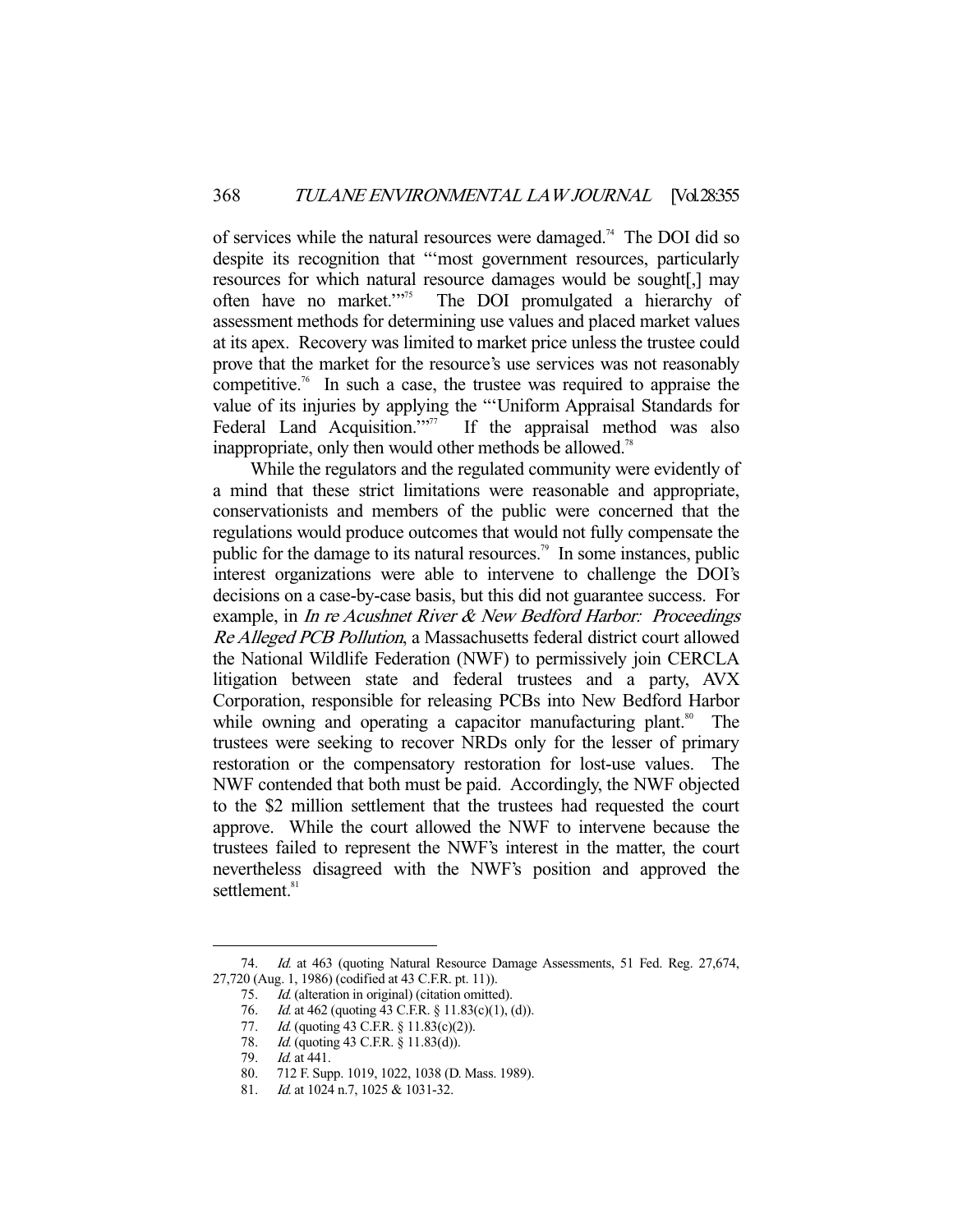Then, in *Ohio*, the D.C. Circuit took up the issue.<sup>82</sup> In a landmark opinion, the court overturned limits on the availability of primary restoration and declared market valuation to be an inferior method of compensatory damage valuation. The court held that the DOI's NRDA regulations undermined the purpose of CERCLA, which Congress enacted to promote natural resource restoration.<sup>83</sup> Namely, Congress intended to establish a mechanism that prioritizes natural resource restoration rather than monetary compensation.<sup>84</sup> The court explained that Congress expressed a "distinct preference" for primary restoration cost as the measure of recovery for NRDs.<sup>85</sup> The clear language of CERCLA provides that mere primary restoration is insufficient to compensate the public for its injuries.<sup>86</sup> Moreover, the court reasoned, the DOI's regulations reflected an unreasonable interpretation of CERCLA because market value cannot capture the full range of utility humans derive from a resource, and "Congress intended the damage assessment regulations to capture fully all aspects of loss."87 The DOI's rule thwarted Congress's intent to "provide trustees 'a choice [among] accurate and credible damage assessment methodologies."<sup>88</sup> Market value is an unreliable indicator of actual value, because "[f]rom the bald eagle to the

 <sup>82. 880</sup> F.2d at 438.

<sup>83.</sup> See id. (discussing CERCLA, 42 U.S.C. §§ 9601-9675 (2012)). "In 1980, CERCLA was enacted in response to the serious environmental and health risks posed by industrial pollution." United States v. Bestfoods, 524 U.S. 51, 55 (1998) (citing Exxon Corp. v. Hunt, 475 U.S. 355, 358-59 (1986)). CERCLA had two main policy objectives. First, Congress intended to give the federal government the "tools necessary for a prompt and effective response to problems of national magnitude resulting from hazardous waste disposal." United States v. Reilly Tar & Chem. Corp., 546 F. Supp. 1100, 1112 (D. Minn. 1982); see also Walls v. Waste Res. Corp., 823 F.2d 977, 980 (6th Cir. 1987) (quoting Walls v. Waste Res. Corp., 761 F.2d 311, 318 (6th Cir. 1985); Reilly Tar & Chem., 546 F. Supp. at 1112)); Dedham Water Co. v. Cumberland Farms Dairy, Inc., 805 F.2d. 1074, 1081 (1st Cir. 1986) (quoting Reilly Tar & Chem., 546 F. Supp. at 1112). Second, Congress intended that the polluters "bear the costs and responsibility for remedying the harmful conditions they created." Reilly Tar & Chem., 546 F. Supp. at 1112. CERCLA must be interpreted liberally so as to accomplish its goal of environmental protection and remediation. Id.; Dedham Water Co., 805 F.2d at 1081 ("CERCLA is essentially a remedial statute designed by Congress to protect and preserve public health and the environment. [Courts] are therefore obligated to construe its provisions liberally to avoid frustration of the beneficial legislative purposes." (citing United States v. Mottolo, 605 F. Supp. 898, 902 (D.N.H. 1985); United States v. Conservation Chem. Co., 619 F. Supp. 162, 192 (W.D. Mo. 1985))). Consequently, exceptions from liability under CERCLA are narrowly construed. Reilly Tar & Chem., 546 F. Supp. at 1112; Idaho v. Hanna Mining Co., 882 F.2d 392, 396 (9th Cir. 1989); see, e.g., Ohio v. Dep't of the Interior, 880 F.2d at 438-81.

 <sup>84.</sup> Ohio, 880 F.2d at 450.

<sup>85.</sup> *Id.* at 444 (discussing 42 U.S.C. § 9651(c)(2)).

 <sup>86.</sup> Id. at 448 (quoting 42 U.S.C. § 9607(f)(1)).

 <sup>87.</sup> Id. at 463.

<sup>88.</sup> *Id.* (quoting S. REP. No. 96-848, at 85-86 (1980)).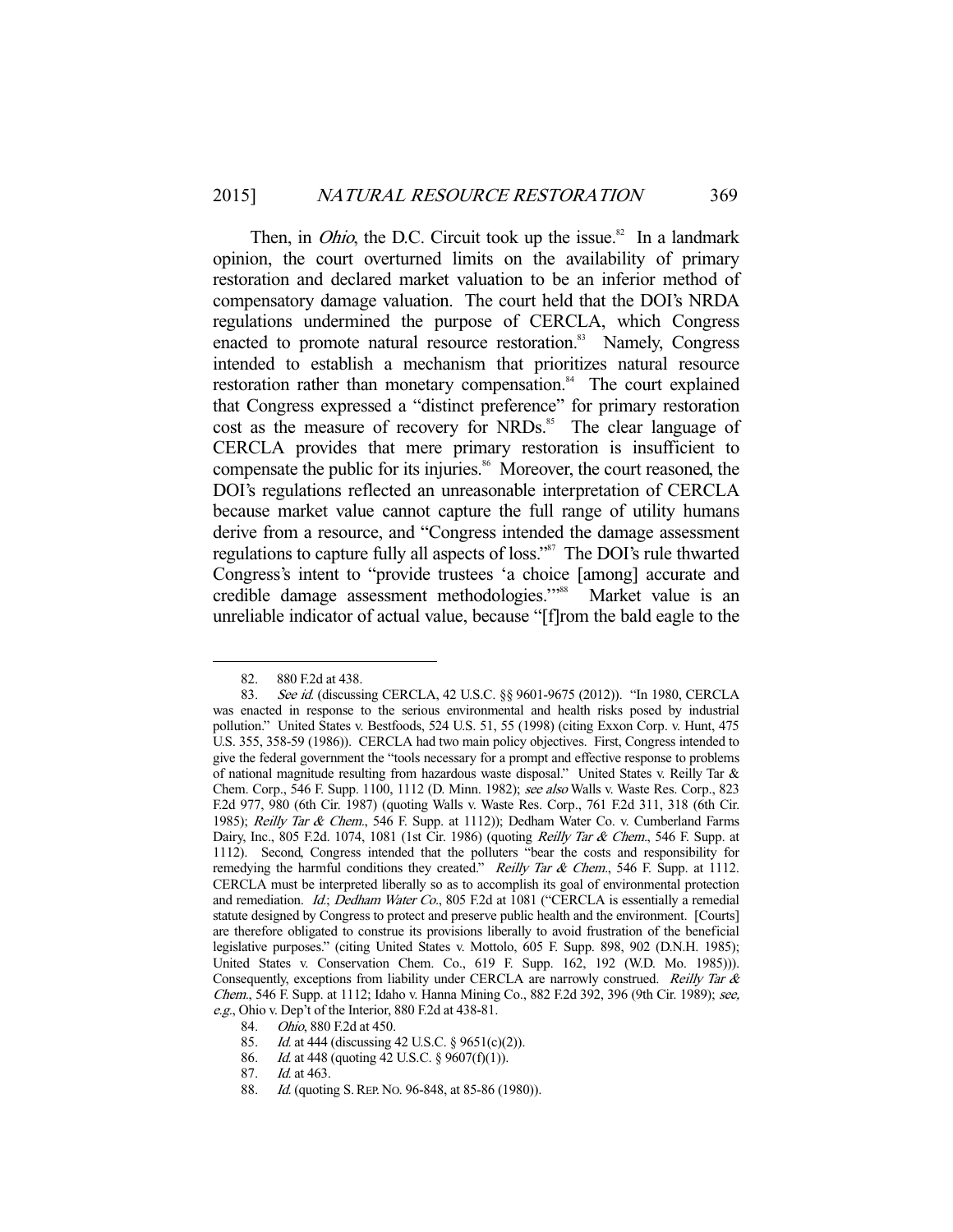blue whale and snail darter, natural resources have values that are not fully captured by the market system."<sup>89</sup>

 Since 1989, federal trustees have understood that NRD awards require both primary and compensatory restoration. Following Ohio, federal agencies, including the DOI and NOAA (the natural resource trustee under the Oil Pollution Act of 1990 (OPA)), instituted significant regulatory reforms that accelerated the trend towards emphasizing natural resource restoration, as have subsequent regulatory revisions.<sup>90</sup> Meanwhile, state legislatures and agencies have enacted regulatory programs with varied success, providing case studies for trustees throughout the country to inform their best practices. $91$ 

 If any doubt remained as to Congress's intent with respect to how to measure NRDs, it was dispelled when it enacted  $OPA<sup>92</sup>$  in the wake of the devastating EXXON VALDEZ spill of March 1989. OPA provides for a quick response to the discharge of oil from a vessel or facility, including recovery for injury to natural resources.<sup>93</sup> In enacting OPA, Congress again rejected a "narrow market value and use value based approach to assessing damages," explaining that "forests are more than board feet of lumber, and that seals and sea otters are more than just commodities traded on the market."<sup>94</sup>

 Nevertheless, trustees encountered methodological difficulties in measuring nonuse values.<sup>95</sup> At first, these challenges lent legitimacy to the idea advanced by polluters that nonuse values should not be compensated. Initially, economists resorted to an expensive method often used in welfare economics (typically for valuing market commodities), known as the contingent valuation method  $(CVM)$ .<sup>96</sup> However, the method drew criticism across the board in the fields of ecological economics and environmental law.<sup>97</sup> The CVM framework

 <sup>89.</sup> Id. at 462-63 (citing Commonwealth of Puerto Rico v. SS Zoe Colocotroni, 628 F.2d 652, 673-74 (1st Cir. 1980), cert. denied, 450 U.S. 912 (1981)).

<sup>90.</sup> See, e.g., Natural Resource Damage Assessments, 15 C.F.R. pt. 990 (2014); 43 C.F.R. § 11.83 (2013).

<sup>91.</sup> See generally Patrick E. Tolan, Jr., Natural Resource Damages Under CERCLA: Failures, Lessons Learned, and Alternatives, 38 N.M. L. REV. 409, 426-50 (2008).

 <sup>92. 33</sup> U.S.C. §§ 2701-2761 (2012).

<sup>93.</sup> Id. § 2702(b)(2)(A).

<sup>94.</sup> S. REP. No. 101-94, 14-15 (1989).

<sup>95.</sup> Kanner & Nagy, *supra* note 29, at 437.

<sup>96.</sup> *Id.* (citing Ohio v. U.S. Dep't of the Interior, 880 F.2d 432, 463 (D.C. Cir.), reh'g denied, 897 F.2d 1151 (D.C. Cir. 1989)).

<sup>97.</sup> See, e.g., Sameer H. Doshi, Making the Sale on Contingent Valuation, 21 TUL. ENVTL. L.J. 295, 297, 300 (2008); Roach & Wade, supra note 38, at 422 (citing Brian R. Binger, Robert Copple & Elizabeth Hoffman, Contingent Valuation Methodology in the Natural Resource Damage Regulatory Process: Choice Theory and the Embedding Phenomenon, 35 NAT.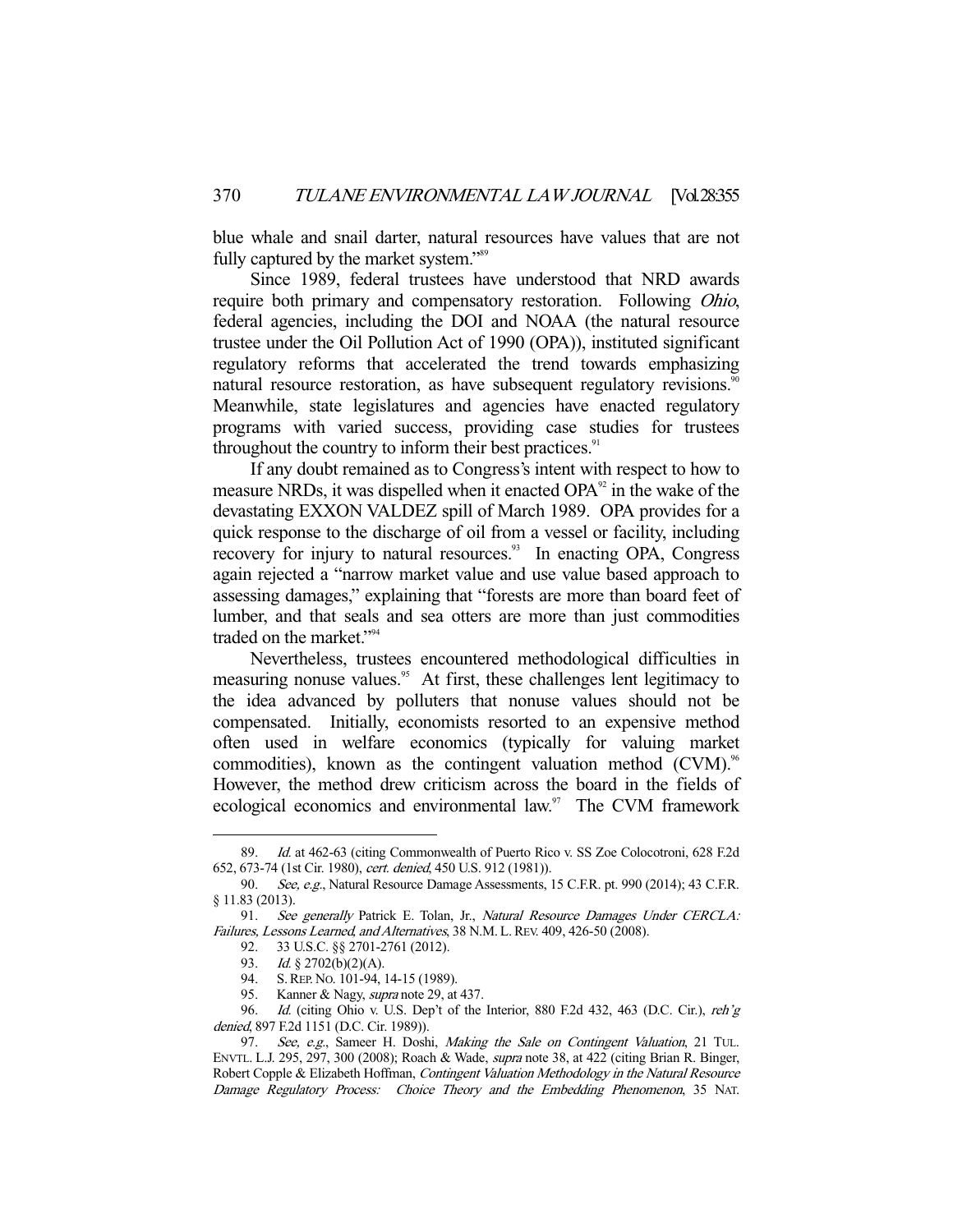required economists, first, to measure the value of injured natural resources and the habitat services they provided and then to determine which restoration action would provide equivalent natural resources and habitat services.<sup>98</sup>

 The "contingent value" of natural resources is operationalized by gauging the public's "willingness to pay" for restoration of certain natural resources under certain scenarios.<sup>99</sup> For example, when the State of California Water Resources Control Board needed to determine how much water to allocate to Los Angeles from sources flowing into Mono Lake, it conducted a survey.<sup>100</sup> Researchers informed survey participants that biologists believed that increased flows to the lake were necessary to maintain food supplies for nesting and migratory birds and then asked households the open-ended question of how much they were willing to pay for increased water flows into Mono Lake.<sup>101</sup> In addition to being expensive, this method has been criticized for being unreliable because what people say they will pay in CVM interviews diverges significantly from what they are actually willing to pay when actually making decisions, i.e., "under market conditions."<sup>102</sup> The CVM's shortcomings even began to lend legitimacy to industry efforts to limit liability for NRDs to "use values."<sup>103</sup> Furthermore, the entire valuation method of measuring NRDs stems from an anthropocentric view of the world by

RESOURCES J. 443, 444 (1995)); see also, e.g., V. Kerry Smith, *Lightning Rods, Dart Boards, and* Contingent Valuation, 34 NAT. RESOURCES J. 121, 121 (1994) (citing Ronald G. Cummings & Glenn W. Harrison, Was the Ohio Court Well Informed in Its Assessment of the Accuracy of the Contingent Valuation Method?, 34 NAT. RESOURCES J. 1 (1994)); Unsworth & Bishop, supra note 56, at 37; Peter A. Diamond & Jerry A. Hausman, Contingent Valuation: Is Some Number Better Than No Number?, 8 J. ECON. PERSP. 45, 46 (1994); William H. Desvouges et al., Measuring Natural Resource Damages with Contingent Valuation: Tests of Validity and Reliability, in CONTINGENT VALUATION: A CRITICAL ASSESSMENT 91 (J.A. Hausman ed., 1993); see also Natural Resource Damage Assessments, 43 C.F.R. pt. 11 (2013).

<sup>98.</sup> See, e.g., Doshi, *supra* note 97, at 297-300.

 <sup>99.</sup> RICHARD T. CARSON ET AL., A CONTINGENT VALUATION STUDY OF LOST PASSIVE USE VALUES RESULTING FROM THE EXXON VALDEZ OIL SPILL: A REPORT TO THE ATTORNEY GENERAL OF ALASKA § 1.3.1 (1992).

<sup>100.</sup> Contingent Valuation Method, Case #1-Mono Lake, ECOSYSTEM VALUATION (2000), http://www.ecosystemvaluation.org/contingent\_valuation.htm#case1.

 <sup>101.</sup> Id.

<sup>102.</sup> See Cummings & Harrison, *supra* note 97, at 4 (discussing Ohio v. U.S. Dep't of the Interior, 880 F.2d 432, 477-78 (D.C. Cir.), reh'g denied, 897 F.2d 1151 (D.C. Cir. 1989)).

<sup>103.</sup> See Dale B. Thompson, Valuing the Environment: Courts' Struggles with Natural Resource Damages, 32 ENVTL. L. 57, 87 (2002) ("The ... Ohio decision suggests that NRD cases may need to include nonuse values calculated by CVM as compensable damages. However, difficulties in using specific CVM studies in particular cases and other factors suggests that it might be beneficial to limit the availability of nonuse damages." (discussing *Ohio*, 880 F.2d at 438)).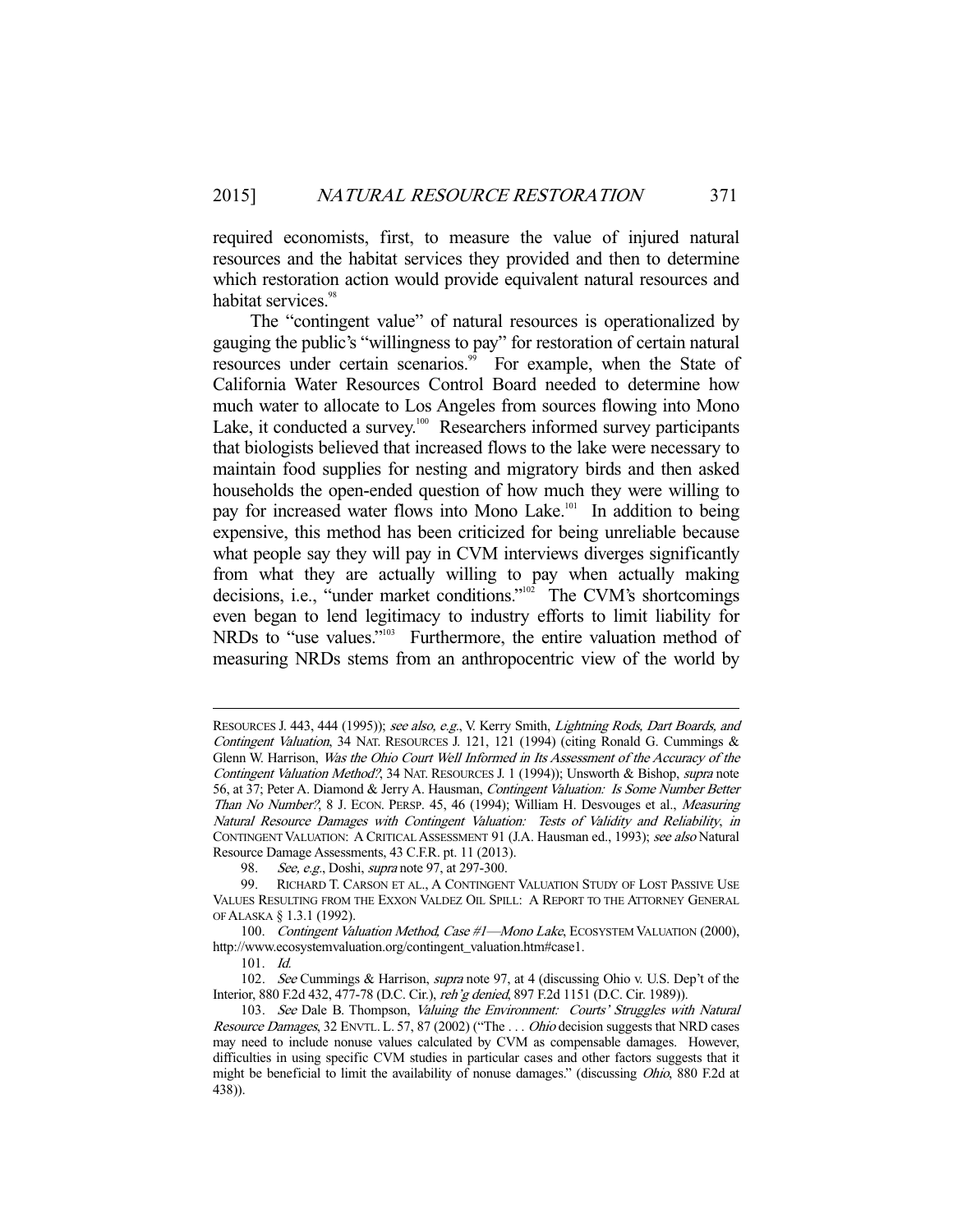aiming to maintain a baseline level of human welfare rather than a baseline level of ecological functions.<sup>104</sup>

 Ecological economists deftly sidestepped the problems confronting valuation of nonuse values by developing an equivalency method that rejected valuation altogether.<sup>105</sup> Instead of the valuation method, trustees in the 1990s began employing the in-kind method of restoration, removing monetary value from the scaling calculations in favor of focusing on natural resources and their associated services.106 The theoretical basis for this equivalency analysis was originally published in scientific journals devoted to resource economics.<sup>107</sup> Soon after, government agencies began applying the method. NOAA guidance dating from 1995 recommends restoration-based assessments using equivalency analysis as the best method to quantify damages in claims filed under OPA and CERCLA.<sup>108</sup> NOAA periodically updated and expanded this guidance.<sup>109</sup>

 Compensatory restoration requires trustees to select projects that provide an amount of habitat services equivalent to the sum of habitat services lost from the injury.<sup>110</sup> Trustees often determine what amount of resources is required by employing a set of mathematical equations developed by environmental economists, referred to as HEA.<sup>111</sup> Equivalency analysis begins by identifying ecosystem services that are affected.<sup>112</sup> A HEA is a mathematical formula used to estimate NRDs and provide a monetary figure equal to the restoration and replacement

<sup>104.</sup> See Roach & Wade, supra note 38, at 422.

 <sup>105.</sup> Unsworth & Bishop, supra note 56, at 37. This approach was also motivated by ecological economists' concern that the expected value of an NRD award was less than the cost required to reliably determine the magnitude of the damage. See id. at 36.

<sup>106.</sup> See Zafonte & Hampton, supra note 19, at 135 (citing Habitat Equivalency Analysis: An Overview, DAMAGE ASSESSMENT & RESTORATION PROGRAM, NOAA § 1.1-.2 (Mar. 21, 1995), http://www.darrp.noaa.gov/library/pdf/heaoverv.pdf).

 <sup>107.</sup> Id. (distinguishing Marisa J. Mazzotta, James J. Opaluch & Thomas A. Grigalunas, Natural Resource Damage Assessment: The Role of Resource Restoration, 34 NAT. RESOURCES J. 153, 154 (1994)).

 <sup>108.</sup> Habitat Equivalency Analysis: An Overview, supra note 106, § 1.1; see also Deborah P. French et al., Primary Restoration: Guidance Document for Natural Resource Damage Assessment Under the Oil Pollution Act of 1990, DAMAGE ASSESSMENT & RESTORATION PROGRAM, NOAA § 1.4.2.2(a) (Aug. 1996), http://www.darrp.noaa.gov/library/pdf/prd.pdf.

 <sup>109.</sup> Habitat Equivalency Analysis: An Overview, supra note 106 (revising the guidance on October 4, 2000, and May 23, 2006).

<sup>110.</sup> See Roach & Wade, supra note 38, at 423.

<sup>111.</sup> Id. Another form of equivalency analysis trustees use is REA. See 43 C.F.R. § 11.83(c)(2) (2013). REAs "compare the effects of restoration actions on specifically identified resources that are injured or destroyed." Id. Under REAs, losses are expressed in terms of resource units (such as number of impacted fish or acre-feet of water) and are offset by projects that restore equivalent resource units. Zafonte & Hampton, *supra* note 19, at 135.

<sup>112.</sup> See Roach & Wade, supra note 38, at 423.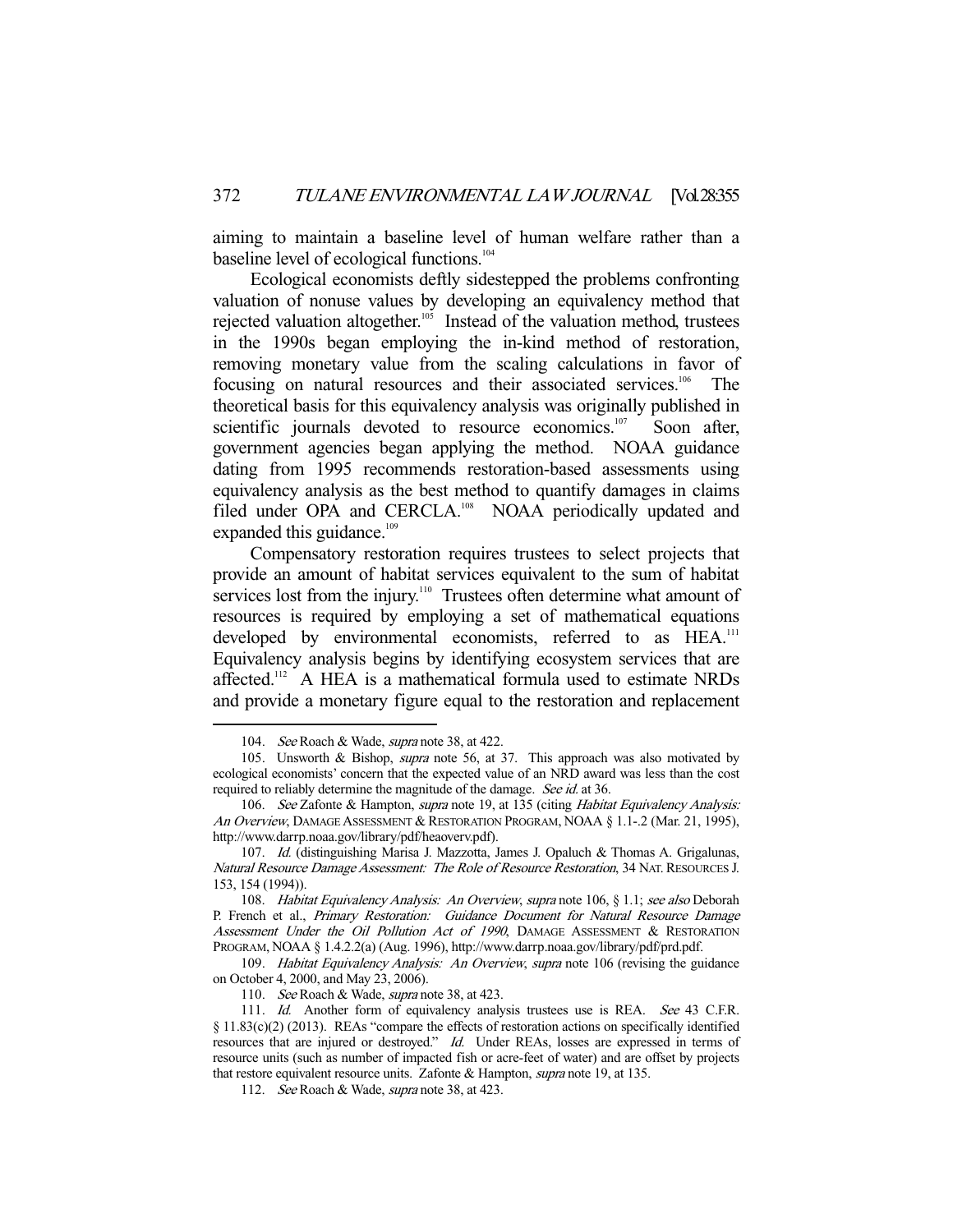costs necessary to make the public whole.<sup>113</sup> Both the federal government and New Jersey, a national leader in NRD and conservation law, encourage the use of HEA in developing compensatory restoration projects.<sup>114</sup>

 There is little dispute over the fact that HEA is a generally accepted and scientifically reliable methodology for NRDAs. Numerous peerreviewed scientific articles discuss the general acceptance and now common use of HEA in NRDAs. For example, an article by Professors Roach and Wade recognizes that HEA "has been used to determine the appropriate scale of compensatory restoration in several recent NRDA cases."115 Additionally, an article by Professors Zafonte and Hampton explains:

NOAA recommended that the calculation of compensation for biological injuries be based upon restoration projects, where the sizes of those projects are "scaled" using habitat equivalency analysis (HEA) and the cost of the projects becomes the measure of damages. At the same time, natural resource agencies were suffering negative experiences using more traditional valuation methods, especially contingent valuation. Since that time, HEA has evolved into the more generic resource equivalency analysis (REA) and has become the primary method for calculating damages from pollution events nationwide.<sup>116</sup>

Zafonte and Hampton observe that "nearly every pollution damages case in the past five years has employed REA as the primary method to quantify damages to wildlife and habitat."<sup>117</sup> Others have also written favorably about HEA in their articles.<sup>118</sup>

 Moreover, several courts have recognized HEA as an acceptable methodology, and no court has outright rejected the use of equivalency methodologies.<sup>119</sup> Equivalency analysis gained judicial recognition in

<sup>113.</sup> *See id.* at 423-24.

 <sup>114.</sup> Policy Directive 2003-07, N.J. DEP'T ENVTL. PROTECTION (Sept. 24, 2003), http:// www.state.nj.us/dep/commissioner/policy/pdir2003-07.htm.

<sup>115.</sup> Roach & Wade, *supra* note 38, at 423.

<sup>116.</sup> Zafonte & Hampton, *supra* note 19, at 134 (citing Thompson, *supra* note 103, at 60).

<sup>117.</sup> Id. at 135; see also P. David Allen II, David J. Chapman & Diana Lane, Scaling Environmental Restoration to Offset Injury Using Habitat Equivalency Analysis, in ECONOMICS AND ECOLOGICAL RISK ASSESSMENT: APPLICATIONS TO WATERSHED MANAGEMENT 165, 174 (Randall J.F. Bruins & Matthew T. Heberling eds., 2004) (recognizing HEA as a method for determining the amount of restoration needed to compensate for losses of natural resources).

<sup>118.</sup> See, e.g., Richard W. Dunford, Thomas C. Ginn & William H. Desvousges, The Use of Habitat Equivalency Analysis in Natural Resource Damage Assessments, 48 ECOLOGICAL ECON. 49, 51 (2004).

 <sup>119.</sup> United States v. Great Lakes Dredge & Dock Co., 1999 AMC 2511, 2512-13 (S.D. Fla. 1999) (satisfying the factors adopted by the Court in Daubert v. Merrell Dow Pharm., Inc., 509 U.S. 579, 593-94 (1993)); United States v. Fisher, 977 F. Supp. 1193, 1201 (S.D. Fla. 1997),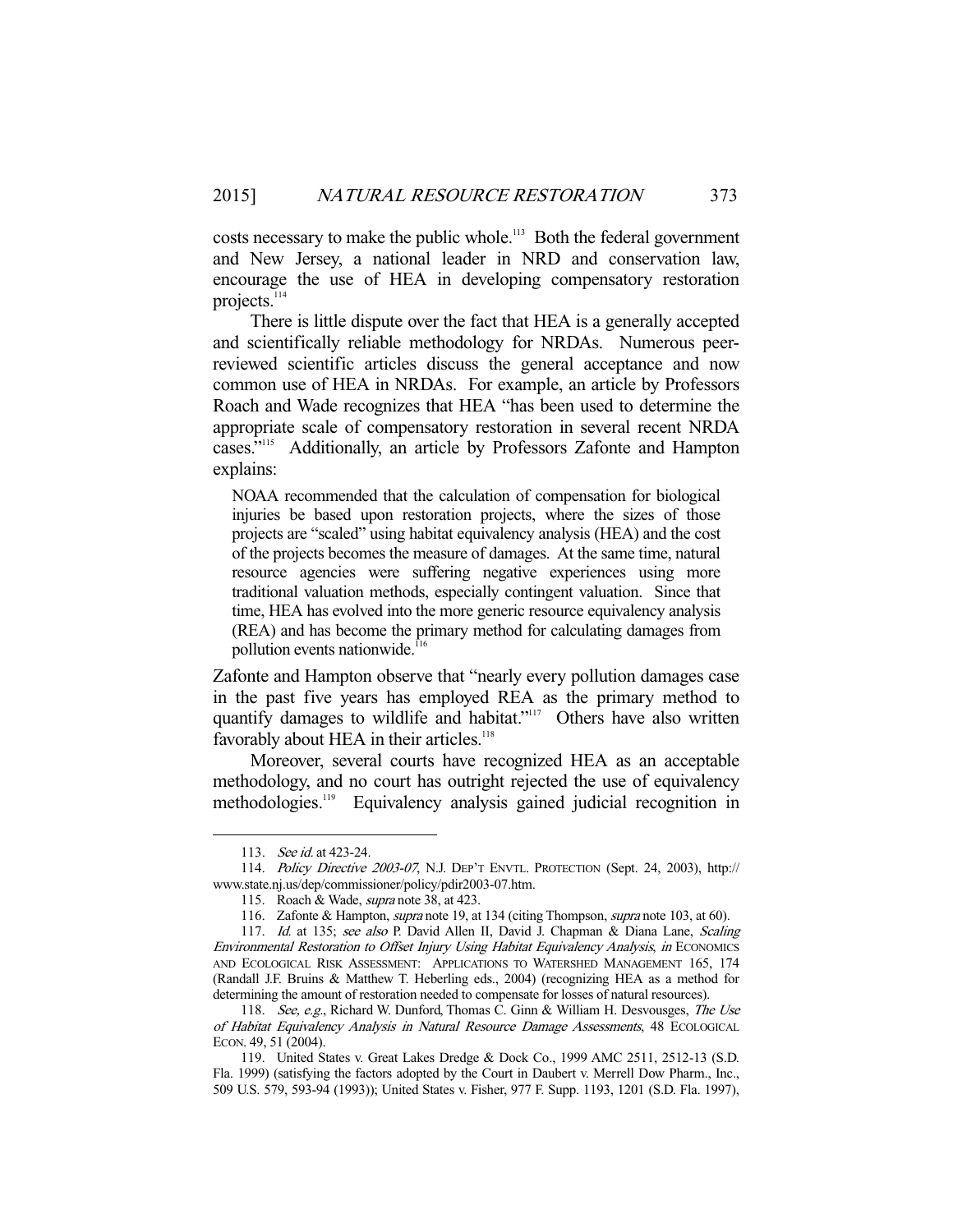1999 when it survived Daubert<sup>20</sup> scrutiny. In United States v. Great Lakes Dredge & Dock Co., the Eleventh Circuit held that the Southern District of Florida did not abuse its discretion when it determined that using HEA was appropriate for measuring NRDs.<sup>121</sup> The district court opinion helpfully set forth the sound rationale for using HEA:

 First, the HEA is not a scientific technique or principle that is subject to testing in the traditional sense. Rather, it is a mathematical equation that works, as any other, subject to the limitations of the data input into the equation. Even Great Lakes' own expert testified that the HEA is a valid methodology.

 Second, in spite of Great Lakes' repeated arguments to the contrary, the HEA, as it was used in this case, has been subject to peer review and has been accepted for publication. Although the HEA article has not yet been published, at which time it will be subject to further scrutiny and peer review, it did undergo significant scrutiny prior to its acceptance for publication.

 Third, because the HEA is limited by its data, questions about its error rate are not really applicable. In other words, the error rate is determined by errors in the data, not errors with the HEA itself.

 Finally, because the HEA is a relatively new scientific model it has not had the necessary time to truly gain general acceptance beyond the government agencies Mr. Julius referred to in his testimony. Nonetheless, the relative "youth" of a scientific technique does not make it any less valid. Furthermore, the Court, as fact finder, will consider the testimony of Great Lakes' experts when evaluating the data put into the HEA. Accordingly, the testimony from Mr. Julius will not be excluded.<sup>122</sup>

Especially damning for the responsible party was the fact that its "own expert testified that the HEA is a valid methodology."<sup>123</sup>

 By 2007, "nearly every pollution damages case in the p[revious] five years ha[d] employed [equivalency analysis] as the primary method to quantify damages to wildlife and habitat."124 By 2008, the DOI and

aff'd, 174 F.3d 201 (11th Cir. 1999). The *Great Lakes* district court's order accepting HEA as a reliable methodology was affirmed on appeal; in its opinion, the United States Court of Appeals for the Eleventh Circuit noted "that the HEA was peer reviewed and accepted for publication prior to trial." United States v. Great Lakes Dredge & Dock Co., 259 F.3d 1300, 1305 (11th Cir. 2001) (citation omitted).

<sup>120.</sup> Great Lakes, 1999 AMC at 2512-13 (mentioning Daubert, 509 U.S. at 593-94).

 <sup>121. 259</sup> F.3d at 1305-06 (mentioning Daubert, 509 U.S. at 593-94).

<sup>122.</sup> Great Lakes, 1999 AMC at 2512-13.

<sup>123.</sup> *Id.* at 2512.

<sup>124.</sup> Zafonte & Hampton, *supra* note 19, at 135; see also Fisher, 977 F. Supp. at 1198; Transcript of Trial at 135-36, N.J. Dep't of Envtl. Prot. v. Exxon Mobil Corp., Nos. UNN-L-3026- 04, UNN-L-3026-04 (N.J. Super. Ct. Div. July 22, 2014).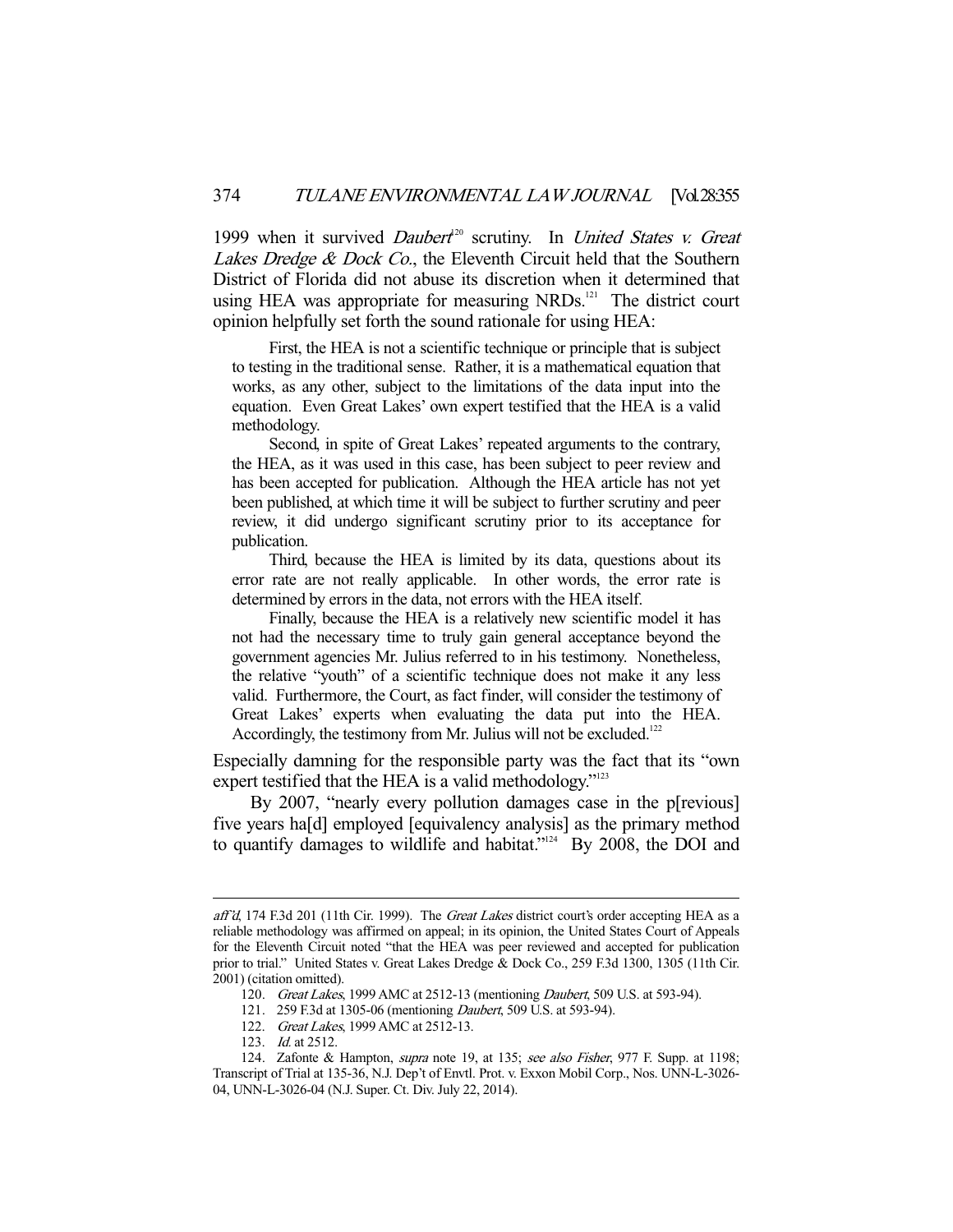NOAA had codified equivalency analysis.<sup>125</sup> A "paradigm shift" had occurred.<sup>126</sup>

 In addition to these cases, the REA methodology, similar to the HEA,<sup>127</sup> has been used in two cases in New Jersey: New Jersey Department of Environmental Protection v. Essex Chemical Corp.<sup>128</sup> and New Jersey Department of Environmental Protection v. Union Carbide  $Corp$ <sup>129</sup>. The state's experts in both of those cases employed a REA to estimate NRDs to groundwater, and while the state ultimately lost on the merits in those two cases, neither court rejected the methodology applied by the state's expert.<sup>130</sup> The *Essex* court denied the motion in limine that challenged the admissibility of the state's expert testimony, which used a REA.<sup>131</sup> The *Essex* court further noted its disagreement with various inputs used by the expert in the REA in that case, but the court correctly found that such issues were not relevant to reliability but to weight.<sup>132</sup> Similarly, in *Union Carbide*, the court found potential flaws in the state's expert's calculations that used a REA, but the court did not reject the use of REA as a methodology.<sup>133</sup> Although there can be vigorous disputes about the appropriate inputs in REA or HEA analysis, equivalency analysis itself is a generally accepted method of quantifying compensatory restoration damages.<sup>134</sup>

 Equivalency analysis provides several benefits over traditional models. Equivalency analysis is more efficient because it "avoids the double conversion problem of first forcing an initial dollar-value determination of injuries and then later translating the costs recovered for these injuries into a concrete restoration plan."135 Furthermore, the method produces restoration much faster than the valuation method allows. As Professor Tolan explains: "If forced to put a dollar figure on

 <sup>125.</sup> See 15 C.F.R. § 990.53(d) (2014); 43 C.F.R. § 11.83 (2013).

<sup>126.</sup> Zafonte & Hampton, *supra* note 19, at 135 (citing Flores & Thatcher, *supra* note 14, at 171).

 <sup>127.</sup> See id. at 134.

 <sup>128.</sup> No. MID-L-5685-07 (N.J. Super. Ct. Law Div. July 23, 2010) (citation omitted).

 <sup>129.</sup> No. MID-L-5632-07 (N.J. Super. Ct. Law Div. Mar. 26, 2011).

 <sup>130.</sup> Essex, No. MID-L-5685-07, slip op. at 12-15; Union Carbide, No. MID-L-5632-07, slip op. at 7-14.

 <sup>131.</sup> No. MID-L-5685-07, slip op. at 12.

<sup>132.</sup> See id. at 12-15.

<sup>133.</sup> Union Carbide, No. MID-L-5632-07, slip op. at 9.

<sup>134.</sup> See generally W. Douglass Shaw & Marta Wlodarz, Ecosystems, Ecological Restoration, and Economics: Does Habitat or Resource Equivalency Analysis Mean Other Economic Valuation Methods Are Not Needed?, 42 AMBIO 628, 628–43 (2012).

 <sup>135.</sup> Tolan, supra note 91, at 422 ("Therefore, there are two simplification gains-one in the substance of the calculation, and the second in the procedure to complete the actual restoration activity, because the assessment itself already selects the solution.").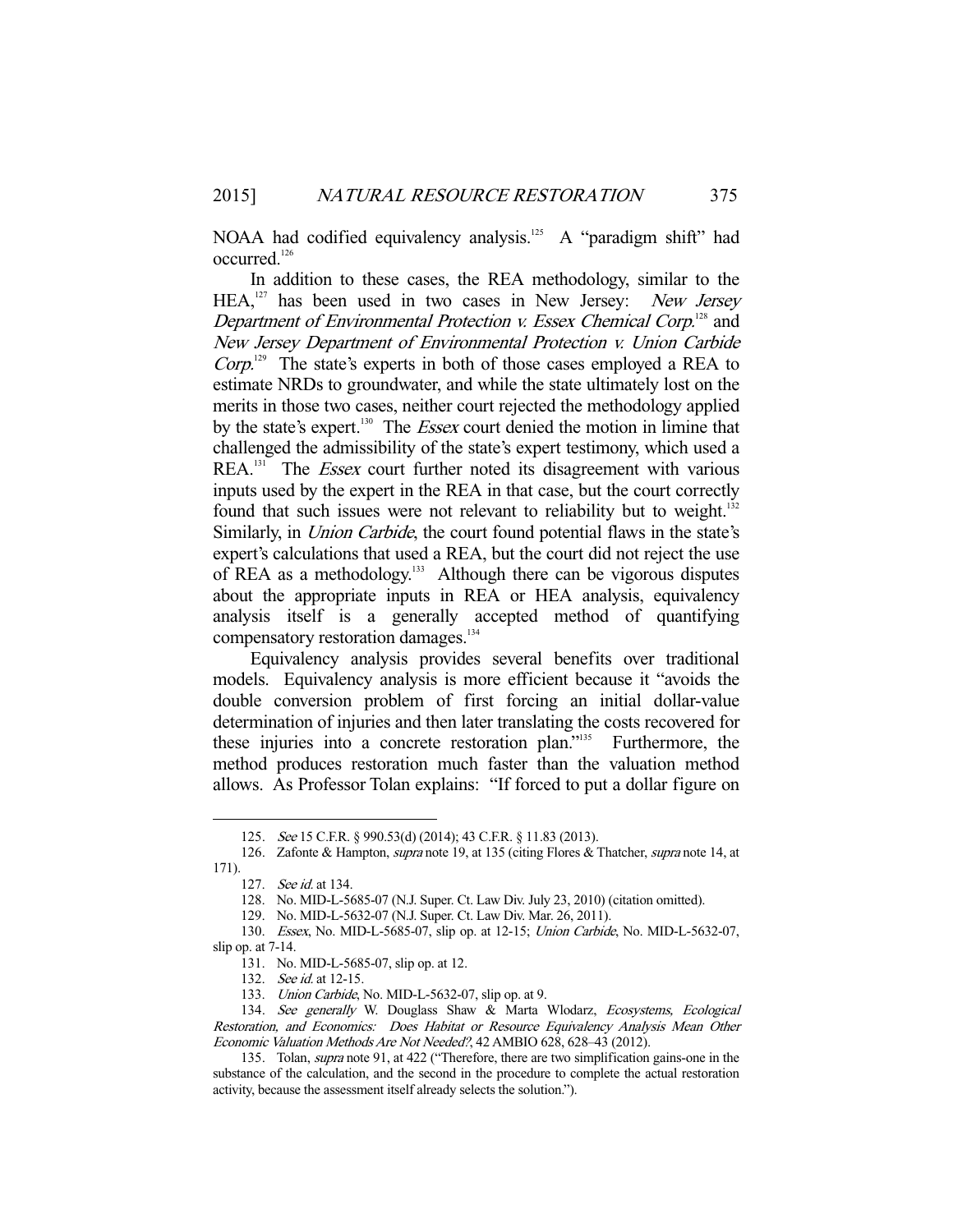the assessment, trustees will not monetize the costs until they have already defined all of the corrective actions. Therefore, planning is 'built-in' and all that remains is the execution of the restoration plan."136 Perhaps most importantly, equivalency analysis is also much easier for the public to understand. $137$ 

#### IV. TRUSTEES' ROLE

 Given the consensus in favor of restoration over damages, focus shifts to the trustees who are legislatively delegated broad discretion to assess injuries and determine appropriate restoration remedies.<sup>138</sup> OPA,<sup>139</sup> the National Marine Sanctuaries Act,<sup>140</sup> and CERCLA<sup>141</sup> all require the President and state governors to designate officials to serve as trustees for natural resources on behalf of the public.<sup>142</sup> Public trustees generally have scientific and practical expertise appropriate to execute their scientific and public policy mandate. The goal of trustees is to "make the environment and the public whole"<sup>143</sup> by determining and implementing an appropriate restoration plan.144 Trustees assess injuries and recover damages to trust resources resulting from a discharge of oil, a release of hazardous substance, or physical damage. Assessments are generally done by the trustee on a site- and fact-specific basis.<sup>145</sup> These assessments are often costly, time-consuming, and complex.<sup>146</sup>

 <sup>136.</sup> Id.

<sup>137.</sup> See, e.g., Robert Smith, Pricing the Non-Human Cost of the BP Spill, NPR (July 30, 2010, 4:00 AM), http://www.npr.org/templates/story/story.php?storyId=128865947 ("[Q.] So when I ask you how much is a pelican worth that died in the BP oil spill. . . [A.] My answer is, that is worth one pelican. . . . And the price for a turtle is a new turtle. A dolphin, a dolphin. There's no need to do the conversion into dollars."). The coverage of valuation methodology in the wake of the BP/DEEPWATER HORIZON disaster demonstrates the intuitive nature of equivalency analyses. See, e.g., id. As to the difficulties in asking how to assign a market value to animals and other natural resources, one interviewee explained, "Best of all, . . . this technique skirts that awkward question." Id.

 <sup>138.</sup> E.g., OPA, 33 U.S.C. § 2706(c) (2012); N.J. Dep't of Envtl. Prot. v. Exxon Mobil Corp., 923 A.2d 345, 354 (N.J. Super. Ct. App. Div. 2007) (citing N.J. STAT. ANN. 58:10-23.11v; In re Kimber Petrol. Corp., 539 A.2d 1181, 1183-84 (N.J. 1988); E.I. du Pont de Nemours & Co. v. N.J. Dep't of Envtl. Prot. & Energy, 661 A.2d 1314, 1320 (N.J. Super. Ct. App. Div. 1995)).

 <sup>139. 33</sup> U.S.C. §§ 2701-2720.

 <sup>140. 16</sup> U.S.C. §§ 1431 to 1445c-1 (2012).

 <sup>141. 42</sup> U.S.C. §§ 9601-9675 (2012).

 <sup>142. 16</sup> U.S.C. § 1443(d); 33 U.S.C. 2706(b)(2); 42 U.S.C. § 9607(f)(1).

 <sup>143. 15</sup> C.F.R. § 990.53(a)(2) (2014).

<sup>144.</sup> *Id.* §§ 990.54-.56.

 <sup>145.</sup> For instance, in the trial addressing the New Jersey trustee's efforts to restore the destroyed and damaged wetlands at the Bayway and Bayonne sites, testimony of both parties' witnesses was consistent that NRDAs are site-specific. Transcript of Trial, supra note 124, at 135 (testimony of Exxon Mobil's expert witness, Dr. Ginn, on cross-examination, confirming that injuries and damages at each site are unique, and, therefore, each site must be treated in a site-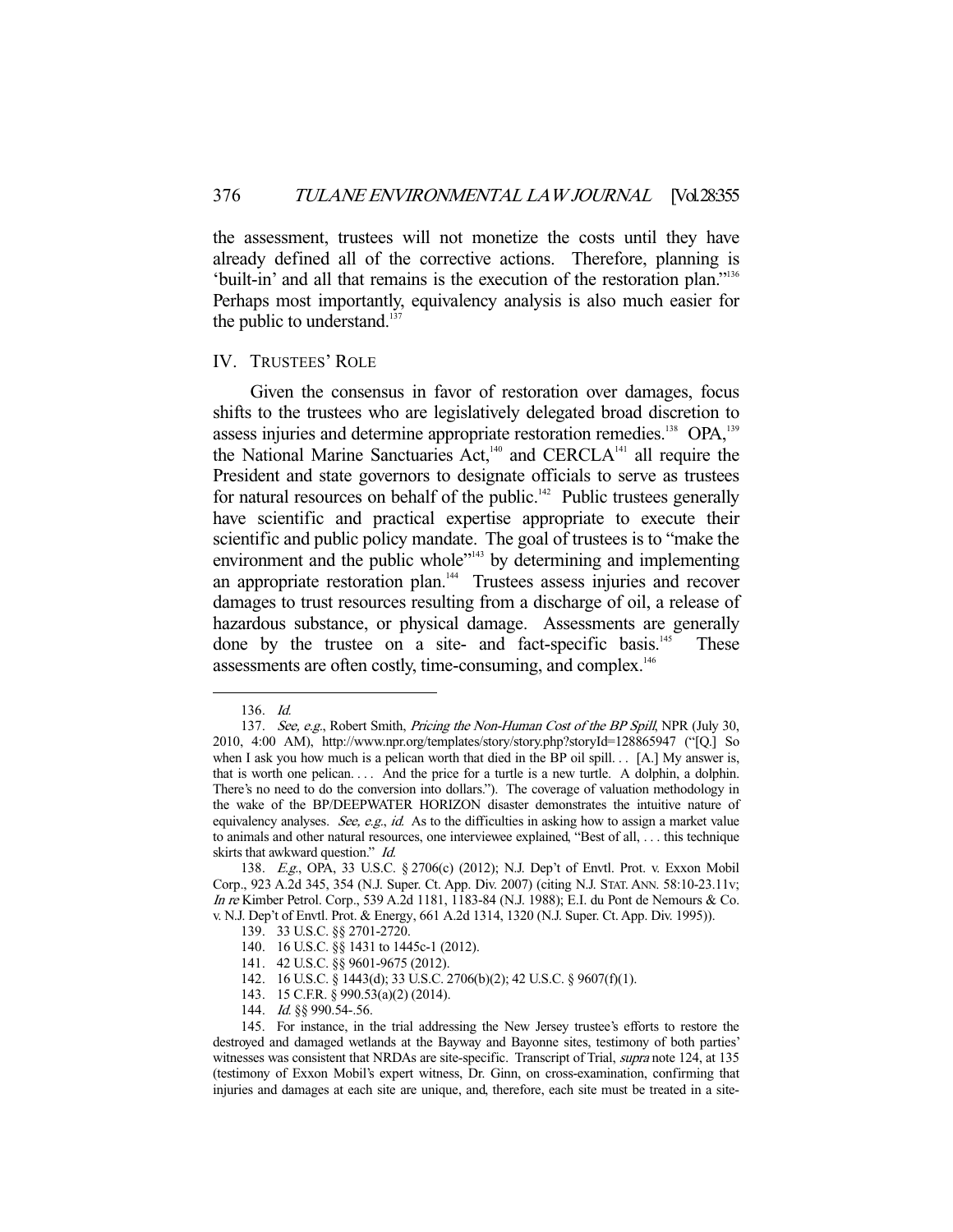The subject matter of NRDs is so technical and the analysis is so complex, however, that the public is often unaware of the challenges faced by trustees. In contrast, legislators and regulators generally understand the challenges of appropriately resolving NRD cases, and they have delegated those tasks to public trustees. Imagine an oil spill that damages marsh edge, an important developmental area for young fish. In certain circumstances, a number of appropriate restoration remedies may make sense. However, a number of scientific questions need to be addressed first. For example, how long will it take to create new marsh and how long will it be before that marsh is as productive as the prespill marsh? Ranges and estimates based on the best available evidence and professional judgment will have to be made to answer questions about timing and productivity. Given a lag time and an initially less productive replacement resource, in addition to restoring the marsh edge, does it makes sense to create artificial fish hatcheries to provide the public with more of some of the resources it lost sooner rather than later, even though the hatcheries may not address all of the service losses associated with the oiled habitat?

 These questions do not have black-and-white answers and are not susceptible to resolution by a battle of expert witnesses in a courtroom. Rather, state and federal legislators delegated the decision-making responsibility in resolving these difficult science- and policy-laden questions to an appropriate entity with proper knowledge and experience.<sup>147</sup> Resolution of these and other assessment and restoration decisions requires well-informed judgment, familiarity with the relevant

specific fashion); Transcript of Trial at 21, N.J. Dep't of Envtl. Prot. v. Exxon Mobil Corp., Nos. UNN-L-3026-04, UNN-L-3026-04 (N.J. Super. Ct. Div. June 9, 2014) (testimony of Exxon Mobil's expert witness Dr. Desvousges on cross-examination, agreeing that site-specific data is important); Transcript of Trial at 37-38, Exxon Mobil, Nos. UNN-L-3026-04, UNN-L-3026-04 (Aug. 7, 2014) (direct examination testimony of the state witness, former New Jersey Department of Environmental Protection Commissioner Campbell, that policies relating to interpreting a statute "would be a very case-specific interpretation").

<sup>146.</sup> See, e.g., Verdict and Settlement Summary, United States v. Cyprus Amax Minerals Co., No. 6:08-CV-01046, 2008 WL 2778780 (D. Kan. Mar. 31, 2008) (providing settlement figures for a settlement that resulted in assessment costs amounting to nearly half the \$515,400 awarded in NRDs).

 <sup>147.</sup> Trust responsibilities originated in the common law and public trust law, but have been expanded and provided with new tools by legislation. The trustee is a fiduciary who must protect natural resources, but is vested with a great deal of discretion in deciding how best to make the public whole in any given circumstance. Kanner, *supra* note 11; Allan Kanner & Tibor Nagy, The Use of Contingent Fees in Natural Resource Damage and Other Parens Patraie Cases, 19 BNA TOXICS L. REP. 745 (2004); Allan Kanner & Tibor Nagy, Crocodile Tears: Polluters' Concerns About Contingency Fees in NRD Cases, ABA ENVTL. LITIG. COMM. NEWSL., Fall/Winter 2004, at 8; WILLIAM H. RODGERS, HORNBOOK ON ENVIRONMENTAL LAW 176 (1977 & Supp. 1984).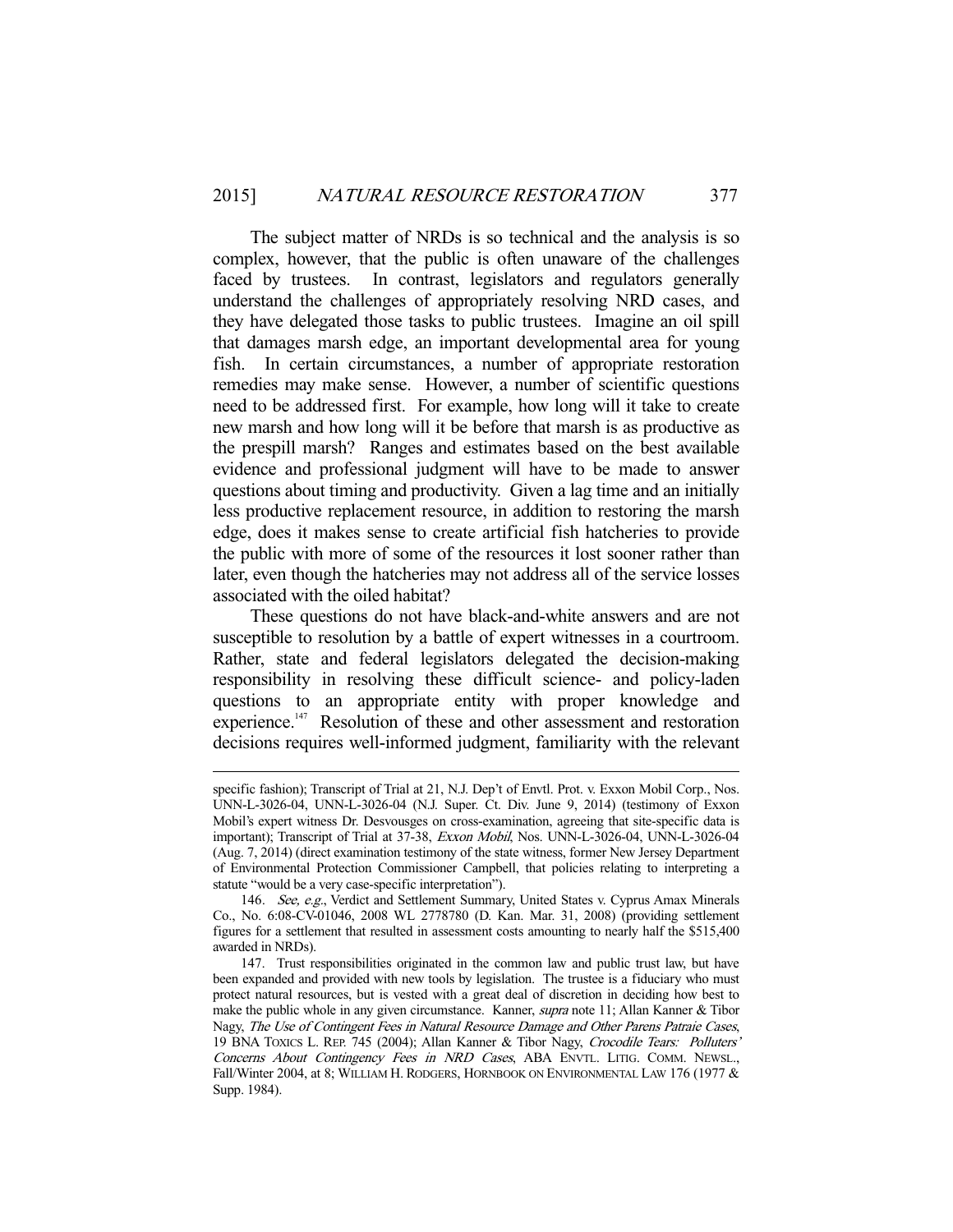ecosystems, and experience in resolving difficult science- and policyladen issues. State and federal legislators have placed the responsibility of exercising judgment in NRD cases in trustees.<sup>148</sup>

 The trustee is required to make difficult restoration choices based on the best available, albeit imperfect, data. Generally, the best available data includes the specific site and facts associated with it. $149$  The trustee generally must assess the site's predischarge condition and history and the consequences of subsequent discharges.<sup>150</sup> The specific ecosystems at issue also must factor into a trustee's restoration plan, and close familiarity with the local conditions and features of ecosystems is essential.<sup>151</sup> Additionally, the challenges faced by trustees increase Additionally, the challenges faced by trustees increase

<sup>148.</sup> Kanner, *supra* note 11, at 58-59 (citing WILLIAM H. RODGERS, JR., HANDBOOK ON ENVIRONMENTAL LAW § 2.16 (1977)). Trust responsibilities originated in the common law and public trust law, but have been expanded and provided with new tools by legislation. The trustee is a fiduciary who must protect natural resources but is vested with a great deal of discretion in deciding how best to make the public whole in any given circumstance. Id. at 58-59, 76 (citing Ill. Cent. R.R. v. Illinois, 146 U.S. 387, 452-54 (1892); Seth Macinko, Public or Private?: United States Commercial Fisheries Management and the Public Trust Doctrine, Reciprocal Challenges, 33 NAT. RESOURCE J. 919, 951 (1993)); see, e.g., Allan Kanner & Tibor Nagy, The Use of Contingency Fees in Natural Resource Damage and Other Parens Patriae Cases, 19 TOXICS L. REP. (BNA) 745, 746 (Aug. 12, 2004), http://ezproxy.law.tulane.edu:2076/txin/TXLNWB/ split\_display.adp?fedfid=8586620&vname=trlnotallissues&jd=txLR\_19\_7415&split=0

<sup>(</sup>subscription required) (citing CERCLA, 42 U.S.C. § 9607(f)(1); N.J. Remediation Indus. Network v. N.J. Dep't of Envtl. Prot., No. A-5472-97T3, 2003 WL 22053346 (N.J. Super. Ct. App. Div. Apr. 17, 2000)); Allan Kanner & Tibor Nagy, Crocodile Tears: Polluters' Concerns About Contingency Fees in NRD Cases, ENVTL. LITIG. COMM. NEWSLETTER, Aug. 12, 2004, at 8 [hereinafter Kanner & Nagy, Crocodile Tears]).

<sup>149.</sup> Ad-Hoc Indus. Natural Res. Mgmt. Grp., Natural Resource Damage Assessment and Restoration: Key Principles and General Standards Guiding Practice in the United States, NRDAR PRAC. EXCHANGE 2 (Dec. 2012), http://www.nrdarpracticeexchange.com/documents/ Guiding%20Principles%20for%20Natural%20Resource%20Damage%20Assessment%20and%2 0Restoration%20%28December%202012%29.pdf.

<sup>150.</sup> E.g., 15 C.F.R. § 990.51 (2014).

 <sup>151.</sup> NRDs affect a multitude of resources in an ecosystem. For example, damage to intertidal salt marsh in the Hudson-Raritan Estuary is significant given the undisputed importance of these resources. See, e.g., Transcript of Trial at 134-35, Exxon Mobil, Nos. UNN-L-3026-04, UNN-L-3026-04 (Mar. 10, 2014) (direct testimony of the state's witness, Dr. Lipton, describing how the interconnectivity of the habitats in the Hudson-Raritan Estuary is crucial to the overall ecological value of the habitats). Dr. Lipton explained:

<sup>[</sup>W]hen completing the primary restoration at the Bayway site, you would create another one of these pockets of habitat. . . . And the more of these pockets that are present, the better for the overall function of this environment and you have greater connectivity between these pockets. By connectivity I mean birds can go from area to area. They can do stopovers. There's different opportunities for small fish to go in and hide in the grass, or to spawn. . . . And even though they're surrounded by industrial areas, they remain valuable ecologically and, in some ways, may be even greater value to both preserve and create pockets of functional habitat. And this would be, you know, the primary restoration of these habitat areas would be part of that kind of contribution to overall ecological value.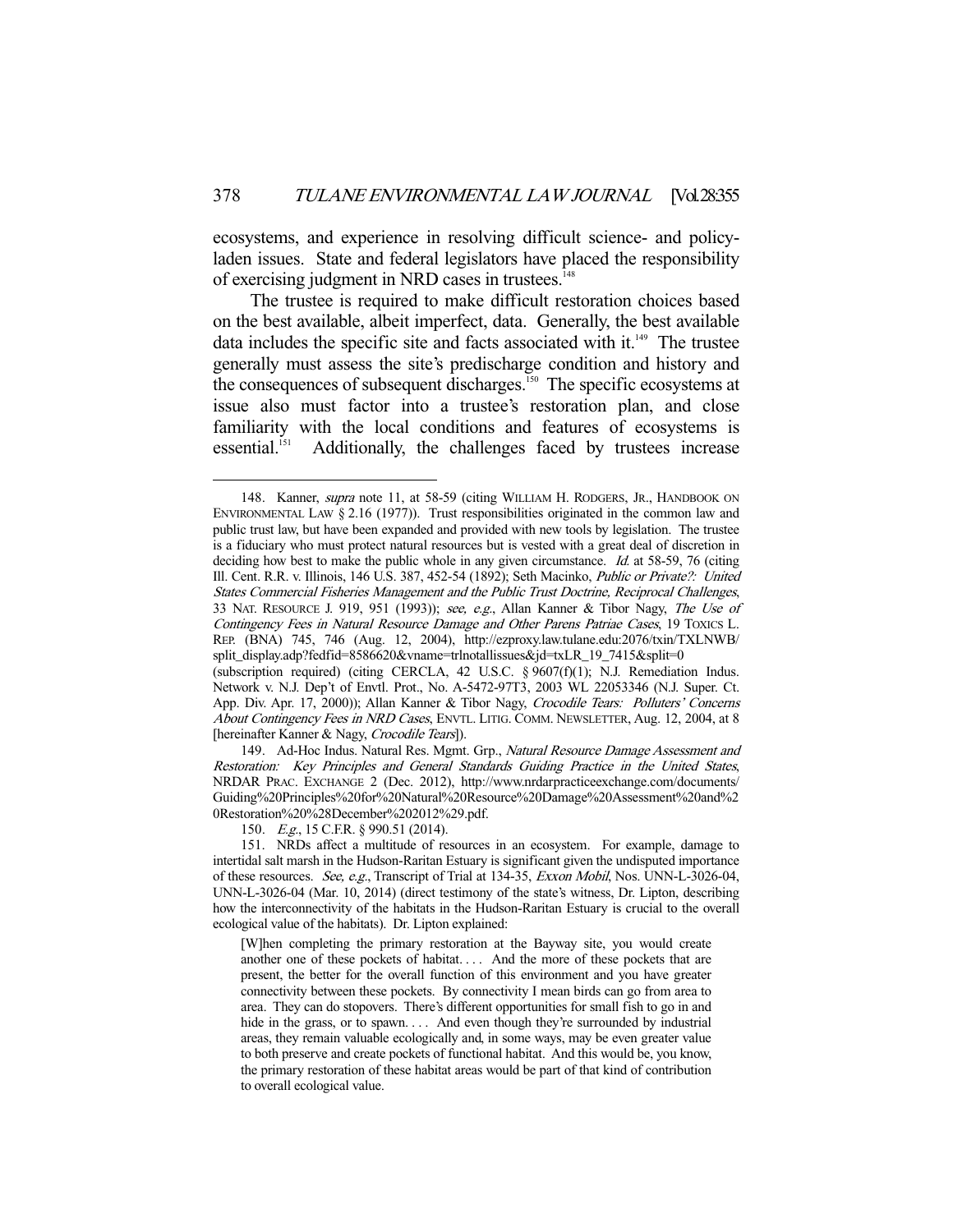dramatically as the size and complexity of a restoration site scale up say, when the site is virtually the entire Gulf of Mexico, as with the ongoing BP/DEEPWATER HORIZON NRD proceedings. The trustee must then balance the scientific uncertainty in assessing hazardous material discharges and predicting their long-term implications (and thus appropriately compensating the public) with the need to move with reasonable dispatch to restore damaged and destroyed resources.152 Generally, trustees are trusted to understand what it takes to make the public whole in a given fact-specific situation and ecosystem, and accordingly, they enjoy significant deference.<sup>153</sup>

 Nevertheless, the contours of public trustees' duties and the scope of their discretion will come to the fore when a trustee's actions are questioned. This may occur in several situations. For example, in the course of NRD litigation, a responsible party may challenge a trustee's NRD analysis or selection and development of a restoration plan,<sup>154</sup> or, in

-

 154. E.g., Pre-Trial Memorandum Pursuant to N.J.Ct. R. 4:25-3 of Defendant Exxon Mobil Corporation at 16-18, N.J. Dep't of Envtl. Prot. v. Exxon Mobil Corp., No. UNN-L-3026- 04 (N.J. Super. Ct. Law Div. filed Nov. 12, 2013).

Id. More than eighteen million people are within the drainage area of the Hudson-Raritan Estuary, each gaining innumerable benefits from these resources. See Hudson-Raritan Estuary Comprehensive Restoration Plan, Draft, supra note 1, at 9 (citation omitted). Wetland habitats in this area provide recreational use to millions of neighboring residents, improve water quality, provide flood protection, serve as a home for important species for the commercial fishing industry, and provide habitats for numerous species. Transcript of Trial at 18-21, 23-24, Exxon Mobil, Nos. UNN-L-3026-04, UNN-L-3026-04 (Apr. 29, 2014) (direct testimony of the state's witness, John Sacco); Transcript of Trial at 115, Exxon Mobil, Nos. UNN-L-3026-04, UNN-L-3026-04 (July 10, 2014) (testimony of Exxon Mobil's expert witness, Dr. Ginn, on crossexamination); Transcript of Trial at 40-41, Exxon Mobil, Nos. UNN-L-3026-04, UNN-L-3026-04 (Aug. 4, 2014) (direct testimony of Exxon Mobil's expert witness, Dr. John H. Rodgers, Jr.).

<sup>152.</sup> E.g., 15 C.F.R. §§ 990.26-.27, 990.40-.66.

<sup>153.</sup> E.g., id. See supra notes 148-150 and infra notes 178-186 and accompanying text for a more in-depth discussion of the deference given to trustees' determinations. In an effort to resist the notion of deference to trustee determinations, some responsible parties and commentators attempt to impugn the integrity of the NRD process. For example, trustees are sometimes criticized (unsuccessfully) when they try to apply standard oversight and maintenance charges to a proposed restoration project or arrange for representation by outside counsel in the event of litigation. See Kanner & Nagy, Crocodile Tears, supra note 148, at 8. Contrary to these alarmist assertions, trustees do not tend to harbor secondary agendas that might interfere with their mission of making the public whole. Deducting maintenance expenses is standard trustee practice, subject to the limits imposed by the trustee's fiduciary duties. See, e.g., RESTATEMENT (THIRD) OF TRUSTS  $\S 88 \& \text{cmt. b} (2007)$  ("A trustee can properly incur and pay expenses that are reasonable in amount and appropriate to the purposes and circumstances of the trust and to the experience, skills, responsibilities, and other circumstances of the trustee. . . . A trustee is not limited to incurring expenses that are 'necessary' or essential, but may incur expenses that, in the exercise of fiduciary judgment (see § 87), are reasonable and appropriate in carrying out the purposes of the trust, serving the interests of the beneficiaries, and generally performing the functions and responsibilities of the trusteeship."). This is in contrast to self-dealing or other conflicts of interest, which would violate the trustee's fiduciary duties. *Id.*  $§ 78(1)-(2)$ .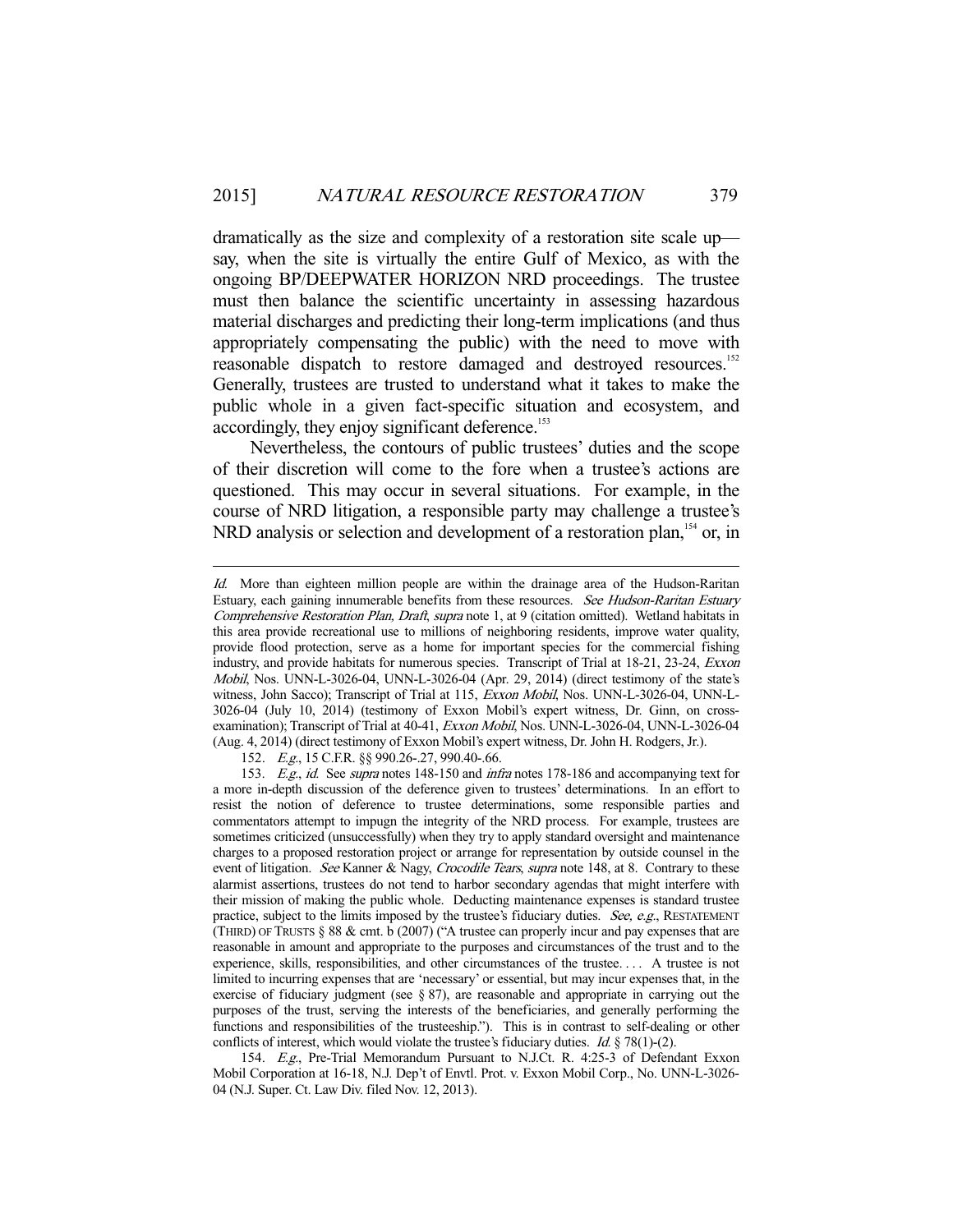other cases, members of the public may challenge a trustee's action or inaction as insufficiently protective of the environment.<sup>155</sup> Two paramount questions arise with respect to public trustees' guardianship of the public trust: what principles must guide public trustees in their mission to protect and restore the natural resources they are tasked with protecting, and what determinations are delegated to the trustees' expert discretion?

 The answer to the first question may be found in the basic principles of trust law, as adapted to the natural resource and public trust context. As this Article explained at the outset, the public trust doctrine has long required that the public trustees hold and protect natural resources for future generations.156 All of the necessary elements of a common law trust are present in the public trust context: a trustee, a beneficiary (the public and future generations<sup> $157$ </sup>), and a trust corpus or res (the natural resources, such as plant life, wildlife, and habitats).<sup>158</sup> The usual set of trust principles guide public trustees' conservation duties.<sup>159</sup>

<sup>155.</sup> See, e.g., Nat'l Audubon Soc'y v. Superior Court of Alpine Cnty., 658 P.2d 709, 712 (Cal. 1983) (en banc), cert. denied, 464 U.S. 977 (1986) (permitting members of the public to challenge the City of Los Angeles' Department of Water and Power's grant of water diversion permits affecting Mono Lake in derogation of the agency's public trust obligations); Kelly v. 1250 Oceanside Partners, 140 P.3d 985, 1011 (Haw. 2006) ("'[T]he state may compromise public rights in the resource pursuant only to a decision made with a level of openness, diligence, and foresight commensurate with the high priority these rights command under the laws of our state.'" (quoting In re Water Use Permit Applications, 9 P.3d 409, 455 (Haw. 2000) (emphasis added))).

<sup>156.</sup> See, e.g., Kanner, supra note 11, at 77-78 (quoting Deborah G. Musiker, The Public Trust and Parens Patriae Doctrines: Protecting Wildlife in Uncertain Political Times, 16 PUB. LAND L. REV. 87, 96 (1995)); see also Geer v. Connecticut, 161 U.S. 519, 529 (1896) ("[T]he power or control lodged in the State, resulting from this common ownership, is to be exercised, like all other powers of government, as a trust for the benefit of the people [and] the ownership is that of the people in their united sovereignty." (citing Martin v. Waddell, 41 U.S. 367, 411 (1842))); Ill. Cent. R.R. v. Illinois, 146 U.S. 387, 452-55 (1892) ("[T]he decisions are numerous which declare that such property is held by the State, by virtue of its sovereignty, in trust for the public. The ownership of the navigable waters of the harbor and of the lands under them is a subject of public concern to the whole people of the State.")).

 <sup>157.</sup> See Ariz. Ctr. for Law in the Pub. Interest v. Hassell, 837 P.2d 158, 169 (Ariz. Ct. App. 1991) ("The beneficiaries of the public trust are not just present generations but those to come. The check and balance of judicial review provides a level of protection against improvident dissipation of an irreplaceable res.").

<sup>158.</sup> See id.; Mary Christina Wood, Advancing the Sovereign Trust of Government to Safeguard the Environment for Present and Future Generations (Part I): Ecological Realism and the Need for a Paradigm Shift, 39 ENVTL. L. 43, 78 (2009) ("The natural resources subject to the public trust doctrine make up the 'res' of the people's trust. These are the quantifiable assets in which the citizens hold a property interest, as carried out in trust form through their government officials for the benefit of present and future citizen beneficiaries." (citing Mary Christina Wood, Atmospheric Trust Litigation, in ADJUDICATING CLIMATE CHANGE: STATE, NATIONAL, AND INTERNATIONAL APPROACHES 99, 99-105 (William C.G. Burns & Hari M. Osofsky eds., 2011))).

<sup>159.</sup> See, e.g., Kanner, supra note 11, at 76 (citing Slocum v. Borough of Belmar, 569 A.2d 312, 317 (N.J. Super. Ct. Law Div. 1989)); Mary Christina Wood, Advancing the Sovereign Trust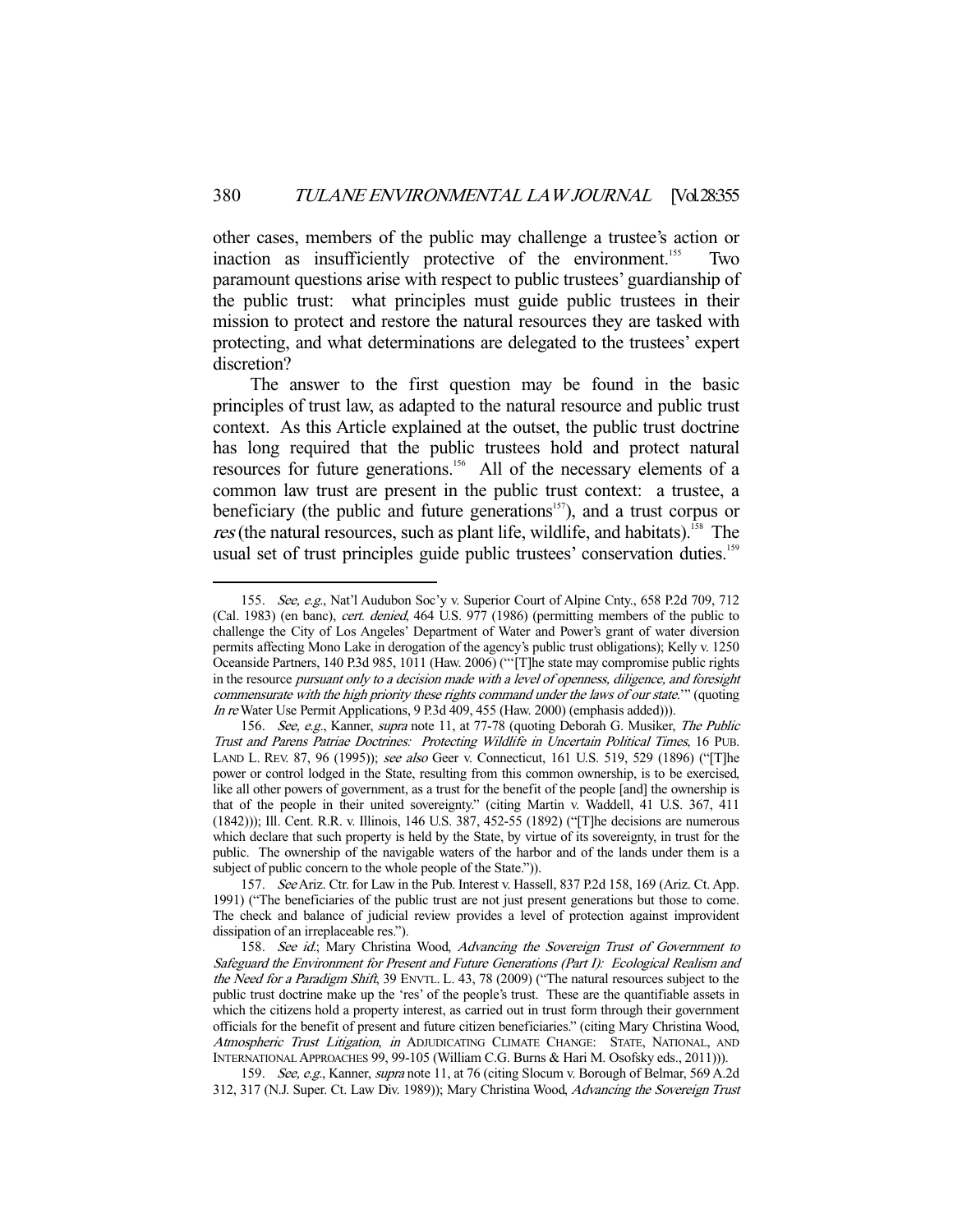Public trustees, like trustees in other areas of law, have a core set of fiduciary duties they must fulfill.<sup>160</sup> Public trustees must preserve and maintain trust assets (the natural resources in their care) for the use of the trust's beneficiaries (the public and future generations).161 Public trustees must use sound judgment in ensuring that trust assets are preserved and productive,<sup>162</sup> and must act in the best interest of the beneficiaries and serve the essential purpose of the trust.<sup>163</sup> Similarly, public trustees must

-

 160. See, e.g., N.J. Dep't of Envtl. Prot. v. Jersey Cent. Power & Light Co., 336 A.2d 750, 759 (N.J. Super. Ct. App. Div. 1975) ("'The State has not only the right but also the affirmative fiduciary obligation to ensure that the rights of the public to a viable marine environment are protected, and to seek compensation for any diminution in that trust corpus.'" (quoting N.J. Dep't of Envtl. Prot. v. Jersey Cent. Power & Light Co., 308 A.2d 671, 674 (N.J. Super. Ct. Law Div. 1973), aff'd, 336 P.2d 750 (N.J. Super. Ct. App. Div. 1975), rev'd, 351 A.2d 337 (N.J. 1976))); Kanner, *supra* note 11, at 75 (citing *Jersey Cent. Power & Light Co.*, 308 A.2d at 674); Wood, Fiduciary Obligation, supra note 159, at 94.

 161. See, e.g., United States v. White Mountain Apache Tribe, 537 U.S. 465, 475 (2003) ("[A]n obligation to preserve the property improvements was incumbent on the United States as trustee. This is so because elementary trust law, after all, confirms the commonsense assumption that a fiduciary actually administering trust property may not allow it to fall into ruin on his watch[, and 'o]ne of the fundamental common-law duties of a trustee is to preserve and maintain trust assets.'" (quoting Cent. States, Se. & Sw. Areas Pension Fund v. Cent. Transp., Inc., 472 U.S. 559, 572 (1985))); Wood, Fiduciary Obligation, supra note 159, at 94-97.

162. See RESTATEMENT (SECOND) OF TRUSTS § 176 (1959) ("The trustee is under a duty to the beneficiary to use reasonable care and skill to preserve the trust property."); RESTATEMENT (THIRD) OF TRUSTS § 90 (2007) (prudent investor rule).

163. See, e.g., Wood, supra note 158, at 79 (discussing the notion of a public trust's "essential trust purpose"). Relatedly, public trustees, like other trustees, must not engage in selfdealing to the detriment of the trust assets or the beneficiaries. See, e.g., RESTATEMENT (THIRD) OF TRUSTS § 78(2) ("Except in discrete circumstances, the trustee is strictly prohibited from engaging in transactions that involve self-dealing or that otherwise involve or create a conflict between the trustee's fiduciary duties and personal interests."); *cf.* Murray et al., *supra* note 159, at 422-23; Raleigh Ave. Beach Ass'n v. Atlantis Beach Club, Inc., 851 A.2d 19, 33 (N.J. Super. Ct. App. Div. 2004) ("The notion that lands are to be held in public trust, protected and regulated for

of Government To Safeguard the Environment for Present and Future Generations (Part II): Instilling a Fiduciary Obligation in Governance, 39 ENVTL. L. 91, 93 (2009) [hereinafter Wood, Fiduciary Obligation]; Mary Christina Wood, Essay, Nature's Trust: Reclaiming an Environmental Discourse, 25 VA. ENVTL. L.J. 243, 262-63 (2007); Kevin R. Murray et al., Natural Resource Damage Trustees: Whose Side Are They Really on?, 5 ENVTL. LAW. 407, 422-23 & n.70 (1999) ("The states and the Federal Governments [sic] are trustees for the people, and ... their trust corpus includes this nation's glorious natural resources. We, as trustees, have an obligation to protect these often irreplaceable resources from harm, and those that harm them have the obligation to restore them for all the people."" (alteration in original) (quoting Superfund Reform and Reauthorization: Hearing on S. 8 Before the S. Comm. on Env't & Pub. Works, 105th Cong. 119 (1998) (alteration in original) (statement of Gordon J. Johnson, Assistant Att'y Gen. of New York State))); cf., e.g., United States v. Mitchell, 463 U.S. 206, 225 (1983) ("[A] fiduciary relationship necessarily arises when the Government assumes such elaborate control over forests and property belonging to Indians. All of the necessary elements of a common-law trust are present: a trustee (the United States), a beneficiary (the Indian allottees), and a trust corpus (Indian timber, lands, and funds)." (citing RESTATEMENT (SECOND) OF THE LAW OF TRUSTS § 2 cmt. h (1959))).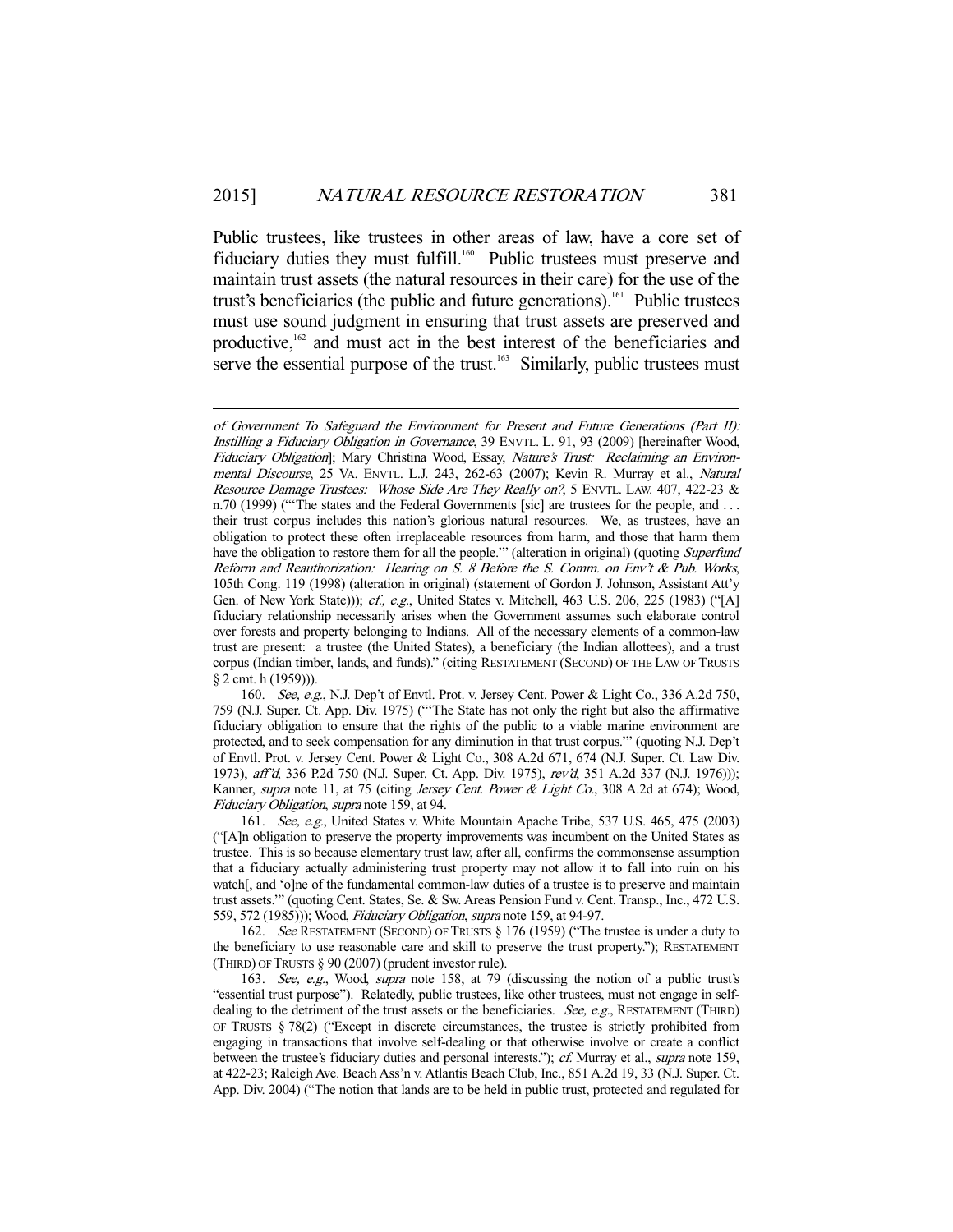make their best efforts to require that polluters, rather than taxpayers (as the beneficiaries of the trust), bear the burden of restoring natural resources when they are damaged.<sup>164</sup>

 Trust law also sheds light on the degree to which public trustees have discretion to carry out their duties. In the ordinary trust context, "[a] trustee generally has discretion (i.e., is to use fiduciary judgment) with respect to the exercise of the powers of the trusteeship. That is, a power is discretionary except to the extent its exercise is directed by the terms of the trust or compelled by the trustee's fiduciary duties."165 The same is true of public trustees, who have considerable discretion to decide how best to conserve and restore the natural resources in their care, so long as their decisions are informed by their fiduciary duties.<sup>166</sup> Trustees lack discretion to violate their fiduciary duties—for example, by improvidently alienating natural resource assets to private parties or corporations—and courts will not hesitate to invalidate their actions based on the requirements of the public trust doctrine.<sup>167</sup>

 Within the bounds of the public trust doctrine, public trustees may develop certain discretionary norms or practices that serve their fiduciary duties of conservation and care. As this Article has detailed, one manifestation of this broad discretion is seen in trustees' preference for restoration<sup>168</sup> and trustees' use of equivalency methodologies (HEA and

the common use and benefit, is incompatible with the concept of profit."), aff'd, 879 A.2d 112 (N.J. 2005).

<sup>164.</sup> See, e.g., RESTATEMENT (THIRD) OF TRUSTS  $\S 78(1)$  ("[A] trustee has a duty to administer the trust solely in the interest of the beneficiaries ...."); see also supra note 63 and accompanying text.

 <sup>165.</sup> RESTATEMENT (THIRD) OF TRUSTS § 87 cmt. a.

<sup>166.</sup> See, e.g., Kelly v. 1250 Oceanside Partners, 140 P.3d 985, 1011 (Haw. 2006) (quoting Ariz. Ctr. for Law in the Pub. Interest v. Hassel, 837 P.2d 158, 168-69 (Ariz. Ct. App. 1991)) (explaining that while public trustees have considerable discretion to administer the natural resources in the public trust, that discretion is not "absolute" but is cabined by the trustee's legal duties).

<sup>167.</sup> See, e.g., Ill. Cent. R.R. v. Illinois, 146 U.S. 387, 453 (1892) ("The State can no more abdicate its trust over property in which the whole people are interested, like navigable waters and soils under them, ... than it can abdicate its police powers in the administration of government and the preservation of the peace."); *Hassell*, 837 P.2d at 169 (collecting authorities holding that "[t]he check and balance of judicial review provides a level of protection against improvident dissipation of an irreplaceable res"); Kootenai Envtl. Alliance, Inc. v. Panhandle Yacht Club, Inc., 671 P.2d 1085, 1092 (Idaho 1983) ("Final determination whether the alienation or impairment of a public trust resource violates the public trust doctrine will be made by the judiciary."); Opinion of the Justices, 437 A.2d 597, 607 (Me. 1981) ("In view of the common law principle that the intertidal and submerged lands are impressed with a public trust, a principle that reflects the unique public value of those lands, we believe that any legislation giving up any such public rights must satisfy a particularly demanding standard of reasonableness.").

<sup>168.</sup> See, e.g., Tolan, supra note 91, at 449 (quoting Natural Resource Damage Assessment and Restoration Federal Advisory Committee Final Report, NRDAR PRAC. EXCHANGE 7 (May 1,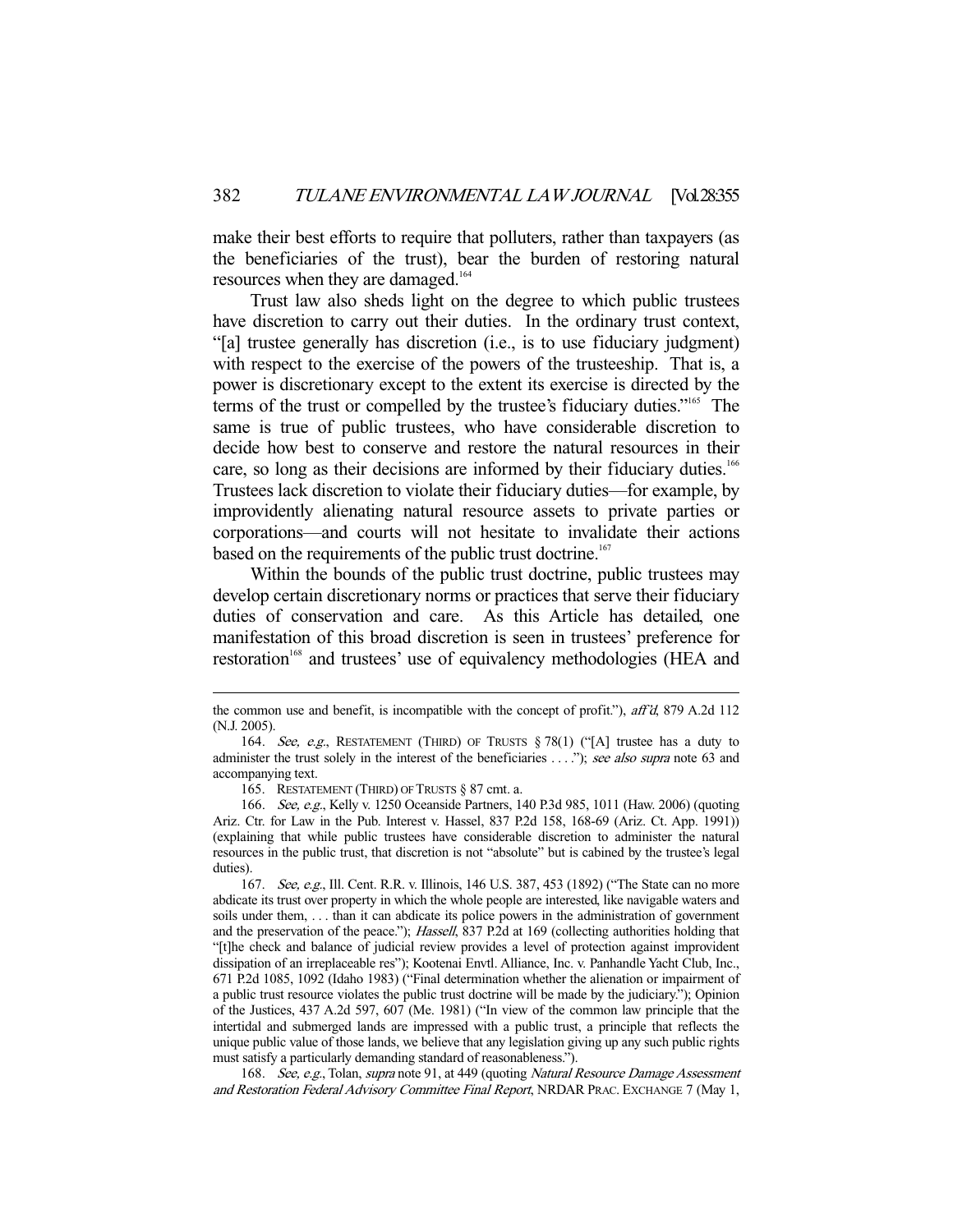REA).<sup>169</sup> Another example is the necessity of deferring to trustees' determinations even when the best available evidence is imperfect as to the precise magnitude of injury at a polluted site and as to the condition of the resource immediately prior to the discharge. $170$ 

 Yet another example is trustees' tendency to handle each NRD case on a site-specific basis (i.e., given all of the facts and circumstances of the unique ecosystem, the volume and type of pollution, and any other relevant considerations), where doing so would be reasonable and practicable.<sup>171</sup> For instance, with respect to the restoration projects at the Bayonne and Bayway sites in the broader Hudson-Raritan Estuary, the New Jersey NRD trustee had to consider how best to restore the former

-

170. See Katharine K. Baker, Consorting with Forests: Rethinking Our Relationship to Natural Resources and How We Should Value Their Loss, 22 ECOLOGY L.Q. 677, 710 & n.169 (1995). Baker made the following argument:

Ultimately, the distinction between restoration and re-creation is a subjective determination, but it is not an unprincipled or arbitrary distinction, and it is a determination properly placed within the scope of administrative expertise. . . . As a nonscientist, I can think of several suggestions. For instance, if more than a certain number of resources were significantly damaged, ecosystem loss could be assumed. . . . Additionally, ecosystemic damage could be assumed if, even with restoration efforts, baseline conditions could not be restored for at least [ten] years. Ten years of disruption may effectively prevent experts from determining what restoration would be, because after a sufficient lapse of time those experts would have no way of knowing what the ecosystem would have looked like 'but for' the release of the hazardous substance or the oil spill.

Id. (citing EDWARD O. WILSON, THE DIVERSITY OF LIFE 181 (1992)).

 171. An example of a case in which site-specific treatment might not be practical would include small-scale cases of pollution, which, because their modest potential payout would not justify the expense of a full NRDA, would be better handled pursuant to a predetermined penalty formula. For example, trustees may reasonably use a formula for small groundwater cases and minor fish-kill cases or a price-per-gallon formula for relatively small pollutant discharges in large or heavily trafficked waterways. See, e.g., Office of Natural Res. Restoration, N.J. Dep't of Envtl. Prot., Sample Ground Water Injury Calculation, ST. NEW JERSEY, http://www.nj.gov/dep/ nrr/nri/gw\_injury\_calc\_200305.pdf. As a practical matter, trustees have limited resources. Many small cases, and even large cases, are difficult to prosecute or must be settled because of the costs and time needed for NRDA. But this is still the exception, in part, because the resulting payment would often undercompensate the public. These cases often are either not brought or compromised at relatively low levels of restoration, unless the state, through the trustee, has put a premium on such resources. Conversely, trustees may very well determine that a fixed formula used for small-scale discharges would be inappropriate and impractical in sites involving extreme levels of contaminants or long-term, historic discharges due to the complexity and magnitude of the damage. Developing such a rule would be akin to the exercise of prosecutorial discretion in criminal matters of varying degrees of severity and complexity.

<sup>2007),</sup> http://www.nrdarpracticeexchange.com/documents/Final%20FACA%20Report%20May% 202007.pdf. Indeed, in *Ohio v. United States Department of the Interior*, the court invalidated trustee NRD regulations that allowed a responsible party to ignore restoration by paying a less costly damage award. 880 F.2d 432, 438, 459 (D.C. Cir.), reh'g denied, 897 F.2d 1151 (D.C. Cir. 1989)); see supra Part III.

<sup>169.</sup> See supra Part III.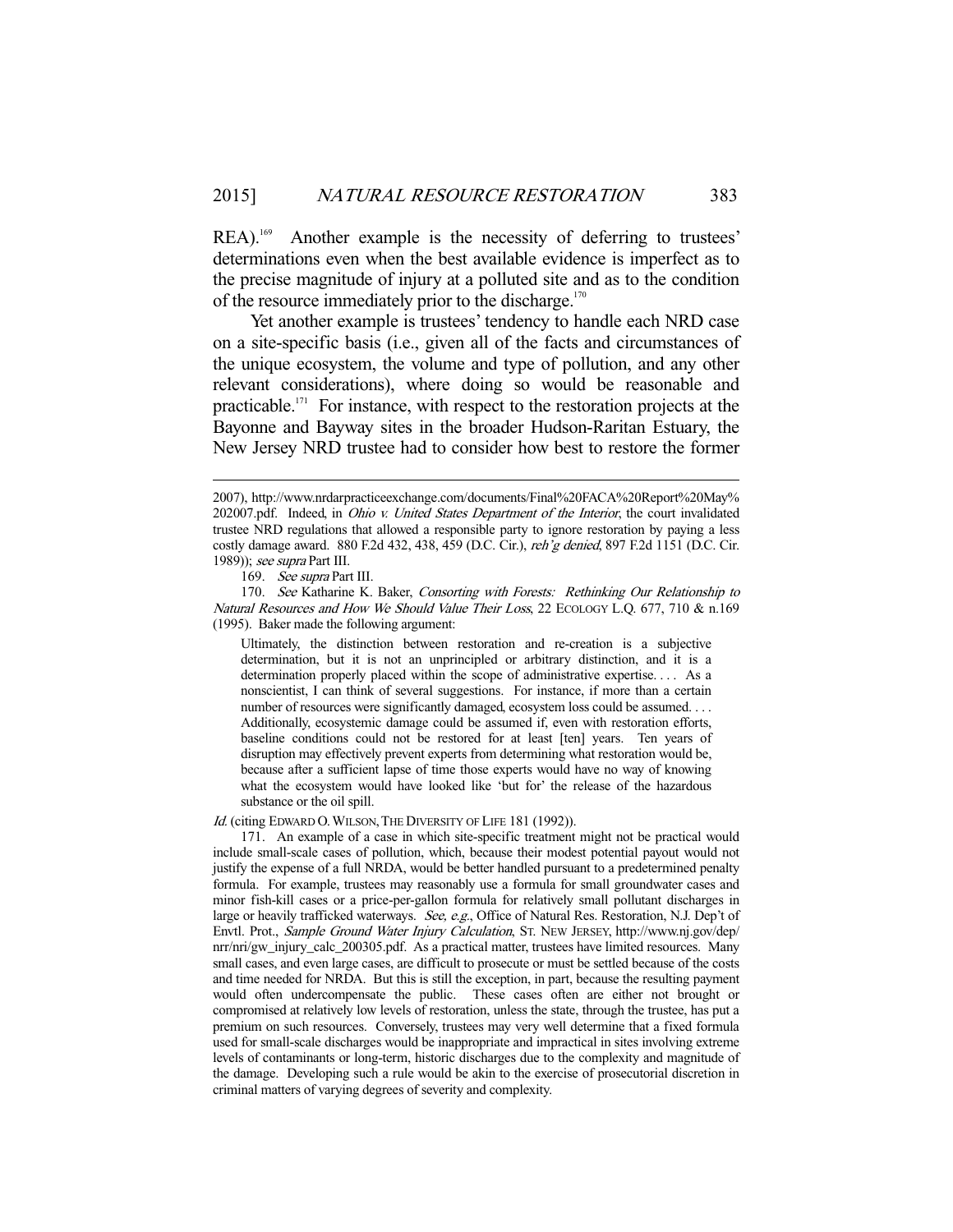and degraded wetlands while taking into account the fact that there remained industrial operations in the areas including an active refinery at the Bayway site.<sup>172</sup> Similarly, trustees may exercise their discretion to develop restoration plans with a preference for replenishing and conserving certain types of resources over others if doing so would serve the goal of the public trust. In New Jersey, a trustee may have a strong preference for restoring salt marshes above other types of habitat because salt marshes are by far the most productive and valuable resource in the region.173 A trustee in Montana, seeking to remedy the consequences of poor mining practices on the environment, may develop a restoration plan with a preference for trout stream restoration, perhaps cognizant of certain trout species' endangered status and of the increased demand given the popularity of trout fishing and the importance of ecotourism in the region. $174$  Even if such restoration plans privilege certain natural resources over other potential resources in the area, both would likely be reasonable choices for the trustees to make in the exercise of their discretion.<sup>175</sup>

 In sum, when public trustees exercise discretion in carrying out their duties, their determinations are entitled to a great deal of deference,

 <sup>172.</sup> See N.J. Dep't of Envtl. Prot. v. Exxon Mobil Corp., No. A-0316-09T2, slip op. at 4-5 (N.J. Super. Ct. Law Div. May 31, 2011) (citation omitted).

<sup>173.</sup> See supra note 145 and accompanying text (describing the paramount importance of salt marshes in the Hudson-Raritan Estuary).

<sup>174.</sup> See generally Blackfoot River Watershed: The Blackfoot Challenge, U.S. FISH & WILDLIFE SERV. MTN. PRAIRIE REGION, http://www.fws.gov/mountain-prairie/pfw/montana/mt6. htm (last visited Feb. 24, 2015). Similar discretionary NRD decisions are being made with respect to trout at Coeur d'Alene in the Mountain West, see Coeur D'Alene Basin Trustees, Coeur D'Alene Basin Natural Resource Damage Assessment and Restoration Accomplishments: Restoration Activities 2007-2008, U.S. FISH & WILDLIFE SERV. MTN. PAC. REGION 4 (Oct. 2009), http://www.fws.gov/pacific/ecoservices/envicon/nrda/pdf/CDAnrdaReport111009.pdf, and salmon in the Pacific Northwest, see Portland Harbor Natural Res. Trust Council, Habitat Restoration Underway in Portland Harbor, PORTLAND HARBOR COMMUNITY ADVISORY GROUP 4 (Aug. 26, 2014), http://portlandharborcag.info/sites/default/files/PHNRTC%20Alder%20Creek%20Press %20Packet%208.11.14.pdf.

 <sup>175.</sup> There may be valid grounds for faulting a trustee for manifestly unreasonable restoration plans if, for example, a trustee were to propose to construct an oyster bed in a river with insufficient salinity to support oyster life or in a waterway frequently used by the United States Army Corps of Engineers for dredging. In such cases, it is conceivable that the trustee's action would run afoul of its fiduciary obligations, e.g., to preserve trust property. See RESTATEMENT (THIRD) OF TRUSTS § 90 (2007) (detailing trustees' duties). By contrast, while responsible parties may object to the cost of a particular project, any such objection would lack merit. Public trustees are guided by the principle that the polluters pay. See supra note 63 and accompanying text. They must exercise their discretion in a way that they believe will best serve the purpose of restoration and conservation of natural resources—not simply to select the leastcost alternative. See supra notes 69-88 and accompanying text.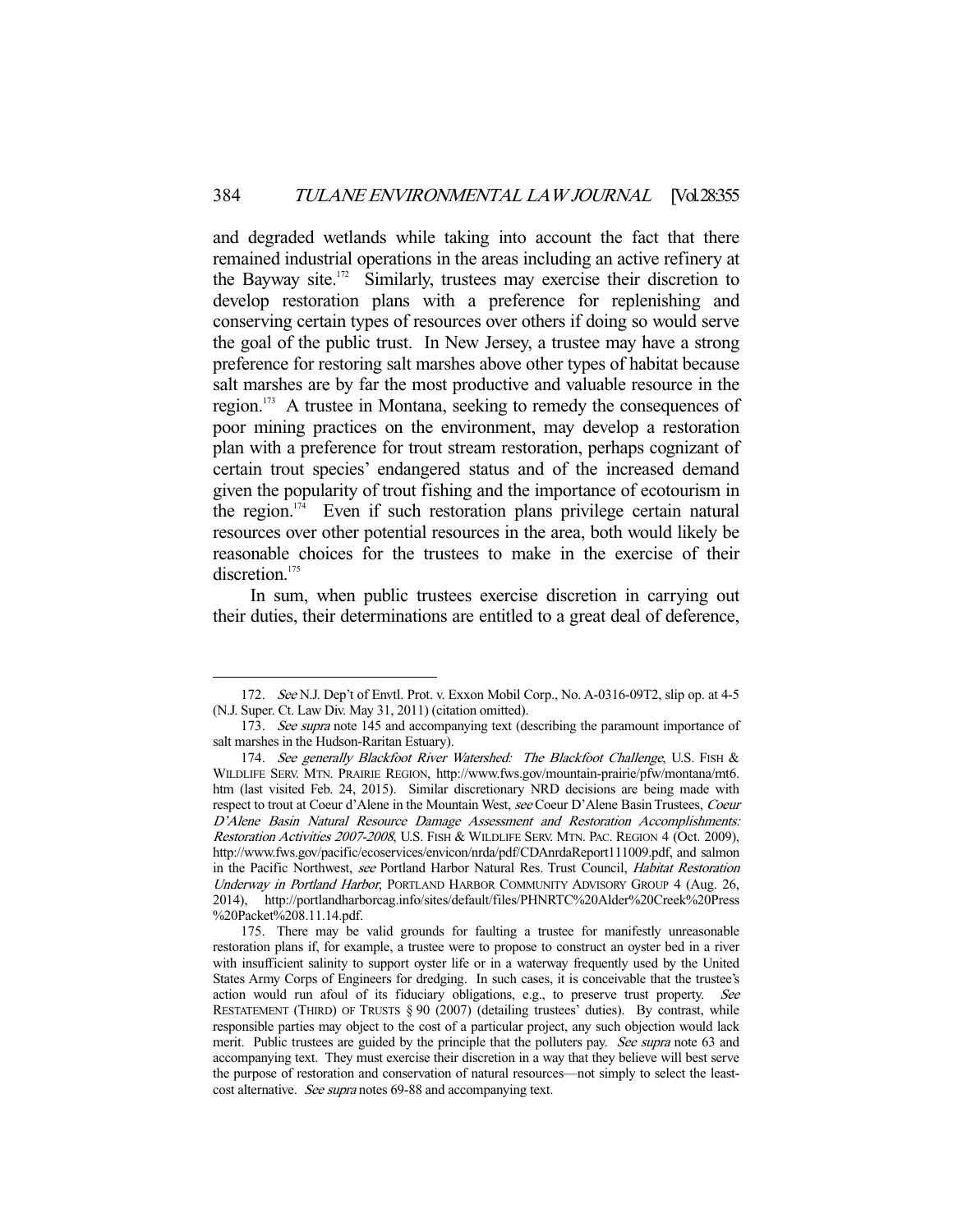absent manifest abuse or procedural improprieties.<sup>176</sup> The reason for deferring to public trustees' determinations in NRD and restoration matters is twofold. First, public trustees are appointed by the state, federal, and tribal governments and are selected for their expertise in the restoration and preservation of local natural resources. The various governing NRDs delegate certain discretion to public trustees to assess damages and formulate remedial and restoration plans.<sup>177</sup> Public trustees are, after all, on-the-ground decision-makers and experts in their field, often with advanced degrees in the natural sciences as well as extensive training as public servants—all factors that traditionally weigh in favor of leaving discretionary actions undisturbed (barring some egregious misstep or abuse of power). $178$ 

<sup>-</sup>176. See, e.g., RESTATEMENT (SECOND) OF TRUSTS § 187 (1959) ("Where discretion is conferred upon the trustee with respect to the exercise of a power, its exercise is not subject to control by the court, except to prevent an abuse by the trustee of his discretion."); RESTATEMENT (THIRD) OF TRUSTS § 87 ("When a trustee has discretion with respect to the exercise of a power, its exercise is subject to supervision by a court only to prevent abuse of discretion."). While this Article does not necessarily advocate for an abuse of discretion standard per se, it remains that trustees' reasoned judgment is entitled to broad deference under principles similar to, for instance, those that apply in a chancery court's review of a trustee's selection of trust holdings, such as the diversity of stocks and bonds. The particular makeup of the holdings will receive deference unless it is manifestly contrary to the trustee's duties or the terms and purpose of the trust. 3 CHARLES H. KOCH, ADMINISTRATIVE LAW AND PRACTICE § 9:14 (3d ed. 2010).

<sup>177.</sup> See supra note 148 and accompanying text; see also sources cited and discussion supra note 20.

 <sup>178.</sup> One familiar example is the broad scope of deference afforded administrative agencies when they act within the scope of their expertise. See, e.g., KOCH, supra note 176, § 9:14 ("Where an agency has made a determination within its area of technical or specialized expertise, courts give added deference to such decisions." (citing Cellwave Tel. Servs. L.P. v. FCC, 30 F.3d 1533, 1537 (D.C. Cir. 1994); Rocky Mountain Helicopters, Inc. v. FAA, 971 F.2d 544, 547 (10th Cir. 1992))); see also id. § 9:17 ("[A]n administrative decision is an 'institutional decision' and must be understood as the product of a decisionmaking community. Within this community are different personalities, agendas, value systems, types of expertise and experience, etc. This communal decisionmaking is usually present, often by design. Judicial review must be restrained because it tends to be myopic and hence creates a real danger of robbing the decision of its richness and sophistication." (footnotes omitted)). Similar principles hold in the fields of trust law, see supra note 176 and accompanying text, and to some extent in the medical field, see, e.g., Philip L. Merkel, Physicians Policing Physicians: The Development of Medical Staff Peer Review Law at California Hospitals, 38 U.S.F. L. REV. 301, 307 (2004) ("[J]udges and legislators have been reluctant to second-guess the judgment of medical professionals on substantive medical issues, so the law accords great deference to the judgment of health care professionals in matters involving medical expertise."); United States v. Ecker, 543 F.2d 178, 182 (D.C. Cir. 1976) ("When a district court is asked to review the medical judgment of a hospital staff on a question of internal administration[,] its function does 'resemble[] ours when we review agency action,' and in deference to medical expertise[,] the hospital should be allowed to operate 'within a broad range of discretion.'" (quoting Tribby v. Cameron, 379 F.2d 104, 105 (D.C. Cir. 1967))); Unterthiner v. Desert Hosp. Dist. of Palm Springs, 656 P.2d 554, 563 (Cal. 1983) (en banc) (citing Franz v. Bd. of Med. Quality Assurance, 642 P.2d 792, 799 (Cal. 1982) (en banc); Bixby v. Pierno, 481 P.2d 242, 252 (Cal. 1971) (en banc)).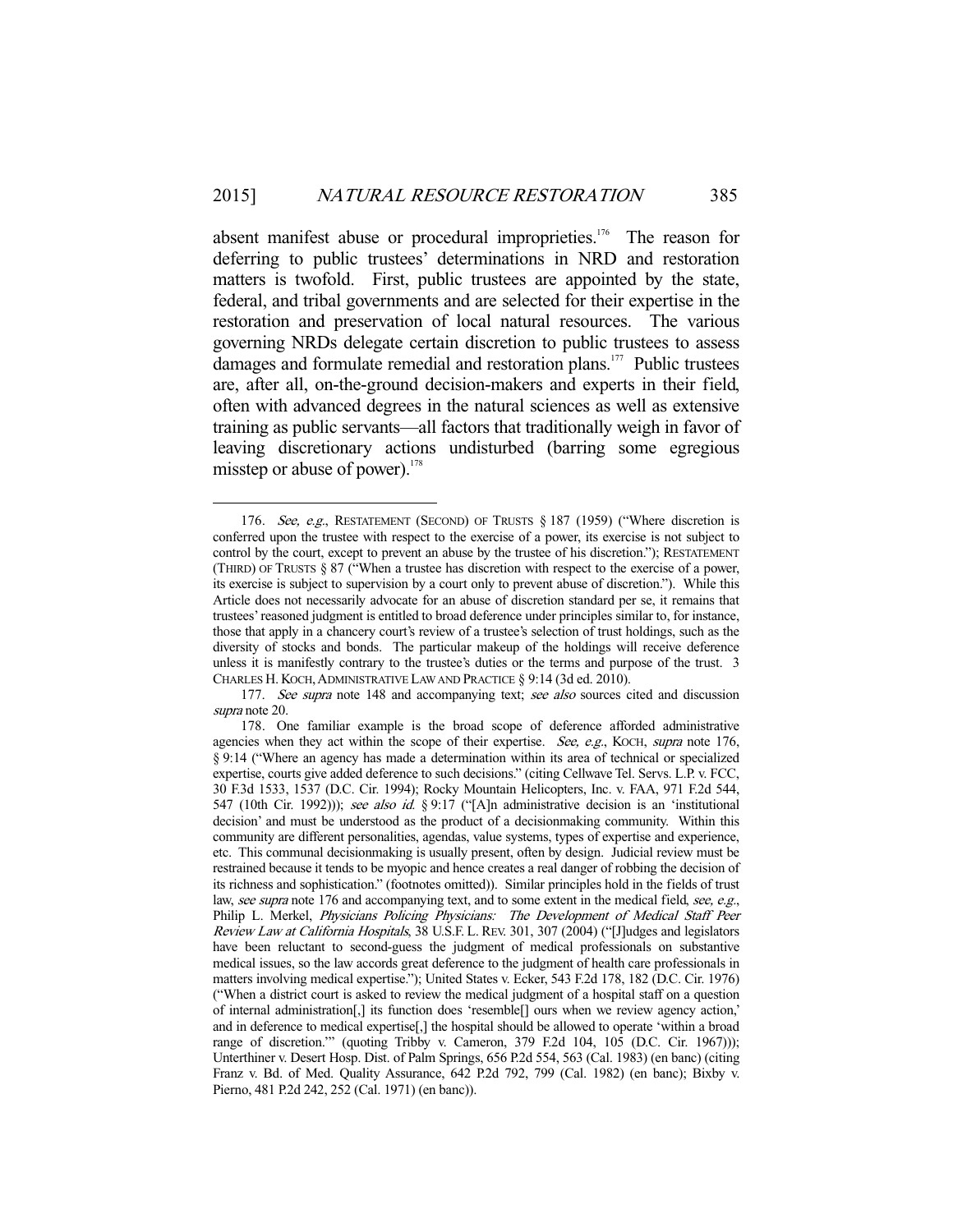Deference to institutional expertise is not surprising. By way of analogy, the Clean Air Act (CAA) Amendments of 1990 directed the United States Environmental Protection Agency Administrator to "conduct a comprehensive analysis of the impact of this Chapter on the public health, economy, and environment of the United States" and further required her to consider the effects on "employment, productivity, cost of living, economic growth, and the overall economy of the United States."<sup>179</sup> Such a task lies far beyond the boundaries of the judicial process. As the Supreme Court recognized, "judges lack the scientific, economic, and technological resources" to deal with "issues of this order."<sup>180</sup> In that case, *American Electric Power*, *Inc. v. Connecticut*, the Court concluded that "expert agencies," rather than individual members of the judiciary, are the entities equipped with the resources and tools needed to accomplish the CAA's regulatory goals:

It is altogether fitting that Congress designated an expert agency, here, EPA, as best suited to serve as primary regulator . . . . The expert agency is surely better equipped to do the job than individual district judges issuing ad hoc, case-by-case injunctions. Federal judges lack the scientific, economic, and technological resources an agency can utilize in coping with issues of this order.<sup>181</sup>

Since "judges are confined by a record comprising the evidence the parties present,"<sup>182</sup> they cannot broadly assess the impact of their rulings on the overall environment, much less consider the full extent of policy impact their decisions may have on complex issues of investment, employment, and other concerns entrusted to regulatory authorities.<sup>183</sup> For those reasons, the law sensibly entrusts those responsibilities to the state trustees.<sup>184</sup>

 Second, it is inherent in the task of NRDA and restoration that public trustees have considerable discretion in assessing NRDs and developing and implementing the restoration plans they deem to be appropriate. Injury assessment and restoration determinations can rarely be computed with mathematical precision.<sup>185</sup> The nature of the subject

 <sup>179. 42</sup> U.S.C. § 7612(a), (c) (2012).

 <sup>180.</sup> Am. Elec. Power, Inc. v. Connecticut, 131 S. Ct. 2527, 2539-40 (2011).

 <sup>181.</sup> Id. at 2539-40.

 <sup>182.</sup> Id. at 2540.

 <sup>183.</sup> Id. at 2538-39 (stating that CAA processes provide "informed assessment of competing interests," including "energy needs and the possibility of economic disruption").

 <sup>184.</sup> See also North Carolina v. Tenn. Valley Auth., 615 F.3d 291, 305 (4th Cir. 2010) ("[W]e doubt seriously that Congress thought that a judge holding a twelve-day bench trial could evaluate more than a mere fraction of the information that regulatory bodies can consider.").

<sup>185.</sup> See Unsworth & Bishop, *supra* note 56, at 36 (citing Cross, *supra* note 50, at 297).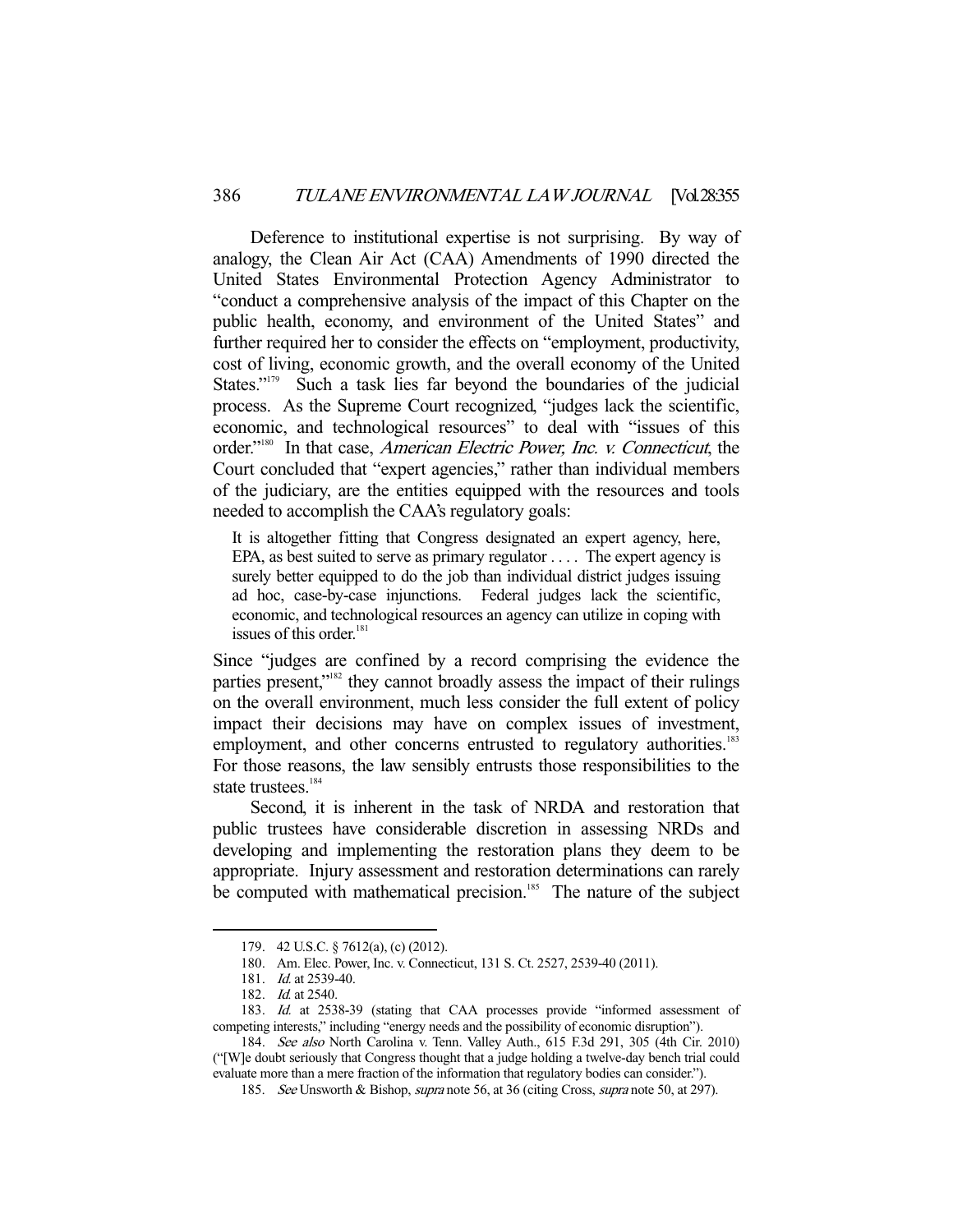matter rarely can be reduced to a single number or single restoration remedy or strategy.<sup>186</sup> Each natural resource damages case is as unique as the ecosystem damaged and in need of restoration, with its own complex history and delicate challenges.<sup>187</sup> For those reasons, natural resource restoration has been likened to the art of restoring paintings.<sup>188</sup> Another apt analogy is to the medical field, where a physician's formulation of a plan of care for a patient "is not just a science, but an art."189 The task of natural resource restoration, too, is part art, part science. A "one size fits all" approach to restoration planning simply does not make sense.

 In sum, trustees have broad discretion to achieve public trust goals. They have the prerogative to exercise their expert discretion when resolving how to most efficiently, effectively, and fairly restore destroyed or degraded fish, wildlife, habitat, and public lands to their prepollution condition (or, as the case may be, to what the trustee determines is a reasonably equivalent condition).<sup>190</sup> Within reasonable scientific and legal parameters, public trustees' duties are inherently discretionary so long as they serve the goal of conserving and restoring the resources held in public trust. $191$ 

-

190. See, e.g., N.J. Dep't of Envtl. Prot. v. Exxon Mobil Corp., 923 A.2d 345, 349, 357-59 (N.J. Super. Ct. App. Div. 2007) (discussing N.J. STAT ANN. §§ 58:10-23.11f.a(2)(b), 58:10- 23.11g.c; Policy Directive 2003-07, supra note 114).

<sup>186.</sup> Id. (citing Cross, *supra* note 50, at 297).

<sup>187.</sup> See supra note 145 and accompanying text.

<sup>188.</sup> See Baker, supra note 170, at 709-11 (citing Alastair S. Gunn, The Restoration of Species and Natural Environments, 13 ENVTL. ETHICS 291, 293 (1991)).

 <sup>189.</sup> Barbara L. Atwell, Mainstreaming Complementary and Alternative Medicine in the Face of Uncertainty, 72 UMKC L. REV. 593, 604 (2004) ("[M]edicine is not just a science, but an art. To try to impose a 'one size fits all' generalized standard undermines the importance of clinical evaluation. Doctors' intuition . . . play[s] a critical role in providing care." (citing Sara Rosenbaum et al., Who Should Determine When Healthcare Is Medically Necessary?, 340 NEW ENGL. J. MED. 229, 231 (1999); Kevin Patterson, What Doctors Don't Know (Almost Everything), N.Y. TIMES, May 5, 2002, at 74))); see also Mark A. Hall, *Institutional Control of* Physician Behavior: Legal Barriers to Health Care Cost Containment, 137 U. PA. L. REV. 431, 475-76 (1988) ("Most medical practice does not lend itself to lock-step directives from either lay or professional sources because of the intensely judgmental, individualistic, uncertain, and humane nature of health care.... 'One cannot practice good medicine by committee or cookbook or computer. A person or group reviewing summaries of information cannot possibly appreciate all the clinical factors that make each situation different—and it is these judgments that make medicine such a complex, demanding profession." (quoting E. Haavi Morreim, *The MD* and the DRG, 15 HASTINGS CENTER REP. 30, 34 (June 1985))).

 <sup>191.</sup> Trustees may also have other duties, such as duties imposed by state or local law, as the case may be. *See, e.g.*, Kelly v. 1250 Oceanside Partners, 140 P.3d 985, 1011 (Haw. 2006) (detailing state laws, regulations, and constitutional provisions to which that the Hawaii State Department of Health must adhere pursuant to its public trust duties); Ariz. Ctr. for Law in the Pub. Interest v. Hassell, 837 P.2d 158, 169 (Ariz. Ct. App. 1991) (discussing the Arizona Constitution and other sources of law comprising Arizona's unique Framework for Public Trust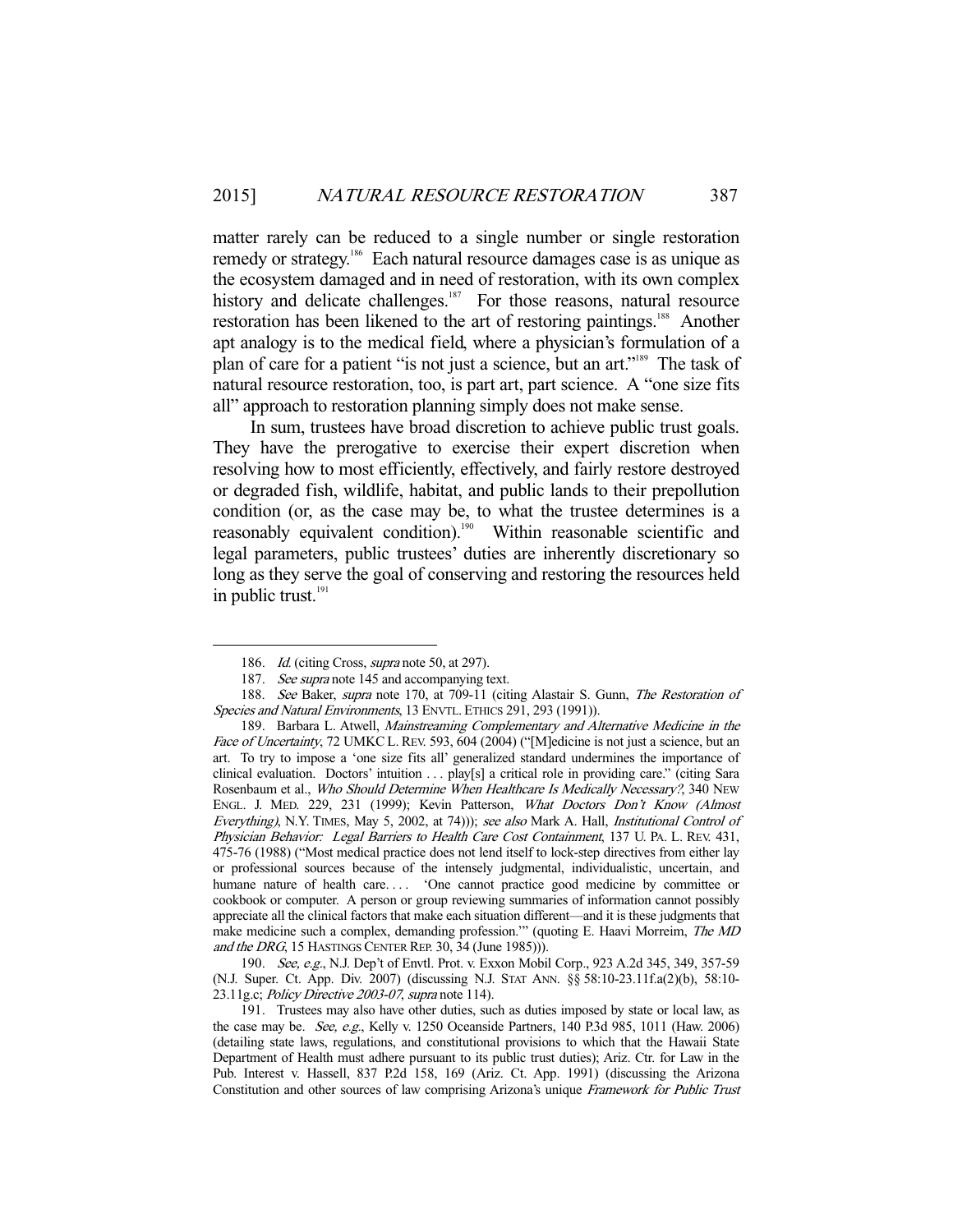Many responsible parties recognize the legitimacy of the broad discretion afforded NRD trustees and, accordingly, are often perfectly willing to resolve their NRD liability by means of cooperative assessments.<sup>192</sup> In effect, by giving trustees the final say, legislators encourage cooperation, though cooperation takes many forms from complete cooperation to more limited joint information-gathering and sharing.<sup>193</sup> Undoubtedly, cooperation serves the purpose of expeditiously restoring the public's natural resources after a contamination event.

 Some responsible parties, however, avoid such cooperative efforts and instead force trustees to litigate their NRD cases, which can carry on for years. In selecting this strategy, responsible parties take the position that trustees should not be permitted to rely on their judgment in the face of difficult, complex, or incomplete facts that are often present in NRD cases.194 Instead, they contend that trustees must "prove or not prove" each choice they make to a rigorous scientific standard.<sup>195</sup> In essence, polluters urge courts to import *Daubert*-type principles, which require that an expert's scientific testimony be based on scientifically valid reasoning or methodology (i.e., not junk science).<sup>196</sup> The *Daubert* standard is intended to guide the court in its gatekeeping function by setting forth standards for the admissibility of expert testimony; it is not intended to elevate in any way the standard of proof a plaintiff must satisfy for recovery.

-

 194. E.g., Pre-Trial Memorandum Pursuant to N.J.Ct. R. 4:25-3 of Defendant Exxon Mobil Corporation, supra note 154, at 6-24.

Review). The minutiae of such state- and statute-specific obligations are beyond the scope of this Article.

 <sup>192.</sup> Kenneth O. Corley & Ann Al-Bahish, Understanding Natural Resource Damages, 59 ROCKY MTN. MIN. L.INST. 2-1, § 2.05 (2013).

 <sup>193.</sup> See Dale C. Young & Ass'n of State & Territorial Solid Waste Mgmt. Officials, Natural Res. Damages, Natural Resource Damages: Perspectives on Cooperative Assessments and Restoration of Natural Resources, NAT'L ENVTL. ENFORCEMENT J., Apr. 2000, at 3, 8-10. Since the BP/DEEPWATER HORIZON oil spill, for example, trustees and BP have been jointly gathering some data while also gathering data on their own. Gulf Science Data, BP, http://gulfsciencedata.bp.com/go/doc/6145/1942258 (last visited Jan. 17, 2015). With respect to the jointly gathered data, the state and federal trustees are reserving their rights to draw their own inferences from the data. See id.

<sup>195.</sup> See, e.g., id. at 1. A responsible party may urge the court to interpose a burden of proof more akin to that applicable in criminal, rather than civil, cases, demanding near evidentiary perfection. For example, a polluter may protest that the trustee must furnish certain specific documentary evidence, such as exact dates of each discharge, exact volumes of each discharge, specific identification of the source of each discharge, the precise condition of the resources and ecosystems immediately prior to each discharge, or documentation specifically relating each discharge to a specific injury. See, e.g., id. at 16. But that level of specificity is not available, obtainable, or practicable in most NRD cases.

 <sup>196.</sup> Daubert v. Merrell Dow Pharm., Inc., 509 U.S. 579, 592-93 (1993).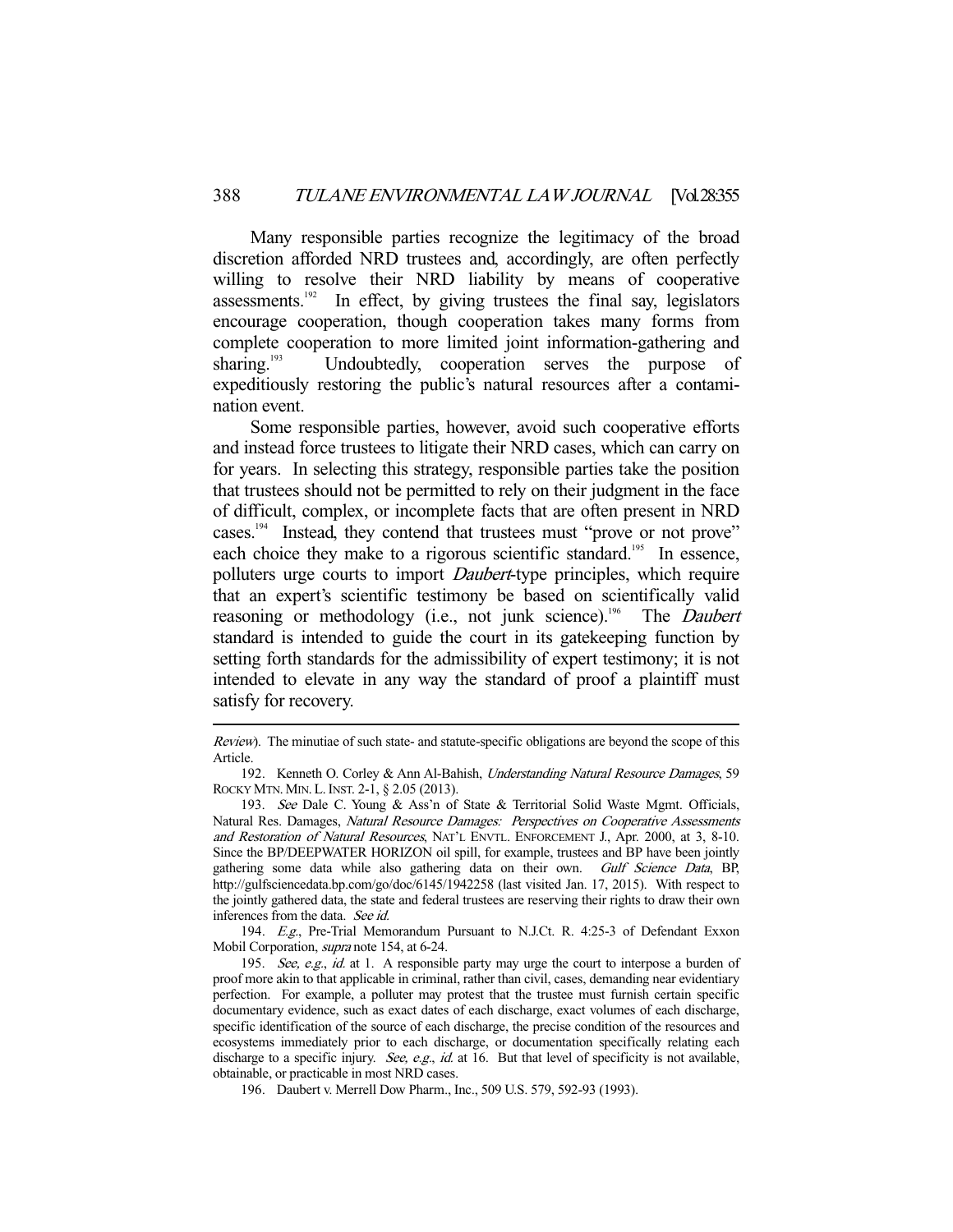For the reasons already set forth in this Article, this argument misapprehends the nature of resource restoration, which is both an art and a complex, site-specific science, and fails to give due consideration to the discretion vested in trustees by controlling environmental statutes; basic, longstanding trust principles; and the public trust doctrine. It bears mention, however, because polluters' arguments in this respect may very well have a chilling effect in some cases, at times persuading trustees to reduce or drop claims based on courts' fears of ruling afoul of *Daubert*.

However, fear of *Daubert* makes little sense. Legislators have gone to great pains to streamline proof for the trustee. The provision of strict, joint and several liability in environmental pollution laws is meant to remove impediments to recovery by trustees on behalf of the public.<sup>197</sup> When properly managed, these features should relegate contribution issues to a subsequent proceeding.<sup>198</sup> The use of a "nexus" test instead of a more difficult causation requirement also simplifies trustees' NRD burdens of proof.<sup>199</sup> Polluters' *Daubert*-type arguments would contravene these legislative goals by interposing a nearly impossible standard of proof, i.e., scientific certainty, merely because NRD cases entail

 <sup>197.</sup> For example, OPA makes responsible parties jointly and severally liable. 33 U.S.C. § 2701(17) (2012) (incorporating the Clean Water Act's definition of "liability," which is strict liability); see, e.g., In re Oil Spill by the Oil Rig "Deepwater Horizon" in the Gulf of Mexico on April 20, 2010, 844 F. Supp. 2d 746, 754 (E.D. La. 2012), aff'd sub nom. In re Deepwater Horizon, 753 F.3d 570 (5th Cir. 2014) (citing In re Settoon Towing LLC, 722 F. Supp. 2d 710, 714 (E.D. La. 2010)); Rice v. Harken Exploration Co., 250 F.3d 264, 266 (5th Cir. 2001) (quoting 33 U.S.C. § 2702(a)). Moreover, OPA imposes "'super strict liability' and recognizes only limited defenses." Robert Force & Jonathan M. Gutoff, Limitation of Liability in Oil Pollution Cases: In Search of Concursus or Procedural Alternatives to Concursus, 22 TUL. MAR. L.J. 331, 338 (1998) (citing 33 U.S.C. §§ 2702, 2703(a)). OPA's only "[c]omplete defenses" are for discharges "caused solely by—(1) an act of God; (2) an act of war; [or] (3) an act or omission of a third party." 33 U.S.C. § 2703(a). Such defenses are subject to certain limitations. Id. § 2703(c). Its only other "partial" defense provides that responsible parties are not liable "to a claimant, to the extent that the incident is caused by the gross negligence or willful misconduct of the claimant." Id.  $§$  2703(b).

 <sup>198.</sup> OPA, for example, does not provide for any credits, recoupment, or defenses that would in any measure reduce a state's recovery for natural resource and other compensatory damages authorized by OPA. See United States v. Am. Commercial Lines, L.L.C., 759 F.3d 420, 426 (5th Cir. 2014) (quoting *In re Deepwater Horizon*, 745 F.3d at 173). Because OPA imposes joint and several liability on responsible parties, any fault of other parties, including the claimant, is irrelevant so long as the defendant is partly at fault. See 33 U.S.C. § 2701(17). In any event, OPA only imposes liability on "responsible part[ies]." See id. § 2701(32) (defining "responsible party"); cf., e.g., United States v. M/V COSCO BUSAN, LR/IMO Ship. No. 9231743, 2008 AMC 2744, 2750 (N.D. Cal. 2008) (discussing U.S. CONST. amend. XI; FED. R. CIV. P. 14(c)) (granting motion to strike third-party complaint filed against California under OPA).

 <sup>199.</sup> See, e.g., N.J. Dep't of Envtl. Prot. v. Dimant, 51 A.3d 816, 820 (N.J. 2012). Similarly, OPA uses a "resulting from" approach to causation. In re Oil Spill by the Oil Rig "Deepwater Horizon" in the Gulf of Mexico on April 20, 2010, 808 F. Supp. 2d 943, 966 (E.D. La. 2011), aff'd sub nom. In re Deepwater Horizon, 745 F.3d 157 (5th Cir. 2014).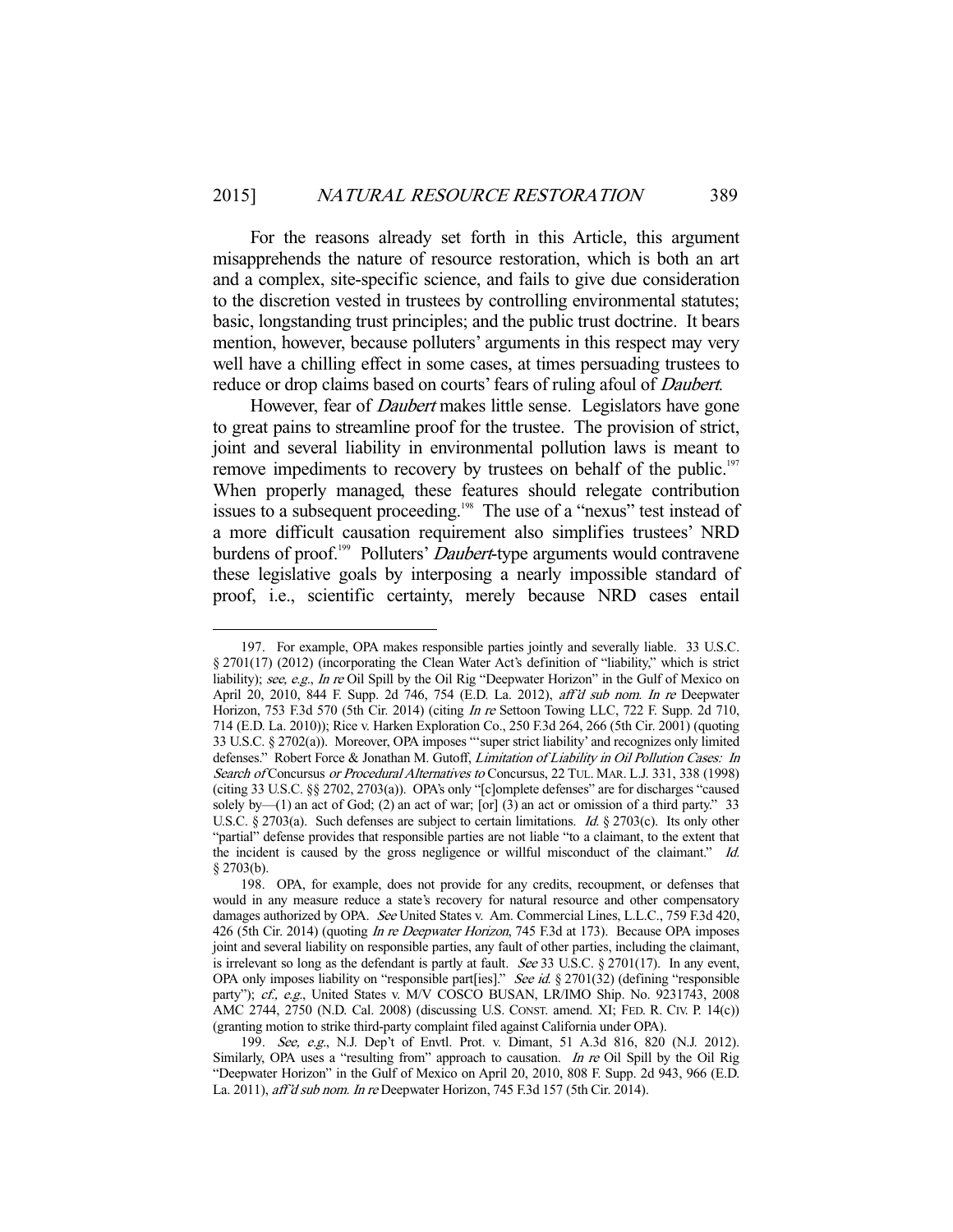scientific evidence.<sup>200</sup> For one thing, requiring near-absolute scientific certainty in environmental pollution cases would dramatically and impermissibly alter the burden of proof generally applicable in civil cases, i.e., the preponderance of the evidence standard, which requires only a more-likely-than-not level of certainty.<sup>201</sup> Moreover, it would create an impossible burden given the inherent uncertainties in natural resource restoration, which is, as already discussed, both an art and an often imprecise science.<sup>202</sup> It is hard to believe that legislators intended,

<sup>200.</sup> See, e.g., Rubanick v. Witco Chem. Corp., 593 A.2d 733, 747 (N.J. 1991) (explaining that "demands for near-scientific certainty are unrealistic, if not impossible," and are inappropriate in civil toxic-tort litigation, and noting that some authorities have been criticized for "insisting on a level of scientific proof that was simply not available" (discussing Johnston v. United States, 597 F. Supp. 374 (D. Kan. 1984); Wendy E. Wagner, Trans-Science in Torts, 96 YALE L.J. 428, 438 (1986))); Lindquist v. City of Jersey City Fire Dep't, 814 A.2d 1069, 1090 (N.J. 2003) ("'When the possibility of causal connection is accepted, we cannot deny relief in all cases simply because science is unable decisively to dissipate the blur between possibility and probability. In such circumstances judges must do the best they can, with the hope their decisions square with the truth, and with a willingness to consider in succeeding cases whatever contribution scientific advances may offer.' . . . Although we do not relax the requirement that petitioner must prove his case by a preponderance of the evidence, and that his evidence must be scientifically reliable, we must examine the evidence in light of science's inability to provide conclusive answers to every question of causation." (quoting Dwyer v. Ford Motor Co., 178 A.2d 161, 176 (1962) (Weintraub, C.J., concurring))); cf. Indianapolis Colts, Inc. v. Metro. Balt. Football Club Ltd. P'ship, 34 F.3d 410, 416 (7th Cir. 1994) ("Trials would be very short if only perfect evidence were admissible.").

<sup>201.</sup> See Neil B. Cohen, The Gatekeeping Role in Civil Litigation and the Abdication of Legal Values in Favor of Scientific Values, 33 SETON HALL L. REV. 943, 945 (2003) ("[I]t seems well-accepted that the standard burden of persuasion in civil cases—the 'preponderance of the evidence' standard—can be expressed probabilistically: the plaintiff (or other party bearing the burden of persuasion) must demonstrate that the probability of the facts supporting its case exceeds 0.5. This ability to express the burden of persuasion probabilistically has several implications. For one thing, it promises (but does not always deliver) a conceptual link between legal proof standards and the standards of scientific and technical disciplines that rely on probabilistic reasoning. Second, and perhaps more important, it masks the important differences in the value systems that govern standards of legal proof and parallel standards of scientific and technical inquiry. In particular, the standard of proof in civil litigation, and the value system that lies beneath it, weigh the cost of errors so differently than most scientific disciplines that the fact that a 'mainstream' scientist would not testify as to a particular conclusion does not necessarily mean that the same conclusion is valueless or 'junk science' for the purposes of law.").

<sup>202. &</sup>quot;Scientists' knowledge of ecosystems cannot be complete." Baker, *supra* note 170, at 710 n.170 (citing WILSON, supra note 170, at 180). It is par for the course for restoration plans to carry with them some degree of uncertainty. See, e.g., United States v. Great Lakes Dredge & Dock Co., 1999 AMC 2511, 2513 (S.D. Fla. 1999) ("Great Lakes questions the validity of the work of . . . the engineering expert who designed the project . . . to repair the grounding site of the Captain Joe. Great Lakes makes much of the fact that [he] would not guarantee the success of his design .... This lack of a guarantee is irrelevant. The Court realizes that these types of restoration projects are typically rife with uncertainties regarding their success . . . . However, this does not automatically render them scientifically unreliable. These uncertainties are due to both the relative lack of research in the field and the nature of the projects themselves, neither of which is grounds to exclude otherwise reliable and relevant scientific testimony." (citing Kumho Tire Co. v. Carmichael, 526 U.S. 137, 150-51 (1999))). Trustees' preference for habitat and resource